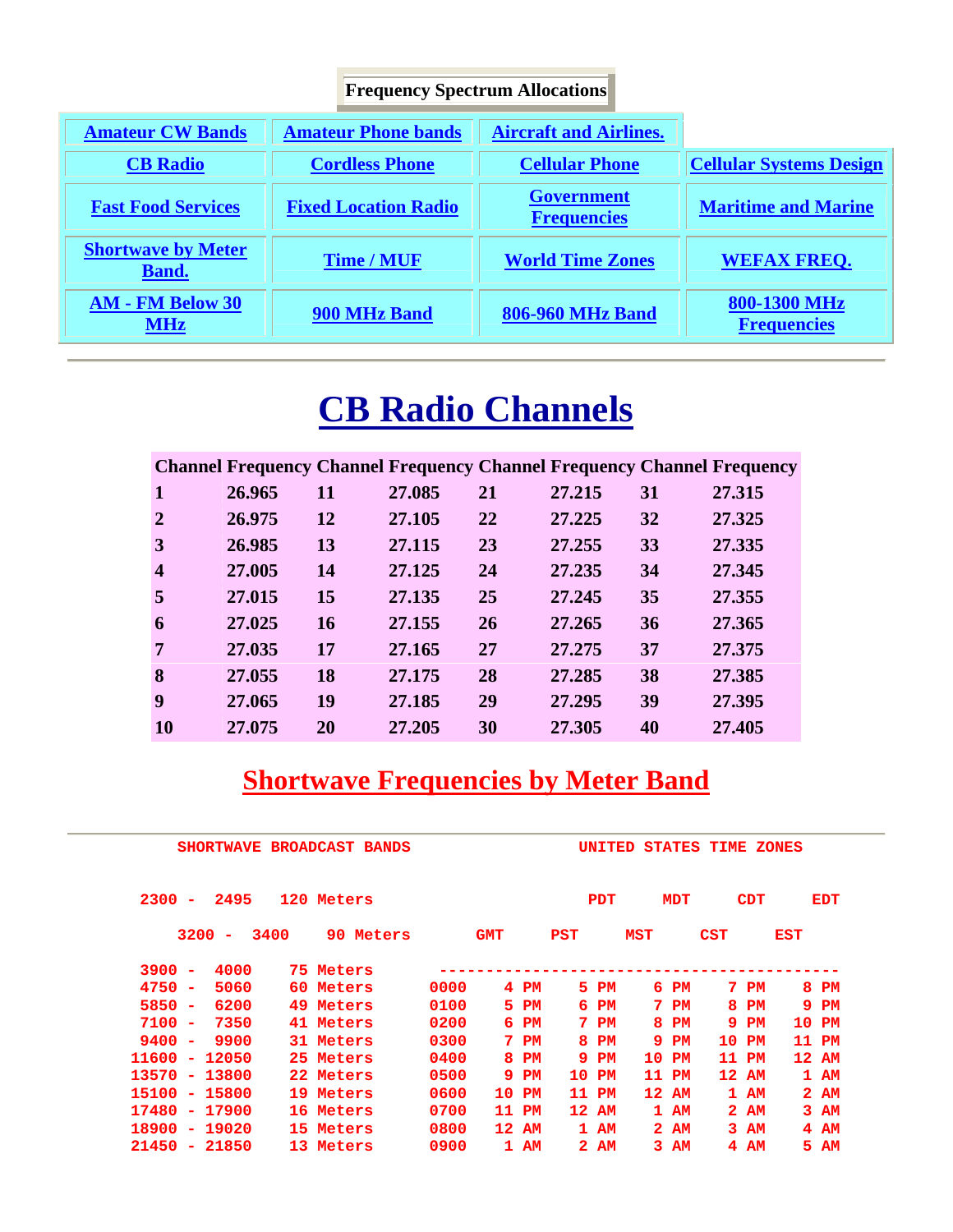| $25600 - 26100$  | 11 Meters                  | 1000 | $\mathbf{2}$ | AM          | 3AM    | $4$ AM      |    | 5 AM        | 6 | AM              |  |
|------------------|----------------------------|------|--------------|-------------|--------|-------------|----|-------------|---|-----------------|--|
|                  |                            | 1100 |              | 3 AM        | $4$ AM | 5 AM        | 6. | AM          |   | 7 <sub>AM</sub> |  |
|                  |                            |      |              |             |        |             |    |             |   |                 |  |
|                  |                            | 1200 |              | $4$ AM      | 5 AM   | 6 AM        |    | 7 AM        |   | 8 AM            |  |
|                  | <b>AMATEUR PHONE BANDS</b> | 1300 |              | 5 AM        | 6 AM   | 7 AM        |    | <b>8 AM</b> |   | <b>9 AM</b>     |  |
|                  |                            | 1400 |              | 6 AM        | 7 AM   | 8 AM        |    | <b>9 AM</b> |   | 10 AM           |  |
| $1800 -$<br>2000 | 160 Meters                 | 1500 |              | 7 AM        | 8 AM   | <b>9 AM</b> |    | 10 AM       |   | 11 AM           |  |
| $3750 -$<br>4000 | 75 Meters                  | 1600 |              | <b>8 AM</b> | 9 AM   | 10 AM       |    | 11 AM       |   | 12 PM           |  |
| $7150 -$<br>7300 | 40 Meters                  | 1700 |              | 9 AM        | 10 AM  | 11 AM       |    | 12 PM       |   | 1 PM            |  |
| $14150 - 14350$  | 20 Meters                  | 1800 | 10 AM        |             | 11 AM  | 12 PM       |    | 1 PM        |   | $2$ PM          |  |
| $18110 - 18168$  | 17 Meters                  | 1900 | 11 AM        |             | 12 PM  | 1 PM        |    | $2$ PM      |   | 3 PM            |  |
| $21200 - 21450$  | 15 Meters                  | 2000 | 12 PM        |             | 1 PM   | $2$ PM      |    | 3 PM        |   | $4$ PM          |  |
| $24930 - 24990$  | 12 Meters                  | 2100 |              | 1 PM        | $2$ PM | 3 PM        |    | $4$ PM      |   | 5 PM            |  |
| $28300 - 29700$  | 10 Meters                  | 2200 |              | $2$ PM      | 3 PM   | $4$ PM      |    | 5 PM        |   | $6$ PM          |  |
|                  |                            | 2300 |              | 3 PM        | $4$ PM | 5 PM        | 6. | PM          |   | $7$ PM          |  |

# **Amateur (HAM Radio) CW Bands**

| 1800  | 2000     | 160 Meters    |
|-------|----------|---------------|
| 3500  | 3750     | 80 Meters     |
| 7000  | 7150     | 40 Meters     |
| 10100 | $-10150$ | 30 Meters     |
| 14000 | $-14150$ | 20 Meters     |
| 18068 | - 18110  | 17 Meters     |
| 21000 | $-21200$ | 15 Meters     |
| 24890 | $-24930$ | 12 Meters     |
| 28000 | $-28300$ | Meters<br>1 ດ |

### **AM and FM below 30 MHz**

| $535 - 1705$    | <b>AM Broadcast</b>     |
|-----------------|-------------------------|
| $2170 - 2194$   | Land Mobile             |
| $25010 - 25330$ | Petroleum Industry      |
| $26100 - 26480$ | Land Mobile             |
| $26960 - 27410$ | Citizens' Band          |
| $27410 - 27540$ | Land Mobile             |
| $29700 - 29800$ | <b>Forestry Service</b> |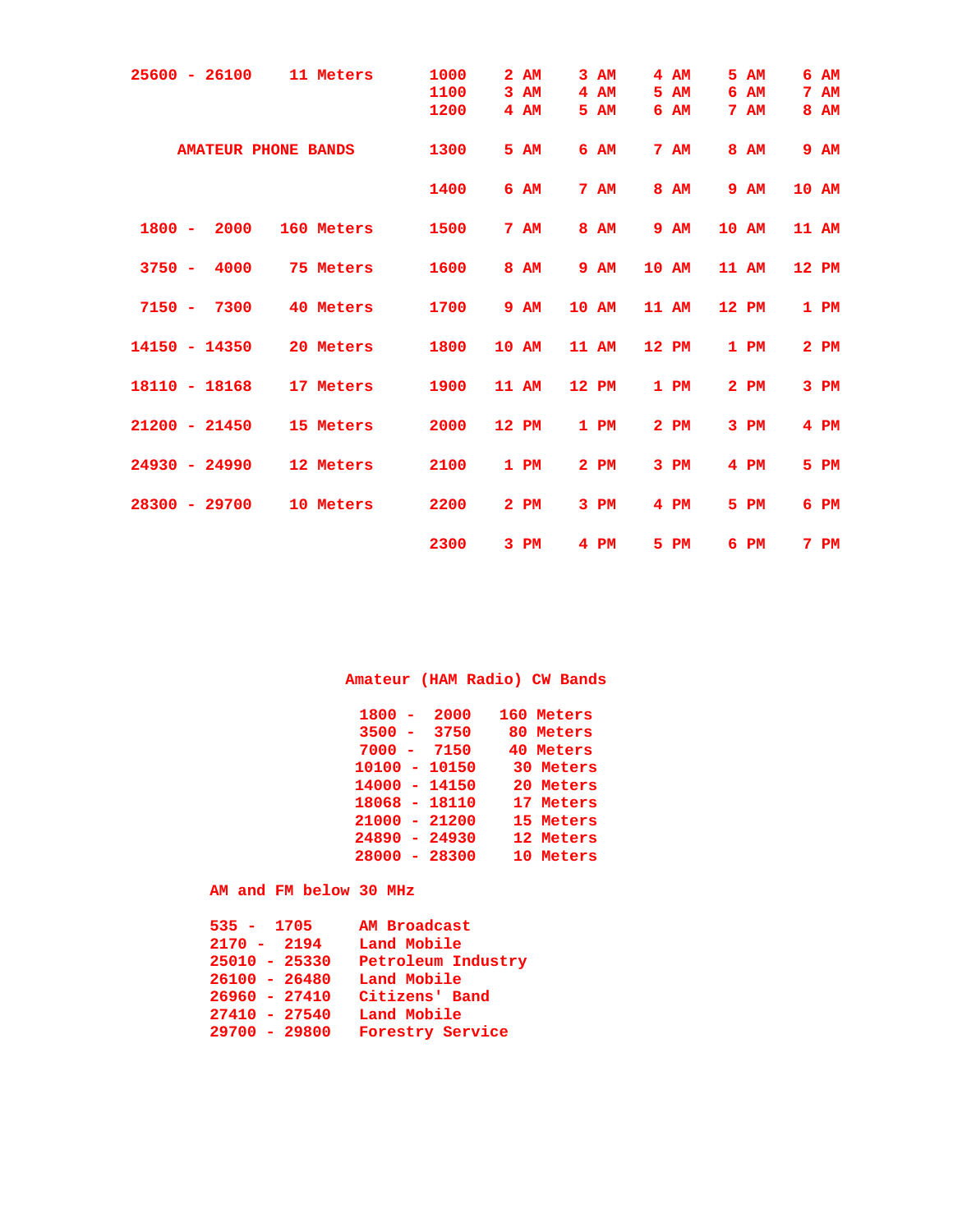| <b>FIXED</b>                             | <b>SERVICE BANDS</b>     | <b>AIRCRAFT BANDS</b>    | <b>MARINE BANDS</b>                              | TIME FREOS                        |
|------------------------------------------|--------------------------|--------------------------|--------------------------------------------------|-----------------------------------|
|                                          |                          |                          |                                                  |                                   |
| $1705 -$<br>1800                         | $12050 - 12330$          | $2850 -$<br>3155         | 2000<br>2107<br>2500<br>$\overline{\phantom{a}}$ | 10000                             |
| $2107 -$<br>2170                         | $13360 - 13600$          | $3400 -$<br>3500         | $4063 -$<br>4438<br>3330                         | 12000                             |
| $2194 -$<br>2300                         | $13800 - 14000$          | $4650 -$<br>4750         | 6525<br>$6200 -$<br>4000                         | 14670                             |
| 2850<br>$2505 -$                         | 14350 - 14995            | $5450 -$<br>5730         | $8195 -$<br>8815<br>4500                         | 15000                             |
| $3155 -$<br>3200                         | 15600 - 16460            | 6765<br>$6525 -$         | 12330<br>13200<br>5000<br>$\sim$                 | 20000                             |
| $4000 -$<br>4063                         | 17360 - 17550            | $8815 -$<br>9040         | 16460<br>17360<br>7335<br>$\sim$                 | 25000                             |
| 4438<br>4650<br>$\overline{\phantom{a}}$ | $18030 - 18068$          | $10005 -$<br>10100       | 18780<br>18900<br>8000<br>$\sim$                 |                                   |
| 5450<br>$5005 -$                         | 18168 - 18780            | 11175 -<br>11400         | 19680<br>19800<br>$\sim$                         |                                   |
| 5950<br>$5730 -$                         | 18900 - 19680            | 13200 - 13360            | 22000<br>$-22720$                                |                                   |
| $6765 -$<br>7000                         | $19800 - 21000$          | 15010 - 15100            |                                                  |                                   |
| $7300 -$<br>8195                         | 22720 - 23200            | 17900 - 18030            |                                                  |                                   |
| 9500<br>$9040 -$                         | $23350 - 24890$          | $21850 - 22000$          | <b>GOVERNMENT BANDS</b>                          |                                   |
| $9775 -$<br>9995                         | $26950 - 26960$          | 23200<br>23350<br>$\sim$ |                                                  |                                   |
| 10100<br>$-11175$                        | $29800 - 29890$          |                          | 25600<br>27540<br>25330<br>$\sim$                | 28000<br>$\sim$                   |
| 11400<br>$-11650$                        | 29910<br>30000<br>$\sim$ |                          | 26480<br>26950<br>29890<br>۰                     | 29910<br>$\overline{\phantom{a}}$ |

# **Cordless Phone Frequencies**

**NOTE: Channels 16 through 25 are identical to the old 10 channel system.**

|            |   | <b>BASE</b> | <b>HANDSET</b> |
|------------|---|-------------|----------------|
| Channel 1  |   | 43.72       | 48.76          |
| Channel 2  |   | 43.76       | 48.84          |
| Channel 3  |   | 43.82       | 48.86          |
| Channel 4  |   | 43.84       | 48.92          |
| Channel 5  |   | 43.92       | 49.00          |
| Channel 6  |   | 43.96       | 49.08          |
| Channel    | 7 | 44.12       | 49.10          |
| Channel    | 8 | 44.16       | 49.16          |
| Channel 9  |   | 44.18       | 49.20          |
| Channel 10 |   | 44.20       | 49.24          |
| Channel 11 |   | 44.32       | 49.28          |
| Channel 12 |   | 44.36       | 49.36          |
| Channel 13 |   | 44.40       | 49.40          |
| Channel 14 |   | 44.46       | 49.46          |
| Channel 15 |   | 44.48       | 49.50          |
| Channel 16 |   | 46.61       | 49.67          |
| Channel 17 |   | 46.63       | 49.845<br>#    |
| Channel 18 |   | 46.67       | #<br>49.86     |
| Channel 19 |   | 46.71       | 49.77          |
| Channel 20 |   | 46.73       | 49.875<br>#    |
| Channel 21 |   | 46.77       | #<br>49.83     |
| Channel 22 |   | 46.83       | #<br>49.89     |
| Channel 23 |   | 46.87       | 49.93          |
| Channel 24 |   | 46.93       | 49.99          |
| Channel 25 |   | 46.97       | 49.97          |

**# = 49.83-49.89 frequency's commonly used for baby monitors.**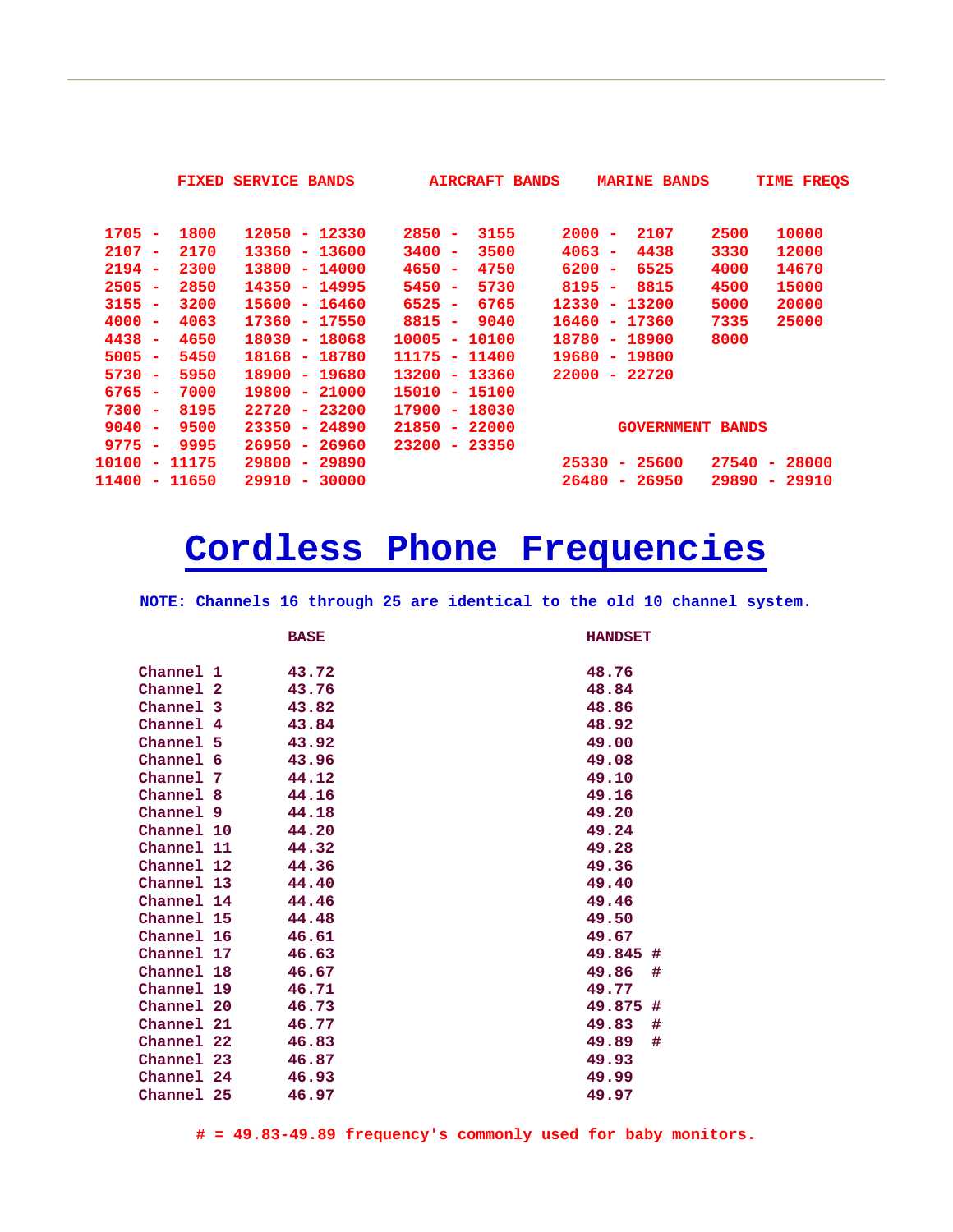#### **800 MHz Cellular Phone Frequency Listing**

**Cellular frequency spacing is 30 kHz. In the USA, there are two service providers available to the customer. The Cellular Service Providers (CSP) are referred to as the ''A'' side and the ''B'' side**

| <b>Service A</b>                    | <b>Service B</b> |
|-------------------------------------|------------------|
| 824.040 - 834.990 835.020 - 844.980 |                  |
| 869.040 - 879.990 880.020 - 889.980 |                  |
| 845.010 - 846.480 846.510 - 848.970 |                  |
| 890.010 - 891.480 891.510 - 893.970 |                  |

#### **Cellular Phone Channelization Methods**

 **Here is a method of determining which frequencies are used in a cellular system, and which ones are in what cells. If the system uses non-sector cells, as most do, you can readily find all the channels in a cell if you know just one of them. The tables below illustrate how this is possible.** 

 **Cellular frequencies are assigned by channel number, and for all channel numbers, in both wireline and non-wireline systems, the formula is:** 

 **Transmit Frequency = (channel number x .030 MHz) + 870 MHz Receive Frequency = (channel number x .030 Mhz) + 825 Mhz** 

 **"Band A" (one of the two blocks) uses channels 1 - 333. To construct a table showing frequency by cells, use channel 333 as the top left corner of a table. The next entry to the right of channel 333 is 332, the next is 331, etc., down to channel 313. Enter channel 312 underneath 333, 311 under 332, etc. Each channel across the top row is the first channel in each CELL of the system; each channel DOWN from the column from the the first channel is the next frequency assigned to that cell. You may have noted that each channel down is 21 channels lower in number. Usually the data channel used is the highest numbered channel in a cell.** 

 **"Band B" uses channels from 334 to 666. Construct your table in a similar way, with channel 334 in the upper left corner, 335 the next entry to the right. The data channel should be the lowest numbered channel in each cell this time.** 

**Cellular Phone Band A (Channel 1 is Data and Setup) Cell # 1** 

**Channel 1 (333) Tx 879.990 Rx 834.990 Channel 2 (312) Tx 879.360 Rx 834.360 Channel 3 (291) Tx 878.730 Rx 833.730 Channel 4 (270) Tx 878.100 Rx 833.100 Channel 5 (249) Tx 877.470 Rx 832.470 Channel 6 (228) Tx 876.840 Rx 831.840 Channel 7 (207) Tx 876.210 Rx 831.210 Channel 8 (186) Tx 875.580 Rx 830.580 Channel 9 (165) Tx 874.950 Rx 829.950 Channel 10 (144) Tx 874.320 Rx 829.320 Channel 11 (123) Tx 873.690 Rx 828.690 Channel 12 (102) Tx 873.060 Rx 828.060 Channel 13 (81) Tx 872.430 Rx 827.430**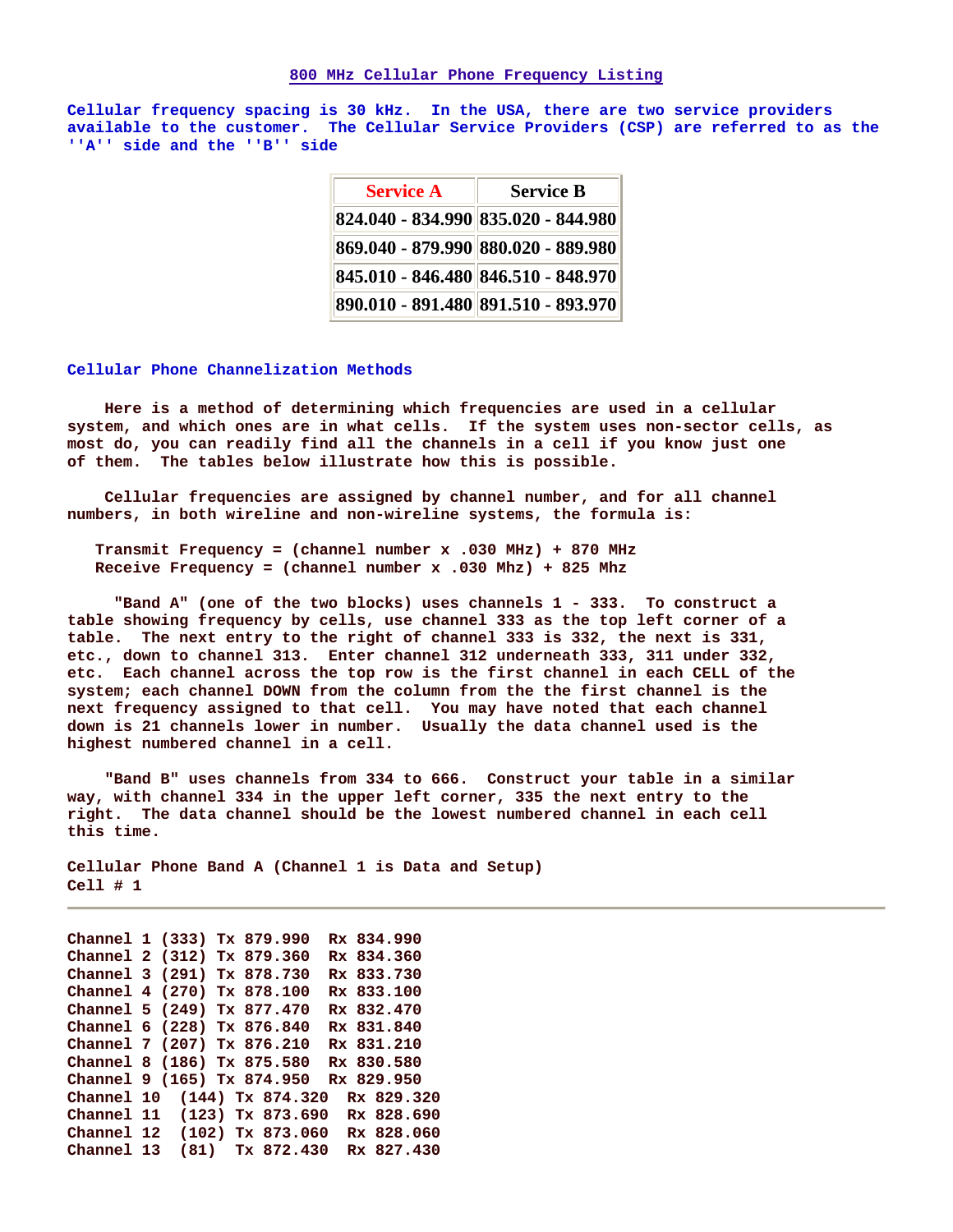**Channel 14 (60) Tx 871.800 Rx 826.800 Channel 15 (39) Tx 871.170 Rx 826.170 Channel 16 (18) Tx 870.540 Rx 825.540** 

```
Cell # 2
```

| Channel 1 (332) Tx 879.960 |                  |  |                    |  | Rx 834.960 |  |
|----------------------------|------------------|--|--------------------|--|------------|--|
| Channel 2 (311) Tx 879.330 |                  |  |                    |  | Rx 834.330 |  |
| Channel 3 (290) Tx 878.700 |                  |  |                    |  | Rx 833.700 |  |
| Channel 4 (269) Tx 878.070 |                  |  |                    |  | Rx 833.070 |  |
| Channel 5 (248) Tx 877.440 |                  |  |                    |  | Rx 832.440 |  |
| Channel 6 (227) Tx 876.810 |                  |  |                    |  | Rx 831.810 |  |
| Channel 7 (206) Tx 876.180 |                  |  |                    |  | Rx 831.180 |  |
| Channel 8 (185) Tx 875.550 |                  |  |                    |  | Rx 830.550 |  |
| Channel 9 (164) Tx 874.920 |                  |  |                    |  | Rx 829.920 |  |
| Channel 10                 |                  |  | $(143)$ Tx 874.290 |  | Rx 829.290 |  |
| Channel 11                 | (122) Tx 873.660 |  |                    |  | Rx 828.660 |  |
| Channel 12                 |                  |  | $(101)$ Tx 873.030 |  | Rx 828.030 |  |
| Channel 13                 |                  |  | $(80)$ Tx 872.400  |  | Rx 827.400 |  |
| Channel 14                 |                  |  | (59) Tx 871.770    |  | Rx 826.770 |  |
| Channel 15                 | (38)             |  | Tx 871.140         |  | Rx 826.140 |  |
| Channel 16                 | (17)             |  | Tx 870.510         |  | Rx 825.510 |  |
|                            |                  |  |                    |  |            |  |

#### **Cell # 3**

| Channel 1 (331) Tx 879.930 |                     |  |            |  | Rx 834.930 |  |
|----------------------------|---------------------|--|------------|--|------------|--|
| Channel 2 (310) Tx 879.300 |                     |  |            |  | Rx 834.300 |  |
| Channel 3 (289) Tx 878.670 |                     |  |            |  | Rx 833.670 |  |
| Channel 4 (268) Tx 878.040 |                     |  |            |  | Rx 833.040 |  |
| Channel 5 (247) Tx 877.410 |                     |  |            |  | Rx 832.410 |  |
| Channel 6 (226) Tx 876.780 |                     |  |            |  | Rx 831.780 |  |
| Channel 7 (205) Tx 876.150 |                     |  |            |  | Rx 831.150 |  |
| Channel 8 (184) Tx 875.520 |                     |  |            |  | Rx 830.520 |  |
| Channel 9 (163) Tx 874.890 |                     |  |            |  | Rx 829.890 |  |
| Channel 10                 | (142) Tx 874.260    |  |            |  | Rx 829.260 |  |
| Channel 11                 | (121) Tx 873.630    |  |            |  | Rx 828.630 |  |
| Channel 12                 | $(100)$ Tx 873.000  |  |            |  | Rx 828.000 |  |
| Channel 13                 | $(79)$ Tx 872.370   |  |            |  | Rx 827.370 |  |
| Channel 14                 | $(58)$ Tx $871.740$ |  |            |  | Rx 826.740 |  |
| Channel 15                 | $(37)$ Tx $871.110$ |  |            |  | Rx 826.110 |  |
| Channel 16                 | (16)                |  | Tx 870.480 |  | Rx 825.480 |  |

### **Cell # 4**

**Channel 1 (330) Tx 879.900 Rx 834.900 Channel 2 (309) Tx 879.270 Rx 834.270 Channel 3 (288) Tx 878.640 Rx 833.640 Channel 4 (267) Tx 878.010 Rx 833.010 Channel 5 (246) Tx 877.380 Rx 832.380 Channel 6 (225) Tx 876.750 Rx 831.750 Channel 7 (204) Tx 876.120 Rx 831.120 Channel 8 (183) Tx 875.490 Rx 830.490 Channel 9 (162) Tx 874.860 Rx 829.860 Channel 10 (141) Tx 874.230 Rx 829.230 Channel 11 (120) Tx 873.600 Rx 828.600 Channel 12 (99) Tx 872.970 Rx 827.970 Channel 13 (78) Tx 872.340 Rx 827.340**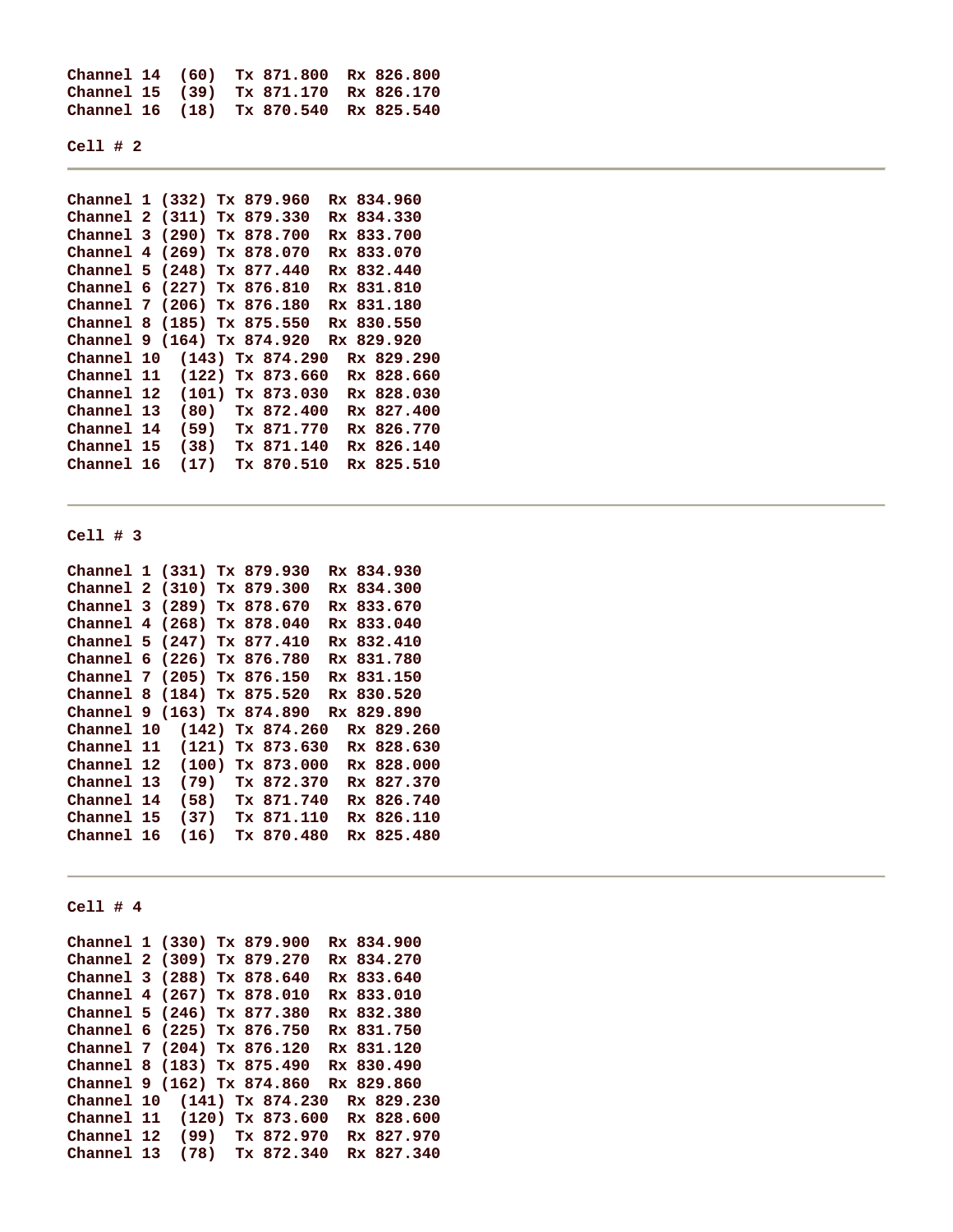**Channel 14 (57) Tx 871.710 Rx 826.710 Channel 15 (36) Tx 871.080 Rx 826.080 Channel 16 (15) Tx 870.450 Rx 825.450** 

**Cell # 5** 

| Channel 1 (329) Tx 879.870 |                    |  |  |            |  | Rx 834.870 |  |
|----------------------------|--------------------|--|--|------------|--|------------|--|
| Channel 2 (308) Tx 879.240 |                    |  |  |            |  | Rx 834.240 |  |
| Channel 3 (287) Tx 878.610 |                    |  |  |            |  | Rx 833.610 |  |
| Channel 4 (266) Tx 877.980 |                    |  |  |            |  | Rx 832.980 |  |
| Channel 5 (245) Tx 877.350 |                    |  |  |            |  | Rx 832.350 |  |
| Channel 6 (224) Tx 876.720 |                    |  |  |            |  | Rx 831.720 |  |
| Channel 7 (203) Tx 876.090 |                    |  |  |            |  | Rx 831.090 |  |
| Channel 8 (182) Tx 875.460 |                    |  |  |            |  | Rx 830.460 |  |
| Channel 9 (161) Tx 874.830 |                    |  |  |            |  | Rx 829.830 |  |
| Channel 10                 | $(140)$ Tx 874.200 |  |  |            |  | Rx 829.200 |  |
| Channel 11                 | $(119)$ Tx 873.570 |  |  |            |  | Rx 828.570 |  |
| Channel 12                 | $(98)$ Tx 872.940  |  |  |            |  | Rx 827.940 |  |
| Channel 13                 | $(77)$ Tx 872.310  |  |  |            |  | Rx 827.310 |  |
| Channel 14                 | (56)               |  |  | Tx 871.680 |  | Rx 826.680 |  |
| Channel 15                 | (35)               |  |  | Tx 871.050 |  | Rx 826.050 |  |
| Channel 16                 | (14)               |  |  | Tx 870.420 |  | Rx 825.420 |  |
|                            |                    |  |  |            |  |            |  |

**Cell # 6 Channel 1 (328) Tx 879.840 Rx 834.840 Channel 2 (307) Tx 879.210 Rx 834.210 Channel 3 (286) Tx 878.580 Rx 833.580 Channel 4 (265) Tx 877.950 Rx 832.950 Channel 5 (244) Tx 877.320 Rx 832.320 Channel 6 (223) Tx 876.690 Rx 831.690 Channel 7 (202) Tx 876.060 Rx 831.060 Channel 8 (181) Tx 875.430 Rx 830.430 Channel 9 (160) Tx 874.800 Rx 829.800 Channel 10 (139) Tx 874.170 Rx 829.170 Channel 11 (118) Tx 873.540 Rx 828.540 Channel 12 (97) Tx 872.910 Rx 827.910 Channel 13 (76) Tx 872.280 Rx 827.280 Channel 14 (55) Tx 871.650 Rx 826.650 Channel 15 (34) Tx 871.020 Rx 826.020 Channel 16 (13) Tx 870.390 Rx 825.390** 

**Cell # 7 Channel 1 (327) Tx 879.810 Rx 834.810 Channel 2 (306) Tx 879.180 Rx 834.180 Channel 3 (285) Tx 878.550 Rx 833.550 Channel 4 (264) Tx 877.920 Rx 832.920 Channel 5 (243) Tx 877.290 Rx 832.290 Channel 6 (222) Tx 876.660 Rx 831.660 Channel 7 (201) Tx 876.030 Rx 831.030 Channel 8 (180) Tx 875.400 Rx 830.400 Channel 9 (159) Tx 874.770 Rx 829.770 Channel 10 (138) Tx 874.140 Rx 829.140 Channel 11 (117) Tx 873.510 Rx 828.510 Channel 12 (96) Tx 872.880 Rx 827.880 Channel 13 (75) Tx 872.250 Rx 827.250 Channel 14 (54) Tx 871.620 Rx 826.620**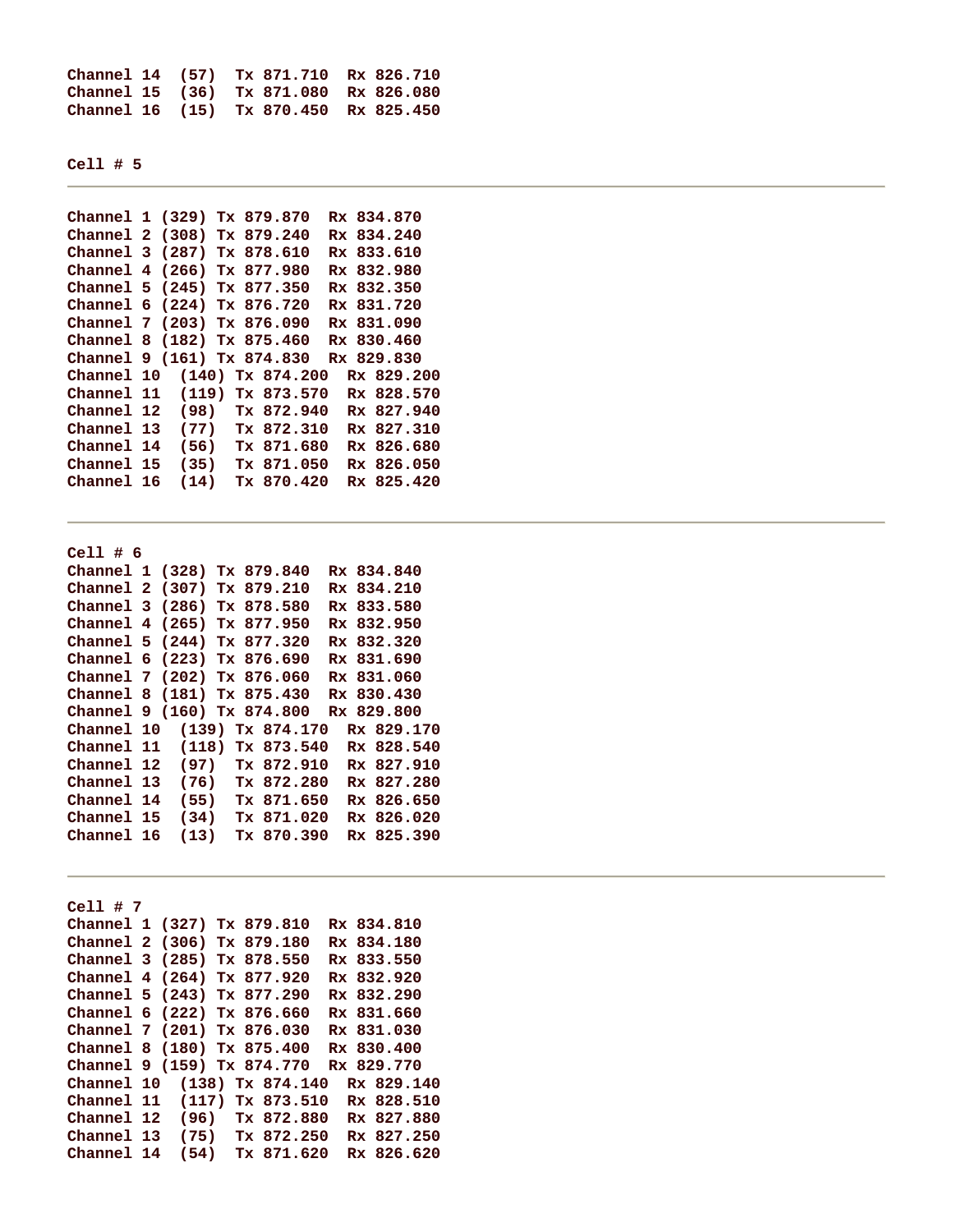**Channel 15 (33) Tx 870.990 Rx 825.990 Channel 16 (12) Tx 870.360 Rx 825.360** 

| $Cell$ # 8                 |                   |  |            |  |            |            |  |
|----------------------------|-------------------|--|------------|--|------------|------------|--|
| Channel 1 (326) Tx 879.780 |                   |  |            |  | Rx 834.780 |            |  |
| Channel 2 (305) Tx 879.150 |                   |  |            |  | Rx 834.150 |            |  |
| Channel 3 (284) Tx 878.520 |                   |  |            |  | Rx 833.520 |            |  |
| Channel 4 (263) Tx 877.890 |                   |  |            |  | Rx 832.890 |            |  |
| Channel 5 (242) Tx 877.260 |                   |  |            |  | Rx 832.260 |            |  |
| Channel 6 (221) Tx 876.630 |                   |  |            |  | Rx 831.630 |            |  |
| Channel 7 (200) Tx 876.000 |                   |  |            |  | Rx 831.000 |            |  |
| Channel 8 (179) Tx 875.370 |                   |  |            |  | Rx 830.370 |            |  |
| Channel 9 (158) Tx 874.740 |                   |  |            |  | Rx 829.740 |            |  |
| Channel 10                 | (137) Tx 874.110  |  |            |  |            | Rx 829.110 |  |
| Channel 11                 | (116) Tx 873.480  |  |            |  |            | Rx 828.480 |  |
| Channel 12                 | $(95)$ Tx 872.850 |  |            |  |            | Rx 827.850 |  |
| Channel 13                 | $(74)$ Tx 872.220 |  |            |  |            | Rx 827.220 |  |
| Channel 14                 | (53)              |  | Tx 871.590 |  |            | Rx 826.590 |  |
| Channel 15                 | (32)              |  | Tx 870.960 |  |            | Rx 825.960 |  |
| Channel 16                 | (11)              |  | Tx 870.330 |  |            | Rx 825.330 |  |

**Cell # 9** 

|            | Channel 1 (325) Tx 879.750 |                    |  | Rx 834.750 |
|------------|----------------------------|--------------------|--|------------|
|            | Channel 2 (304) Tx 879.120 |                    |  | Rx 834.120 |
|            | Channel 3 (283) Tx 878.490 |                    |  | Rx 833.490 |
|            | Channel 4 (262) Tx 877.860 |                    |  | Rx 832.860 |
|            | Channel 5 (241) Tx 877.230 |                    |  | Rx 832.230 |
|            | Channel 6 (220) Tx 876.600 |                    |  | Rx 831.600 |
|            | Channel 7 (199) Tx 875.970 |                    |  | Rx 830.970 |
|            | Channel 8 (178) Tx 875.340 |                    |  | Rx 830.340 |
|            | Channel 9 (157) Tx 874.710 |                    |  | Rx 829.710 |
| Channel 10 |                            | $(136)$ Tx 874.080 |  | Rx 829.080 |
| Channel 11 | (115) Tx 873.450           |                    |  | Rx 828.450 |
| Channel 12 |                            | $(94)$ Tx 872.820  |  | Rx 827.820 |
| Channel 13 |                            | $(73)$ Tx 872.190  |  | Rx 827.190 |
| Channel 14 | (52)                       | Tx 871.560         |  | Rx 826.560 |
| Channel 15 | (31)                       | Tx 870.930         |  | Rx 825.930 |
| Channel 16 | (10)                       | Tx 870.300         |  | Rx 825.300 |

**Cell # 10** 

**-------------------------------------------------- Channel 1 (324) Tx 879.720 Rx 834.720 Channel 2 (303) Tx 879.090 Rx 834.090 Channel 3 (282) Tx 878.460 Rx 833.460 Channel 4 (261) Tx 877.830 Rx 832.830 Channel 5 (240) Tx 877.200 Rx 832.200 Channel 6 (219) Tx 876.570 Rx 831.570 Channel 7 (198) Tx 875.940 Rx 830.940 Channel 8 (177) Tx 875.310 Rx 830.310**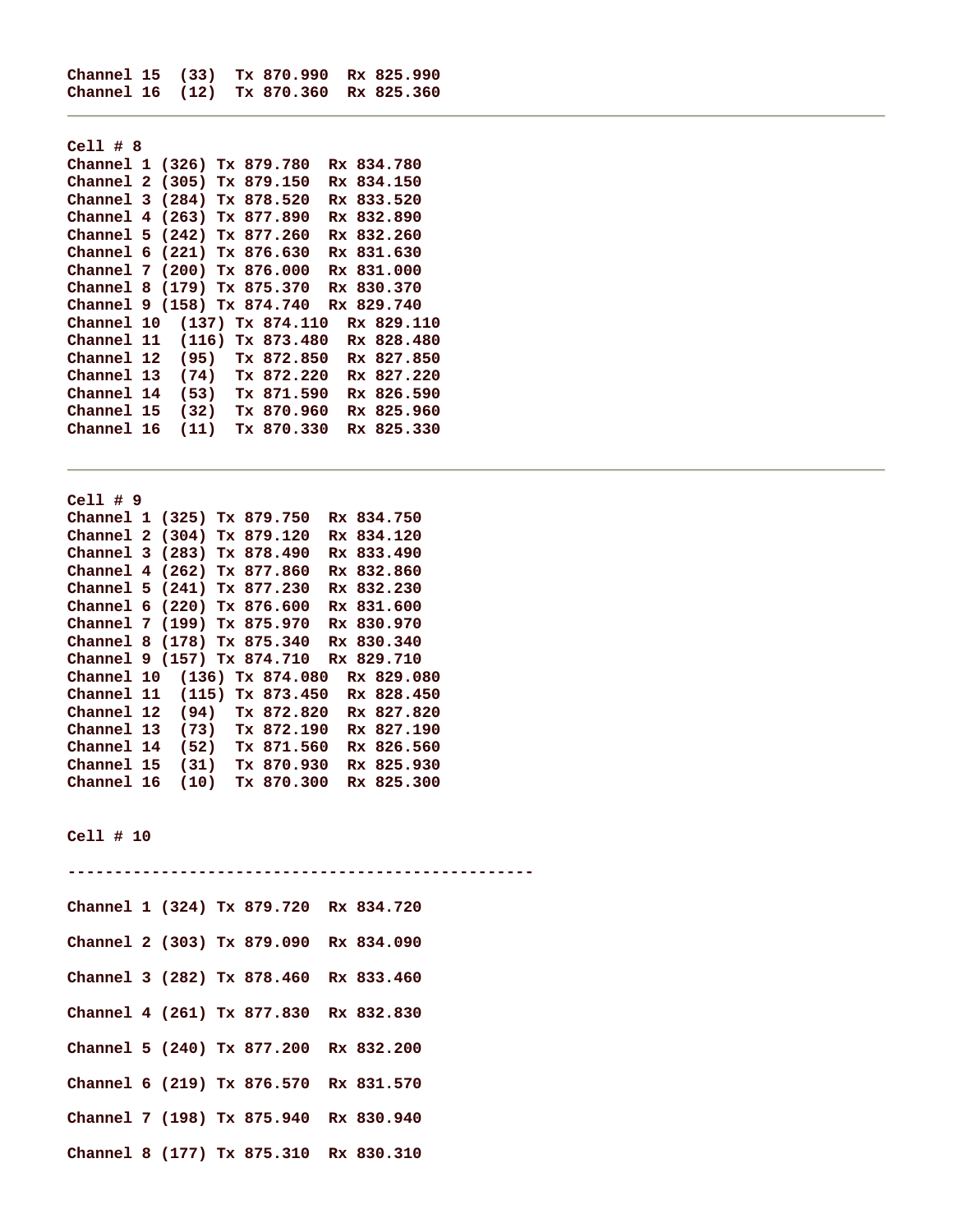|  |  | Channel 9 (156) Tx 874.680 Rx 829.680  |  |  |
|--|--|----------------------------------------|--|--|
|  |  | Channel 10 (135) Tx 874.050 Rx 829.050 |  |  |
|  |  | Channel 11 (114) Tx 873.420 Rx 828.420 |  |  |
|  |  | Channel 12 (93) Tx 872.790 Rx 827.790  |  |  |
|  |  | Channel 13 (72) Tx 872.160 Rx 827.160  |  |  |
|  |  | Channel 14 (51) Tx 871.530 Rx 826.530  |  |  |
|  |  | Channel 15 (30) Tx 870.900 Rx 825.900  |  |  |
|  |  | Channel 16 (9) Tx 870.270 Rx 825.270   |  |  |

**-------------------------------------------------- Channel 1 (323) Tx 879.690 Rx 834.690 Channel 2 (302) Tx 879.060 Rx 834.060 Channel 3 (281) Tx 878.430 Rx 833.430 Channel 4 (260) Tx 877.800 Rx 832.800 Channel 5 (239) Tx 877.170 Rx 832.170 Channel 6 (218) Tx 876.540 Rx 831.540 Channel 7 (197) Tx 875.910 Rx 830.910 Channel 8 (176) Tx 875.280 Rx 830.280 Channel 9 (155) Tx 874.650 Rx 829.650 Channel 10 (134) Tx 874.020 Rx 829.020 Channel 11 (113) Tx 873.390 Rx 828.390 Channel 12 (92) Tx 872.760 Rx 827.760 Channel 13 (71) Tx 872.130 Rx 827.130 Channel 14 (50) Tx 871.500 Rx 826.500 Channel 15 (29) Tx 870.870 Rx 825.870 Channel 16 (8) Tx 870.240 Rx 825.240** 

#### **Cell # 12**

**-------------------------------------------------- Channel 1 (322) Tx 879.660 Rx 834.660 Channel 2 (301) Tx 879.030 Rx 834.030**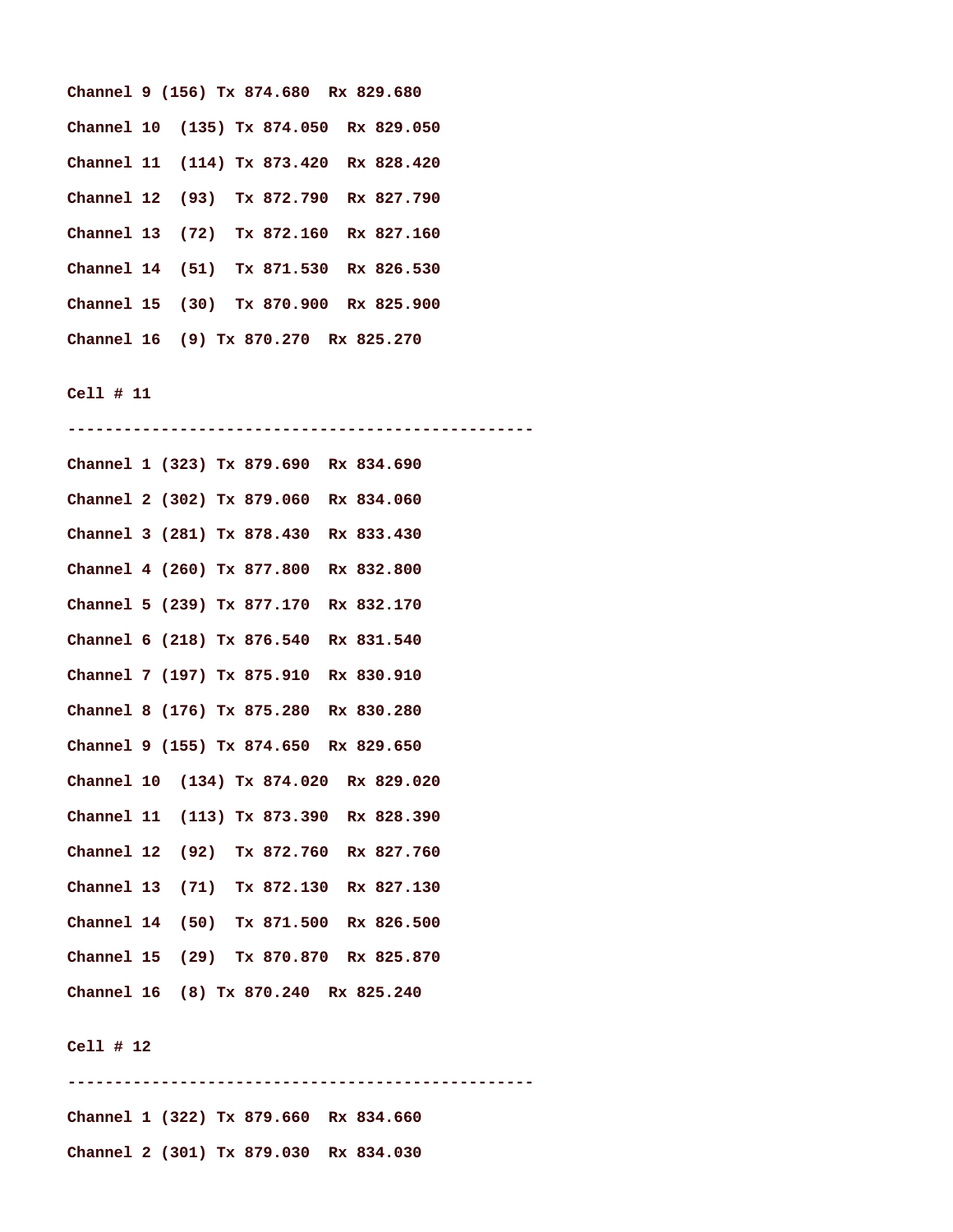| Channel 3 (280) Tx 878.400 Rx 833.400  |  |  |  |  |
|----------------------------------------|--|--|--|--|
| Channel 4 (259) Tx 877.770 Rx 832.770  |  |  |  |  |
| Channel 5 (238) Tx 877.140 Rx 832.140  |  |  |  |  |
| Channel 6 (217) Tx 876.510 Rx 831.510  |  |  |  |  |
| Channel 7 (196) Tx 875.880 Rx 830.880  |  |  |  |  |
| Channel 8 (175) Tx 875.250 Rx 830.250  |  |  |  |  |
| Channel 9 (154) Tx 874.620 Rx 829.620  |  |  |  |  |
| Channel 10 (133) Tx 873.990 Rx 828.990 |  |  |  |  |
| Channel 11 (112) Tx 873.360 Rx 828.360 |  |  |  |  |
| Channel 12 (91) Tx 872.730 Rx 827.730  |  |  |  |  |
| Channel 13 (70) Tx 872.100 Rx 827.100  |  |  |  |  |
| Channel 14 (49) Tx 871.470 Rx 826.470  |  |  |  |  |
| Channel 15 (28) Tx 870.840 Rx 825.840  |  |  |  |  |
| Channel 16 (7) Tx 870.210 Rx 825.210   |  |  |  |  |

```
-------------------------------------------------- 
Channel 1 (321) Tx 879.630 Rx 834.630 
Channel 2 (300) Tx 879.000 Rx 834.000 
Channel 3 (279) Tx 878.370 Rx 833.370 
Channel 4 (258) Tx 877.740 Rx 832.740 
Channel 5 (237) Tx 877.110 Rx 832.110 
Channel 6 (216) Tx 876.480 Rx 831.480 
Channel 7 (195) Tx 875.850 Rx 830.850 
Channel 8 (174) Tx 875.220 Rx 830.220 
Channel 9 (153) Tx 874.590 Rx 829.590 
Channel 10 (132) Tx 873.960 Rx 828.960 
Channel 11 (111) Tx 873.330 Rx 828.330 
Channel 12 (90) Tx 872.700 Rx 827.700 
Channel 13 (69) Tx 872.070 Rx 827.070 
Channel 14 (48) Tx 871.440 Rx 826.440
```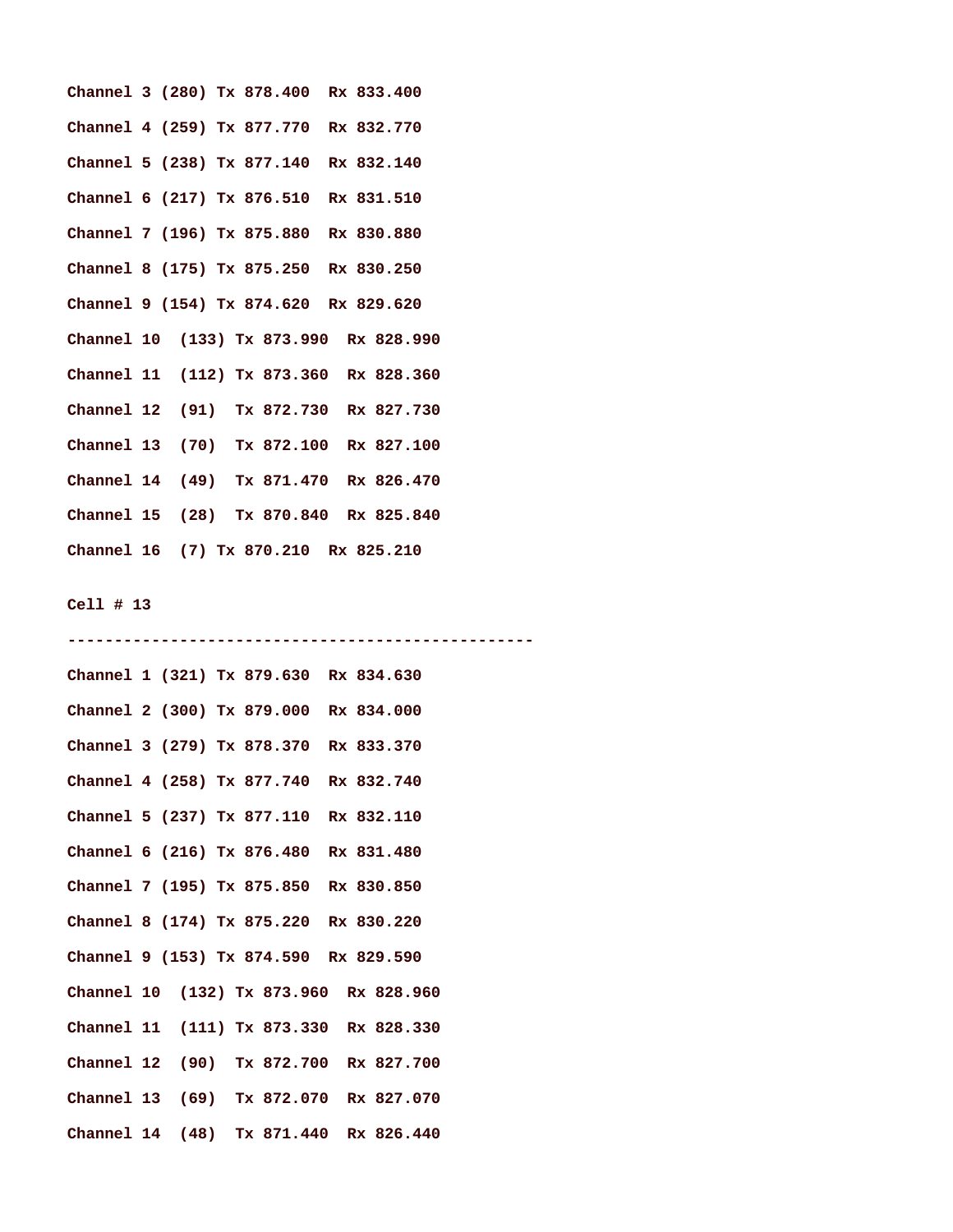**Channel 15 (27) Tx 870.810 Rx 825.810 Channel 16 (6) Tx 870.180 Rx 825.180** 

**Cell # 14** 

| Channel 1 (320) Tx 879.600 Rx 834.600  |
|----------------------------------------|
| Channel 2 (299) Tx 878.970 Rx 833.970  |
| Channel 3 (278) Tx 878.340 Rx 833.340  |
| Channel 4 (257) Tx 877.710 Rx 832.710  |
| Channel 5 (236) Tx 877.080 Rx 832.080  |
| Channel 6 (215) Tx 876.450 Rx 831.450  |
| Channel 7 (194) Tx 875.820 Rx 830.820  |
| Channel 8 (173) Tx 875.190 Rx 830.190  |
| Channel 9 (152) Tx 874.560 Rx 829.560  |
| Channel 10 (131) Tx 873.930 Rx 828.930 |
| Channel 11 (110) Tx 873.300 Rx 828.300 |
| Channel 12 (89) Tx 872.670 Rx 827.670  |
| Channel 13 (68) Tx 872.040 Rx 827.040  |
| Channel 14 (47) Tx 871.410 Rx 826.410  |
| Channel 15 (26) Tx 870.780 Rx 825.780  |
| Channel 16 (5) Tx 870.150 Rx 825.150   |
| Cell # 15                              |
| Channel 1 (319) Tx 879.570 Rx 834.570  |
| Channel 2 (298) Tx 878.940 Rx 833.940  |
| Channel 3 (277) Tx 878.310 Rx 833.310  |
| Channel 4 (256) Tx 877.680 Rx 832.680  |
| Channel 5 (235) Tx 877.050 Rx 832.050  |
| Channel 6 (214) Tx 876.420 Rx 831.420  |
| Channel 7 (193) Tx 875.790 Rx 830.790  |
|                                        |

**Channel 8 (172) Tx 875.160 Rx 830.160**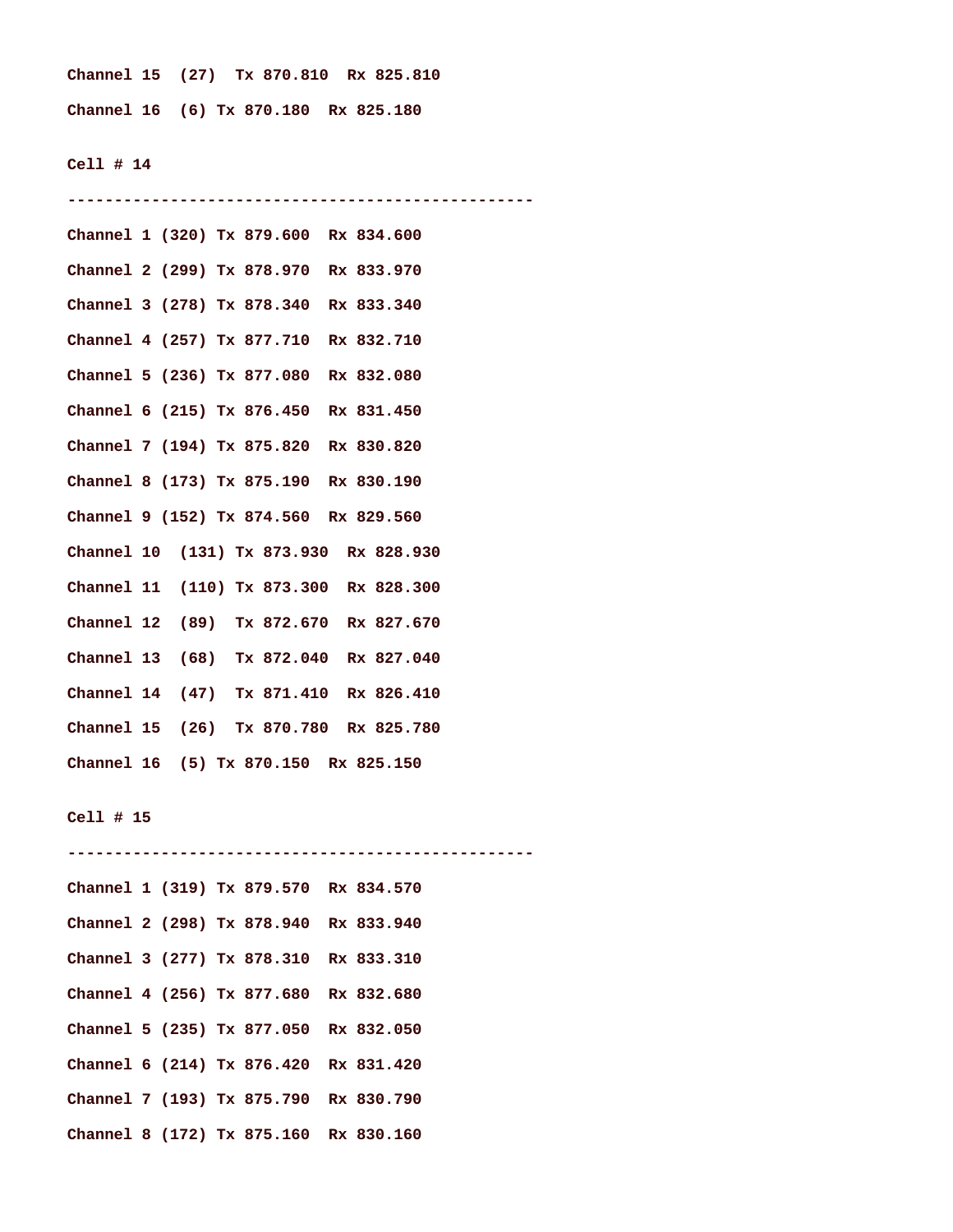|  |  | Channel 9 (151) Tx 874.530 Rx 829.530  |  |
|--|--|----------------------------------------|--|
|  |  | Channel 10 (130) Tx 873.900 Rx 828.900 |  |
|  |  | Channel 11 (109) Tx 873.270 Rx 828.270 |  |
|  |  | Channel 12 (88) Tx 872.640 Rx 827.640  |  |
|  |  | Channel 13 (67) Tx 872.010 Rx 827.010  |  |
|  |  | Channel 14 (46) Tx 871.380 Rx 826.380  |  |
|  |  | Channel 15 (25) Tx 870.750 Rx 825.750  |  |
|  |  | Channel 16 (4) Tx 870.120 Rx 825.120   |  |

**-------------------------------------------------- Channel 1 (318) Tx 879.540 Rx 834.540 Channel 2 (297) Tx 878.910 Rx 833.910 Channel 3 (276) Tx 878.280 Rx 833.280 Channel 4 (255) Tx 877.650 Rx 832.650 Channel 5 (234) Tx 877.020 Rx 832.020 Channel 6 (213) Tx 876.390 Rx 831.390 Channel 7 (192) Tx 875.760 Rx 830.760 Channel 8 (171) Tx 875.130 Rx 830.130 Channel 9 (150) Tx 874.500 Rx 829.500 Channel 10 (129) Tx 873.870 Rx 828.870 Channel 11 (108) Tx 873.240 Rx 828.240 Channel 12 (87) Tx 872.610 Rx 827.610 Channel 13 (66) Tx 871.980 Rx 826.980 Channel 14 (45) Tx 871.350 Rx 826.350 Channel 15 (24) Tx 870.720 Rx 825.720 Channel 16 (3) Tx 870.090 Rx 825.090** 

### **Cell # 17**

**-------------------------------------------------- Channel 1 (317) Tx 879.510 Rx 834.510 Channel 2 (296) Tx 878.880 Rx 833.880**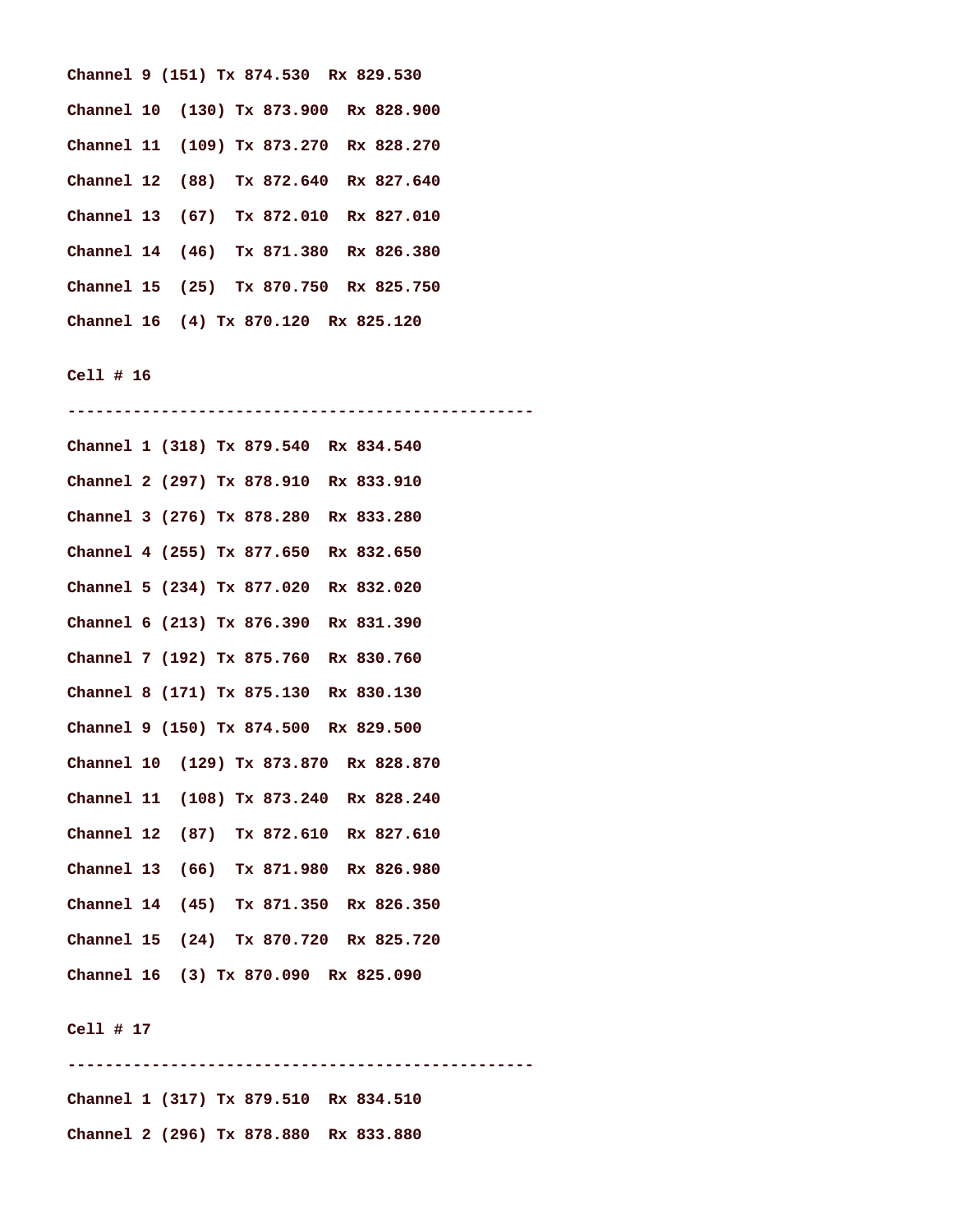| Channel 3 (275) Tx 878.250 Rx 833.250  |  |  |  |  |  |
|----------------------------------------|--|--|--|--|--|
| Channel 4 (254) Tx 877.620 Rx 832.620  |  |  |  |  |  |
| Channel 5 (233) Tx 876.990 Rx 831.990  |  |  |  |  |  |
| Channel 6 (212) Tx 876.360 Rx 831.360  |  |  |  |  |  |
| Channel 7 (191) Tx 875.730 Rx 830.730  |  |  |  |  |  |
| Channel 8 (170) Tx 875.100 Rx 830.100  |  |  |  |  |  |
| Channel 9 (149) Tx 874.470 Rx 829.470  |  |  |  |  |  |
| Channel 10 (128) Tx 873.840 Rx 828.840 |  |  |  |  |  |
| Channel 11 (107) Tx 873.210 Rx 828.210 |  |  |  |  |  |
| Channel 12 (86) Tx 872.580 Rx 827.580  |  |  |  |  |  |
| Channel 13 (65) Tx 871.950 Rx 826.950  |  |  |  |  |  |
| Channel 14 (44) Tx 871.320 Rx 826.320  |  |  |  |  |  |
| Channel 15 (23) Tx 870.690 Rx 825.690  |  |  |  |  |  |
| Channel 16 (2) Tx 870.060 Rx 825.060   |  |  |  |  |  |

| Channel 1 (316) Tx 879.480 Rx 834.480  |  |  |  |  |  |
|----------------------------------------|--|--|--|--|--|
| Channel 2 (295) Tx 878.850 Rx 833.850  |  |  |  |  |  |
| Channel 3 (274) Tx 878.220 Rx 833.220  |  |  |  |  |  |
| Channel 4 (253) Tx 877.590 Rx 832.590  |  |  |  |  |  |
| Channel 5 (232) Tx 876.960 Rx 831.960  |  |  |  |  |  |
| Channel 6 (211) Tx 876.330 Rx 831.330  |  |  |  |  |  |
| Channel 7 (190) Tx 875.700 Rx 830.700  |  |  |  |  |  |
| Channel 8 (169) Tx 875.070 Rx 830.070  |  |  |  |  |  |
| Channel 9 (148) Tx 874.440 Rx 829.440  |  |  |  |  |  |
| Channel 10 (127) Tx 873.810 Rx 828.810 |  |  |  |  |  |
| Channel 11 (106) Tx 873.180 Rx 828.180 |  |  |  |  |  |
| Channel 12 (85) Tx 872.550 Rx 827.550  |  |  |  |  |  |
| Channel 13 (64) Tx 871.920 Rx 826.920  |  |  |  |  |  |
| Channel 14 (43) Tx 871.290 Rx 826.290  |  |  |  |  |  |
| Channel 15 (22) Tx 870.660 Rx 825.660  |  |  |  |  |  |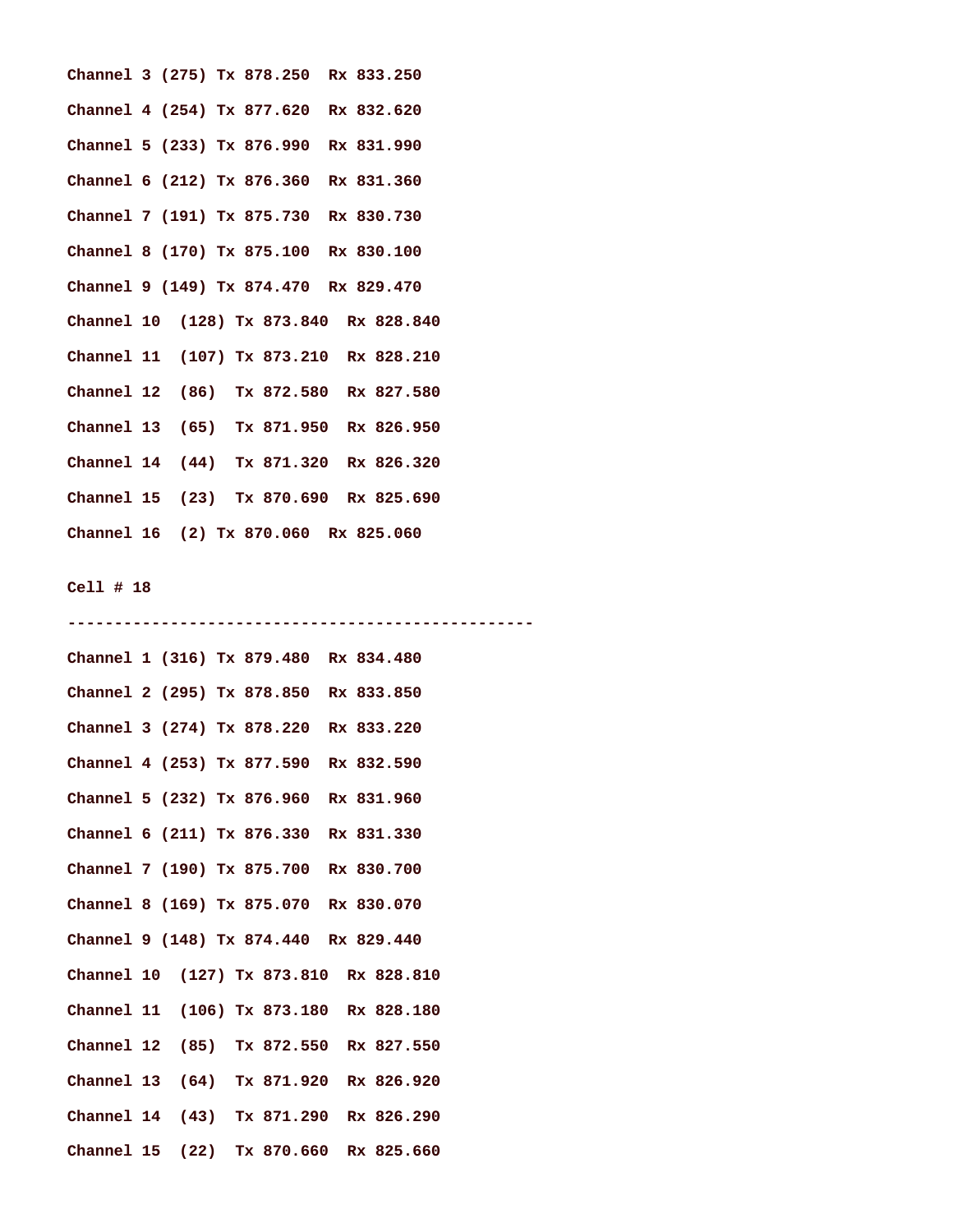**--------------------------------------------------** 

**Channel 1 (315) Tx 879.450 Rx 834.450 Channel 2 (294) Tx 878.820 Rx 833.820 Channel 3 (273) Tx 878.190 Rx 833.190 Channel 4 (252) Tx 877.560 Rx 832.560 Channel 5 (231) Tx 876.930 Rx 831.930 Channel 6 (210) Tx 876.300 Rx 831.300 Channel 7 (189) Tx 875.670 Rx 830.670 Channel 8 (168) Tx 875.040 Rx 830.040 Channel 9 (147) Tx 874.410 Rx 829.410 Channel 10 (126) Tx 873.780 Rx 828.780 Channel 11 (105) Tx 873.150 Rx 828.150 Channel 12 (84) Tx 872.520 Rx 827.520 Channel 13 (63) Tx 871.890 Rx 826.890 Channel 14 (42) Tx 871.260 Rx 826.260 Channel 15 (21) Tx 870.630 Rx 825.630** 

```
Cell # 20
```
**Channel 1 (314) Tx 879.420 Rx 834.420 Channel 2 (293) Tx 878.790 Rx 833.790 Channel 3 (272) Tx 878.160 Rx 833.160 Channel 4 (251) Tx 877.530 Rx 832.530 Channel 5 (230) Tx 876.900 Rx 831.900 Channel 6 (209) Tx 876.270 Rx 831.270 Channel 7 (188) Tx 875.640 Rx 830.640 Channel 8 (167) Tx 875.010 Rx 830.010 Channel 9 (146) Tx 874.380 Rx 829.380 Channel 10 (125) Tx 873.750 Rx 828.750** 

**--------------------------------------------------**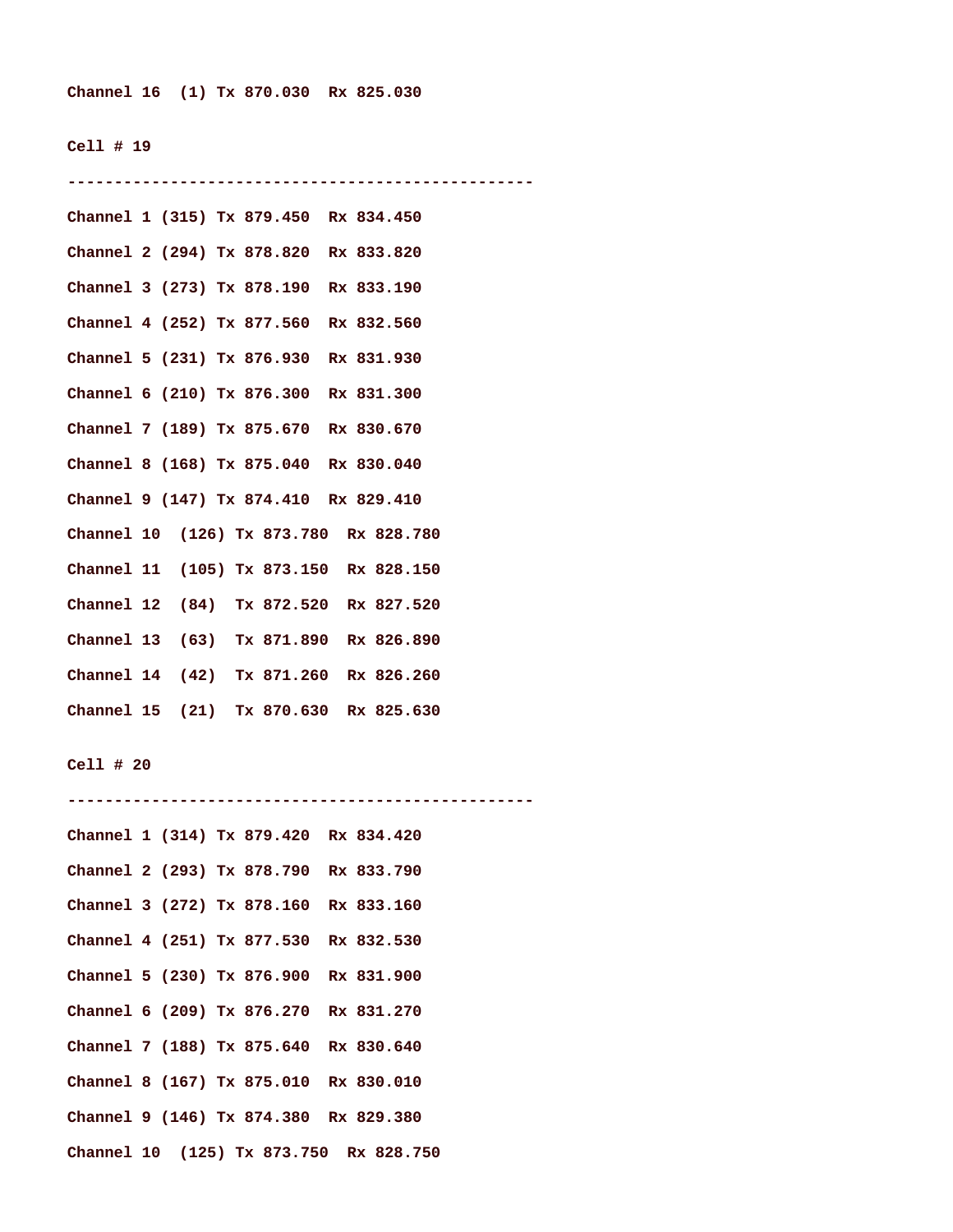```
Channel 11 (104) Tx 873.120 Rx 828.120 
Channel 12 (83) Tx 872.490 Rx 827.490 
Channel 13 (62) Tx 871.860 Rx 826.860 
Channel 14 (41) Tx 871.230 Rx 826.230 
Channel 15 (20) Tx 870.600 Rx 825.600
```
**-------------------------------------------------- Channel 1 (313) Tx 879.390 Rx 834.390 Channel 2 (292) Tx 878.760 Rx 833.760 Channel 3 (271) Tx 878.130 Rx 833.130 Channel 4 (250) Tx 877.500 Rx 832.500 Channel 5 (229) Tx 876.870 Rx 831.870 Channel 6 (208) Tx 876.240 Rx 831.240 Channel 7 (187) Tx 875.610 Rx 830.610 Channel 8 (166) Tx 874.980 Rx 829.980 Channel 9 (145) Tx 874.350 Rx 829.350 Channel 10 (124) Tx 873.720 Rx 828.720 Channel 11 (103) Tx 873.090 Rx 828.090 Channel 12 (82) Tx 872.460 Rx 827.460 Channel 13 (61) Tx 871.830 Rx 826.830 Channel 14 (40) Tx 871.200 Rx 826.200 Channel 15 (19) Tx 870.570 Rx 825.570** 

**\*\*\*\*\*\*\*\*\*\*\*\*\*\*\*\*\*\*\*\*\*\*\*\*\*\*\*\*\*\*\*\*\*\*\*\*\*\*\*\*\*\*\*\*\*\*\*\*\*\*** 

**Cellular Phone Band B (Channel 1 is Data)** 

**Cell # 1** 

**--------------------------------------------------** 

**Channel 1 (334) Tx 880.020 Rx 835.020**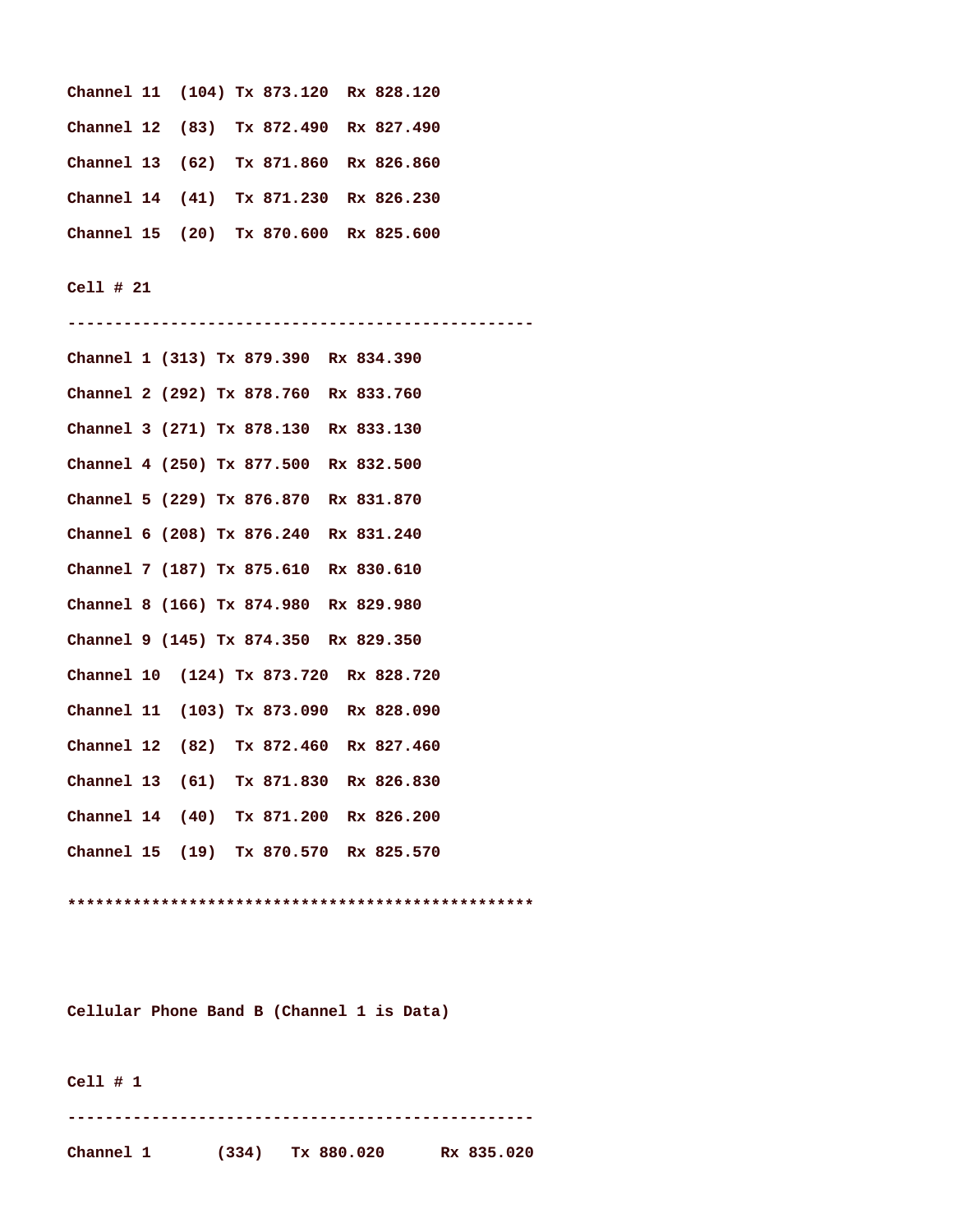| Channel 2 (355) Tx 880.650 Rx 835.650  |  |  |  |  |  |  |
|----------------------------------------|--|--|--|--|--|--|
| Channel 3 (376) Tx 881.280 Rx 836.280  |  |  |  |  |  |  |
| Channel 4 (397) Tx 881.910 Rx 836.910  |  |  |  |  |  |  |
| Channel 5 (418) Tx 882.540 Rx 837.540  |  |  |  |  |  |  |
| Channel 6 (439) Tx 883.170 Rx 838.170  |  |  |  |  |  |  |
| Channel 7 (460) Tx 883.800 Rx 838.800  |  |  |  |  |  |  |
| Channel 8 (481) Tx 884.430 Rx 839.430  |  |  |  |  |  |  |
| Channel 9 (502) Tx 885.060 Rx 840.060  |  |  |  |  |  |  |
| Channel 10 (523) Tx 885.690 Rx 840.690 |  |  |  |  |  |  |
| Channel 11 (544) Tx 886.320 Rx 841.320 |  |  |  |  |  |  |
| Channel 12 (565) Tx 886.950 Rx 841.950 |  |  |  |  |  |  |
| Channel 13 (586) Tx 887.580 Rx 842.580 |  |  |  |  |  |  |
| Channel 14 (607) Tx 888.210 Rx 843.210 |  |  |  |  |  |  |
| Channel 15 (628) Tx 888.840 Rx 843.840 |  |  |  |  |  |  |
| Channel 16 (649) Tx 889.470 Rx 844.470 |  |  |  |  |  |  |

**Channel 1 (335) Tx 880.050 Rx 835.050 Channel 2 (356) Tx 880.680 Rx 835.680 Channel 3 (377) Tx 881.310 Rx 836.310 Channel 4 (398) Tx 881.940 Rx 836.940 Channel 5 (419) Tx 882.570 Rx 837.570 Channel 6 (440) Tx 883.200 Rx 838.200 Channel 7 (461) Tx 883.830 Rx 838.830 Channel 8 (482) Tx 884.460 Rx 839.460 Channel 9 (503) Tx 885.090 Rx 840.090 Channel 10 (524) Tx 885.720 Rx 840.720 Channel 11 (545) Tx 886.350 Rx 841.350 Channel 12 (566) Tx 886.980 Rx 841.980 Channel 13 (587) Tx 887.610 Rx 842.610** 

**--------------------------------------------------**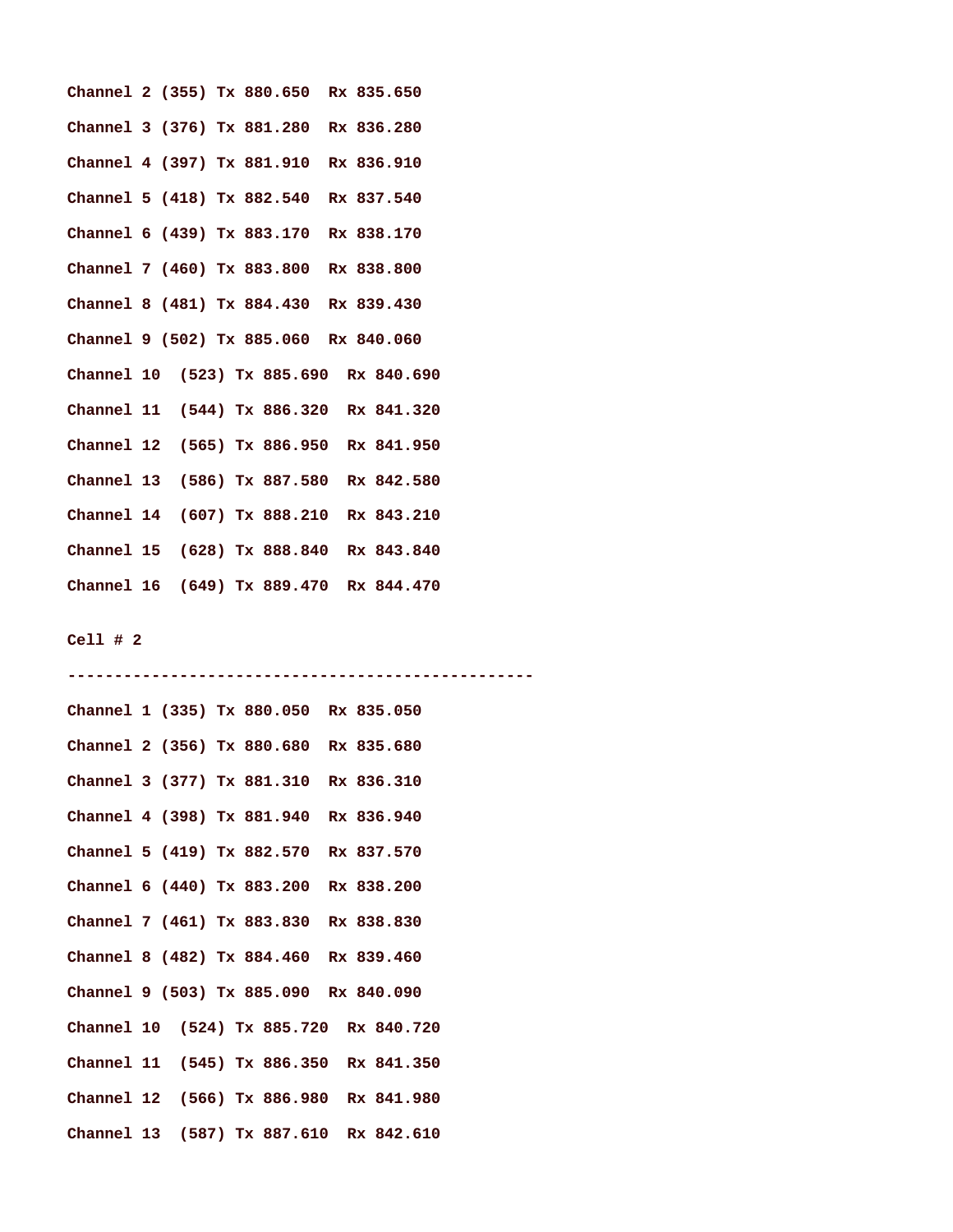|  |  | Channel 14 (608) Tx 888.240 Rx 843.240 |  |
|--|--|----------------------------------------|--|
|  |  | Channel 15 (629) Tx 888.870 Rx 843.870 |  |
|  |  | Channel 16 (650) Tx 889.500 Rx 844.500 |  |

**--------------------------------------------------** 

**Cell # 3** 

**Channel 1 (336) Tx 880.080 Rx 835.080 Channel 2 (357) Tx 880.710 Rx 835.710 Channel 3 (378) Tx 881.340 Rx 836.340 Channel 4 (399) Tx 881.970 Rx 836.970 Channel 5 (420) Tx 882.600 Rx 837.600 Channel 6 (441) Tx 883.230 Rx 838.230 Channel 7 (462) Tx 883.860 Rx 838.860 Channel 8 (483) Tx 884.490 Rx 839.490 Channel 9 (504) Tx 885.120 Rx 840.120 Channel 10 (525) Tx 885.750 Rx 840.750 Channel 11 (546) Tx 886.380 Rx 841.380 Channel 12 (567) Tx 887.010 Rx 842.010 Channel 13 (588) Tx 887.640 Rx 842.640 Channel 14 (609) Tx 888.270 Rx 843.270 Channel 15 (630) Tx 888.900 Rx 843.900 Channel 16 (651) Tx 889.530 Rx 844.530** 

**Cell # 4** 

**-------------------------------------------------- Channel 1 (337) Tx 880.110 Rx 835.110 Channel 2 (358) Tx 880.740 Rx 835.740 Channel 3 (379) Tx 881.370 Rx 836.370 Channel 4 (400) Tx 882.000 Rx 837.000 Channel 5 (421) Tx 882.630 Rx 837.630 Channel 6 (442) Tx 883.260 Rx 838.260 Channel 7 (463) Tx 883.890 Rx 838.890**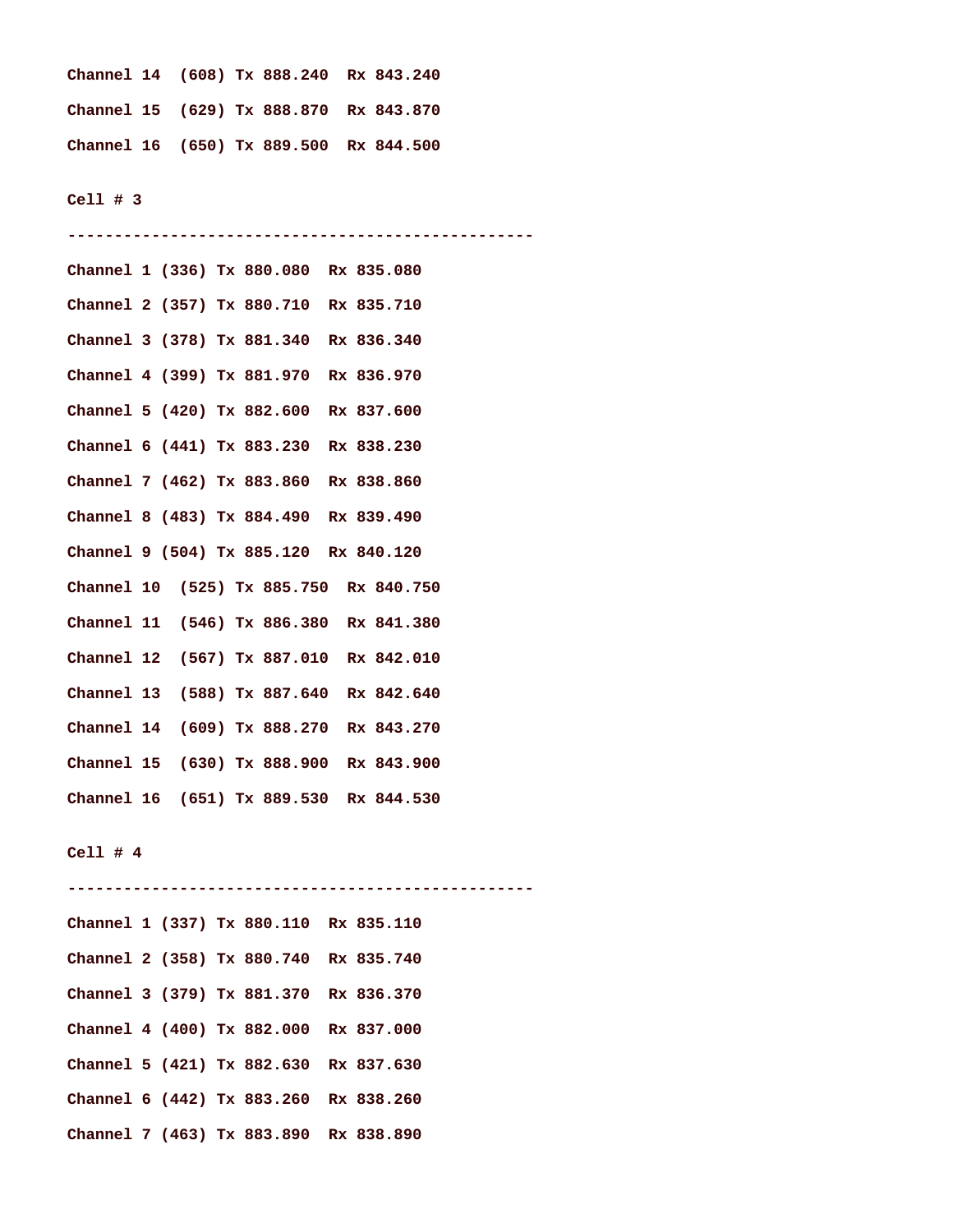| Channel 8 (484) Tx 884.520 Rx 839.520  |  |  |  |  |  |
|----------------------------------------|--|--|--|--|--|
| Channel 9 (505) Tx 885.150 Rx 840.150  |  |  |  |  |  |
| Channel 10 (526) Tx 885.780 Rx 840.780 |  |  |  |  |  |
| Channel 11 (547) Tx 886.410 Rx 841.410 |  |  |  |  |  |
| Channel 12 (568) Tx 887.040 Rx 842.040 |  |  |  |  |  |
| Channel 13 (589) Tx 887.670 Rx 842.670 |  |  |  |  |  |
| Channel 14 (610) Tx 888.300 Rx 843.300 |  |  |  |  |  |
| Channel 15 (631) Tx 888.930 Rx 843.930 |  |  |  |  |  |
| Channel 16 (652) Tx 889.560 Rx 844.560 |  |  |  |  |  |

**--------------------------------------------------** 

| Channel 1 (338) Tx 880.140 Rx 835.140  |  |  |  |  |  |  |
|----------------------------------------|--|--|--|--|--|--|
| Channel 2 (359) Tx 880.770 Rx 835.770  |  |  |  |  |  |  |
| Channel 3 (380) Tx 881.400 Rx 836.400  |  |  |  |  |  |  |
| Channel 4 (401) Tx 882.030 Rx 837.030  |  |  |  |  |  |  |
| Channel 5 (422) Tx 882.660 Rx 837.660  |  |  |  |  |  |  |
| Channel 6 (443) Tx 883.290 Rx 838.290  |  |  |  |  |  |  |
| Channel 7 (464) Tx 883.920 Rx 838.920  |  |  |  |  |  |  |
| Channel 8 (485) Tx 884.550 Rx 839.550  |  |  |  |  |  |  |
| Channel 9 (506) Tx 885.180 Rx 840.180  |  |  |  |  |  |  |
| Channel 10 (527) Tx 885.810 Rx 840.810 |  |  |  |  |  |  |
| Channel 11 (548) Tx 886.440 Rx 841.440 |  |  |  |  |  |  |
| Channel 12 (569) Tx 887.070 Rx 842.070 |  |  |  |  |  |  |
| Channel 13 (590) Tx 887.700 Rx 842.700 |  |  |  |  |  |  |
| Channel 14 (611) Tx 888.330 Rx 843.330 |  |  |  |  |  |  |
| Channel 15 (632) Tx 888.960 Rx 843.960 |  |  |  |  |  |  |
| Channel 16 (653) Tx 889.590 Rx 844.590 |  |  |  |  |  |  |

# **Cell # 6**

**--------------------------------------------------** 

**Channel 1 (339) Tx 880.170 Rx 835.170**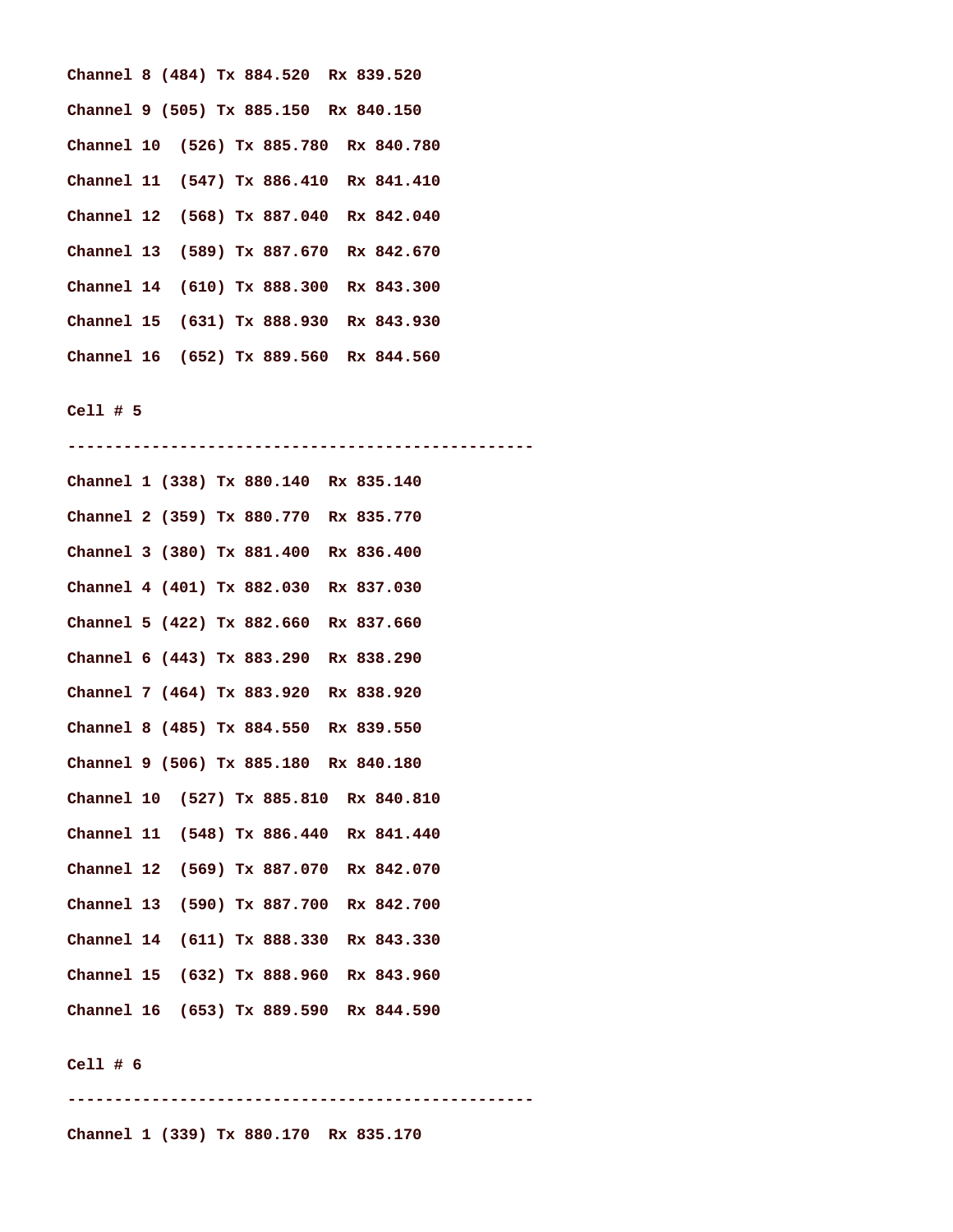| Channel 2 (360) Tx 880.800 Rx 835.800  |  |  |  |  |  |  |
|----------------------------------------|--|--|--|--|--|--|
| Channel 3 (381) Tx 881.430 Rx 836.430  |  |  |  |  |  |  |
| Channel 4 (402) Tx 882.060 Rx 837.060  |  |  |  |  |  |  |
| Channel 5 (423) Tx 882.690 Rx 837.690  |  |  |  |  |  |  |
| Channel 6 (444) Tx 883.320 Rx 838.320  |  |  |  |  |  |  |
| Channel 7 (465) Tx 883.950 Rx 838.950  |  |  |  |  |  |  |
| Channel 8 (486) Tx 884.580 Rx 839.580  |  |  |  |  |  |  |
| Channel 9 (507) Tx 885.210 Rx 840.210  |  |  |  |  |  |  |
| Channel 10 (528) Tx 885.840 Rx 840.840 |  |  |  |  |  |  |
| Channel 11 (549) Tx 886.470 Rx 841.470 |  |  |  |  |  |  |
| Channel 12 (570) Tx 887.100 Rx 842.100 |  |  |  |  |  |  |
| Channel 13 (591) Tx 887.730 Rx 842.730 |  |  |  |  |  |  |
| Channel 14 (612) Tx 888.360 Rx 843.360 |  |  |  |  |  |  |
| Channel 15 (633) Tx 888.990 Rx 843.990 |  |  |  |  |  |  |
| Channel 16 (654) Tx 889.620 Rx 844.620 |  |  |  |  |  |  |

**Channel 1 (340) Tx 880.200 Rx 835.200 Channel 2 (361) Tx 880.830 Rx 835.830 Channel 3 (382) Tx 881.460 Rx 836.460 Channel 4 (403) Tx 882.090 Rx 837.090 Channel 5 (424) Tx 882.720 Rx 837.720 Channel 6 (445) Tx 883.350 Rx 838.350 Channel 7 (466) Tx 883.980 Rx 838.980 Channel 8 (487) Tx 884.610 Rx 839.610 Channel 9 (508) Tx 885.240 Rx 840.240 Channel 10 (529) Tx 885.870 Rx 840.870 Channel 11 (550) Tx 886.500 Rx 841.500 Channel 12 (571) Tx 887.130 Rx 842.130 Channel 13 (592) Tx 887.760 Rx 842.760 Channel 14 (613) Tx 888.390 Rx 843.390** 

**--------------------------------------------------**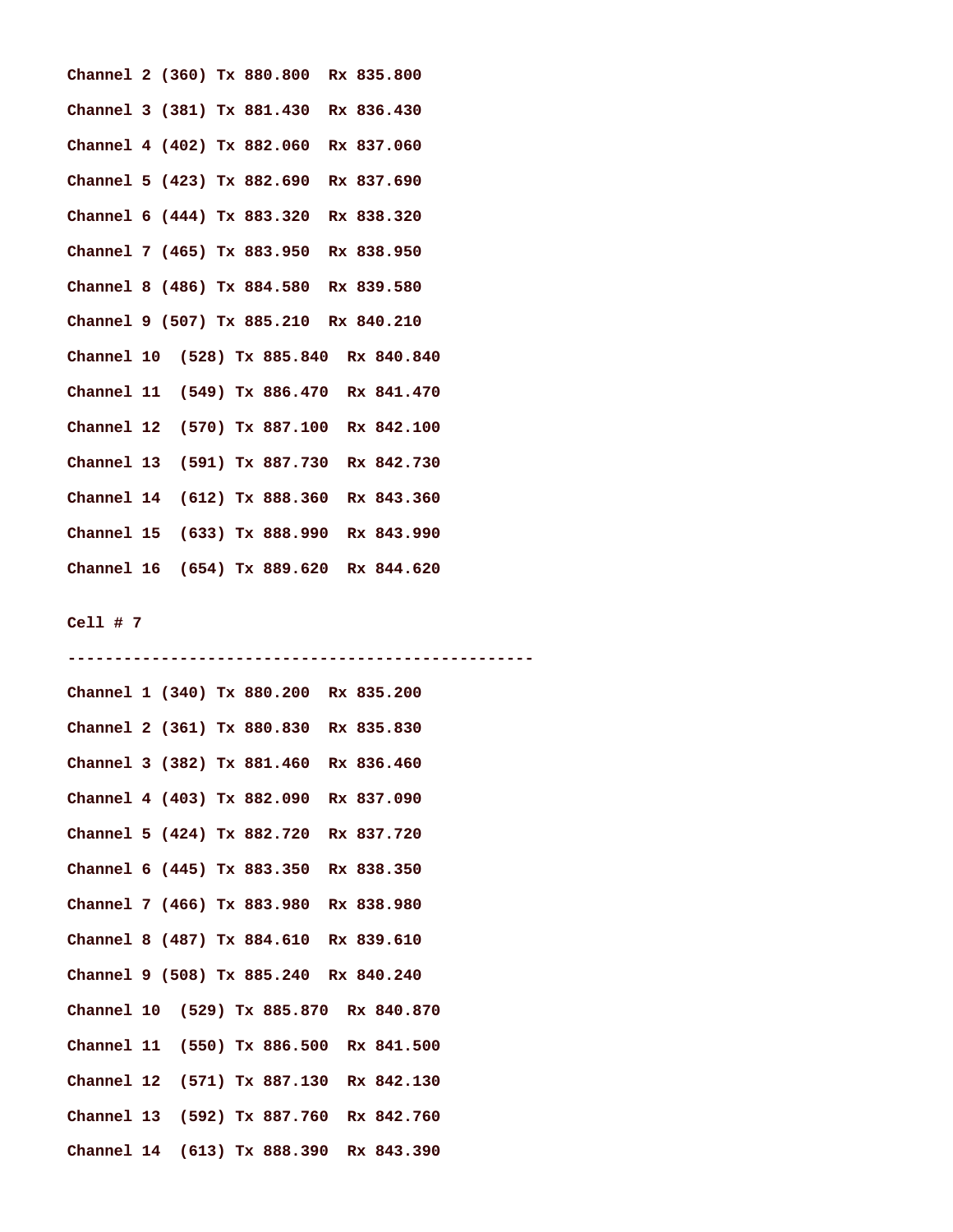**Channel 15 (634) Tx 889.020 Rx 844.020 Channel 16 (655) Tx 889.650 Rx 844.650** 

**--------------------------------------------------** 

#### **Cell # 8**

**Channel 1 (341) Tx 880.230 Rx 835.230 Channel 2 (362) Tx 880.860 Rx 835.860 Channel 3 (383) Tx 881.490 Rx 836.490 Channel 4 (404) Tx 882.120 Rx 837.120 Channel 5 (425) Tx 882.750 Rx 837.750 Channel 6 (446) Tx 883.380 Rx 838.380 Channel 7 (467) Tx 884.010 Rx 839.010 Channel 8 (488) Tx 884.640 Rx 839.640 Channel 9 (509) Tx 885.270 Rx 840.270 Channel 10 (530) Tx 885.900 Rx 840.900 Channel 11 (551) Tx 886.530 Rx 841.530 Channel 12 (572) Tx 887.160 Rx 842.160 Channel 13 (593) Tx 887.790 Rx 842.790 Channel 14 (614) Tx 888.420 Rx 843.420 Channel 15 (635) Tx 889.050 Rx 844.050 Channel 16 (656) Tx 889.680 Rx 844.680 Cell # 9 -------------------------------------------------- Channel 1 (342) Tx 880.260 Rx 835.260 Channel 2 (363) Tx 880.890 Rx 835.890 Channel 3 (384) Tx 881.520 Rx 836.520 Channel 4 (405) Tx 882.150 Rx 837.150 Channel 5 (426) Tx 882.780 Rx 837.780 Channel 6 (447) Tx 883.410 Rx 838.410 Channel 7 (468) Tx 884.040 Rx 839.040 Channel 8 (489) Tx 884.670 Rx 839.670**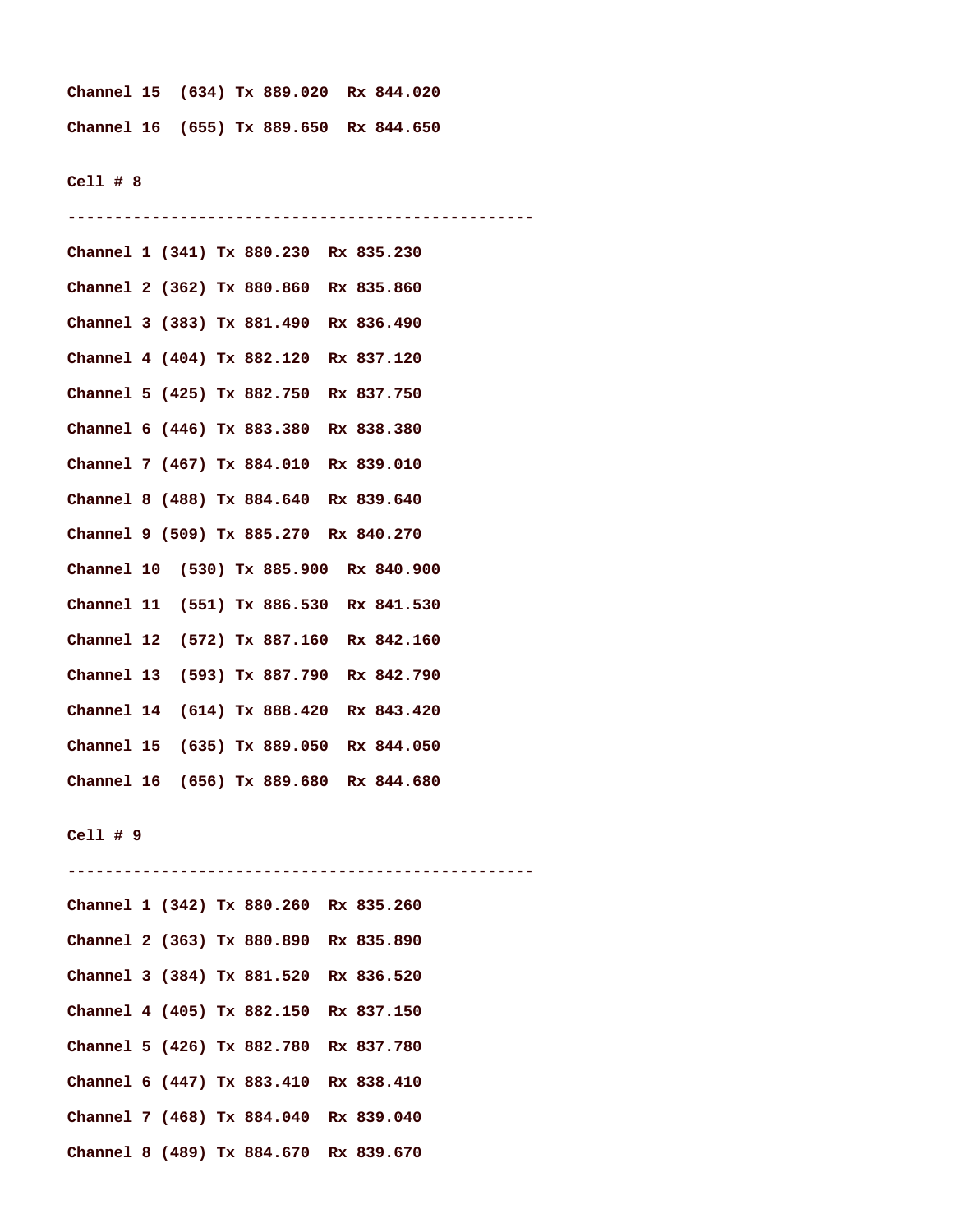|  |  | Channel 9 (510) Tx 885.300 Rx 840.300  |  |  |
|--|--|----------------------------------------|--|--|
|  |  | Channel 10 (531) Tx 885.930 Rx 840.930 |  |  |
|  |  | Channel 11 (552) Tx 886.560 Rx 841.560 |  |  |
|  |  | Channel 12 (573) Tx 887.190 Rx 842.190 |  |  |
|  |  | Channel 13 (594) Tx 887.820 Rx 842.820 |  |  |
|  |  | Channel 14 (615) Tx 888.450 Rx 843.450 |  |  |
|  |  | Channel 15 (636) Tx 889.080 Rx 844.080 |  |  |
|  |  | Channel 16 (657) Tx 889.710 Rx 844.710 |  |  |

**-------------------------------------------------- Channel 1 (343) Tx 880.290 Rx 835.290 Channel 2 (364) Tx 880.920 Rx 835.920 Channel 3 (385) Tx 881.550 Rx 836.550 Channel 4 (406) Tx 882.180 Rx 837.180 Channel 5 (427) Tx 882.810 Rx 837.810 Channel 6 (448) Tx 883.440 Rx 838.440 Channel 7 (469) Tx 884.070 Rx 839.070 Channel 8 (490) Tx 884.700 Rx 839.700 Channel 9 (511) Tx 885.330 Rx 840.330 Channel 10 (532) Tx 885.960 Rx 840.960 Channel 11 (553) Tx 886.590 Rx 841.590 Channel 12 (574) Tx 887.220 Rx 842.220 Channel 13 (595) Tx 887.850 Rx 842.850 Channel 14 (616) Tx 888.480 Rx 843.480 Channel 15 (637) Tx 889.110 Rx 844.110 Channel 16 (658) Tx 889.740 Rx 844.740** 

#### **Cell # 11**

**-------------------------------------------------- Channel 1 (344) Tx 880.320 Rx 835.320 Channel 2 (365) Tx 880.950 Rx 835.950**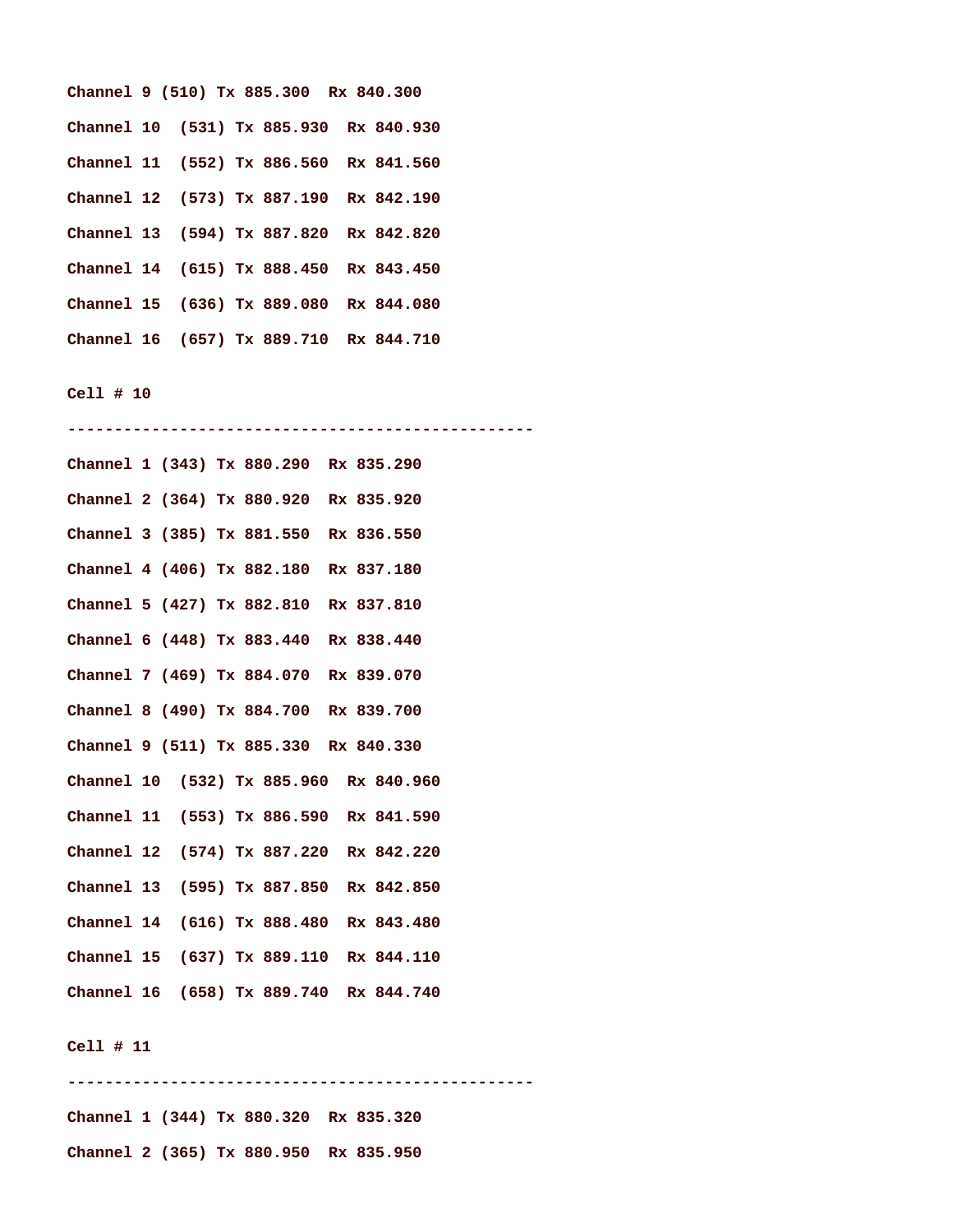| Channel 3 (386) Tx 881.580 Rx 836.580  |  |  |  |  |  |
|----------------------------------------|--|--|--|--|--|
| Channel 4 (407) Tx 882.210 Rx 837.210  |  |  |  |  |  |
| Channel 5 (428) Tx 882.840 Rx 837.840  |  |  |  |  |  |
| Channel 6 (449) Tx 883.470 Rx 838.470  |  |  |  |  |  |
| Channel 7 (470) Tx 884.100 Rx 839.100  |  |  |  |  |  |
| Channel 8 (491) Tx 884.730 Rx 839.730  |  |  |  |  |  |
| Channel 9 (512) Tx 885.360 Rx 840.360  |  |  |  |  |  |
| Channel 10 (533) Tx 885.990 Rx 840.990 |  |  |  |  |  |
| Channel 11 (554) Tx 886.620 Rx 841.620 |  |  |  |  |  |
| Channel 12 (575) Tx 887.250 Rx 842.250 |  |  |  |  |  |
| Channel 13 (596) Tx 887.880 Rx 842.880 |  |  |  |  |  |
| Channel 14 (617) Tx 888.510 Rx 843.510 |  |  |  |  |  |
| Channel 15 (638) Tx 889.140 Rx 844.140 |  |  |  |  |  |
| Channel 16 (659) Tx 889.770 Rx 844.770 |  |  |  |  |  |

| Channel 1 (345) Tx 880.350 Rx 835.350  |  |  |  |  |  |  |
|----------------------------------------|--|--|--|--|--|--|
| Channel 2 (366) Tx 880.980 Rx 835.980  |  |  |  |  |  |  |
| Channel 3 (387) Tx 881.610 Rx 836.610  |  |  |  |  |  |  |
| Channel 4 (408) Tx 882.240 Rx 837.240  |  |  |  |  |  |  |
| Channel 5 (429) Tx 882.870 Rx 837.870  |  |  |  |  |  |  |
| Channel 6 (450) Tx 883.500 Rx 838.500  |  |  |  |  |  |  |
| Channel 7 (471) Tx 884.130 Rx 839.130  |  |  |  |  |  |  |
| Channel 8 (492) Tx 884.760 Rx 839.760  |  |  |  |  |  |  |
| Channel 9 (513) Tx 885.390 Rx 840.390  |  |  |  |  |  |  |
| Channel 10 (534) Tx 886.020 Rx 841.020 |  |  |  |  |  |  |
| Channel 11 (555) Tx 886.650 Rx 841.650 |  |  |  |  |  |  |
| Channel 12 (576) Tx 887.280 Rx 842.280 |  |  |  |  |  |  |
| Channel 13 (597) Tx 887.910 Rx 842.910 |  |  |  |  |  |  |
| Channel 14 (618) Tx 888.540 Rx 843.540 |  |  |  |  |  |  |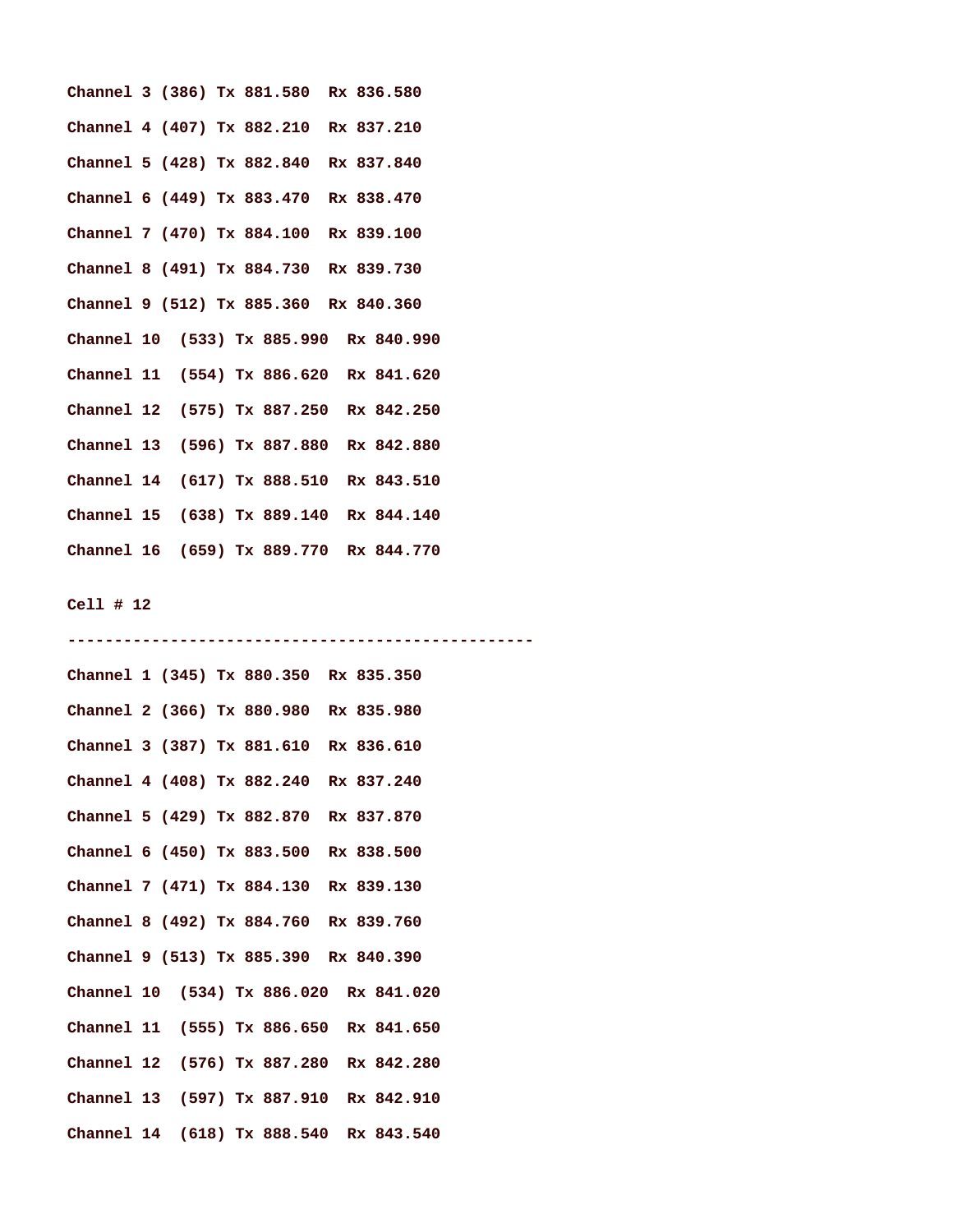**Channel 15 (639) Tx 889.170 Rx 844.170 Channel 16 (660) Tx 889.800 Rx 844.800** 

#### **Cell # 13**

**-------------------------------------------------- Channel 1 (346) Tx 880.380 Rx 835.380 Channel 2 (367) Tx 881.010 Rx 836.010 Channel 3 (388) Tx 881.640 Rx 836.640 Channel 4 (409) Tx 882.270 Rx 837.270 Channel 5 (430) Tx 882.900 Rx 837.900 Channel 6 (451) Tx 883.530 Rx 838.530 Channel 7 (472) Tx 884.160 Rx 839.160 Channel 8 (493) Tx 884.790 Rx 839.790 Channel 9 (514) Tx 885.420 Rx 840.420 Channel 10 (535) Tx 886.050 Rx 841.050 Channel 11 (556) Tx 886.680 Rx 841.680 Channel 12 (577) Tx 887.310 Rx 842.310 Channel 13 (598) Tx 887.940 Rx 842.940 Channel 14 (619) Tx 888.570 Rx 843.570 Channel 15 (640) Tx 889.200 Rx 844.200 Channel 16 (661) Tx 889.830 Rx 844.830 Cell # 14 -------------------------------------------------- Channel 1 (347) Tx 880.410 Rx 835.410 Channel 2 (368) Tx 881.040 Rx 836.040** 

**Channel 3 (389) Tx 881.670 Rx 836.670 Channel 4 (410) Tx 882.300 Rx 837.300 Channel 5 (431) Tx 882.930 Rx 837.930 Channel 6 (452) Tx 883.560 Rx 838.560 Channel 7 (473) Tx 884.190 Rx 839.190 Channel 8 (494) Tx 884.820 Rx 839.820**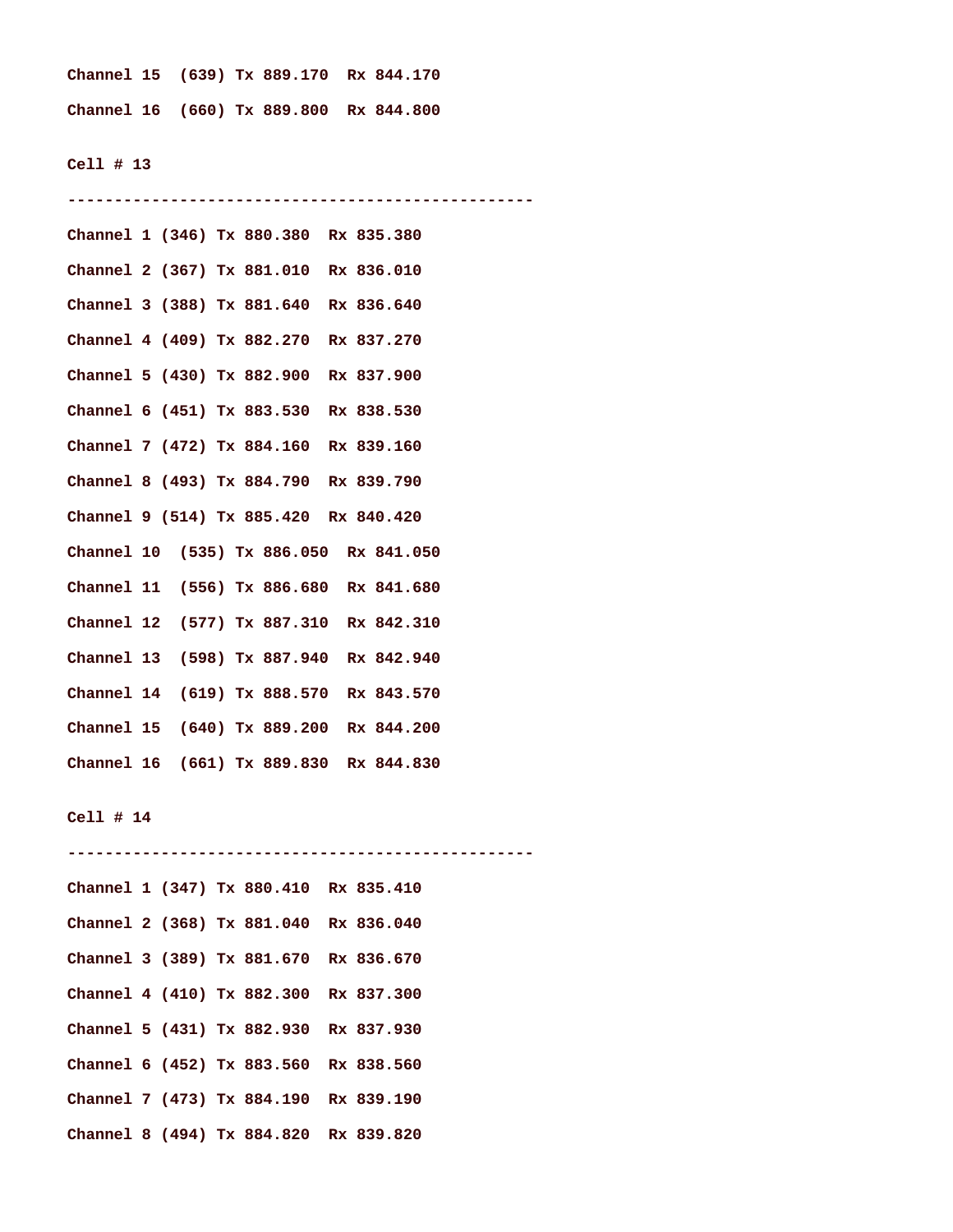|  |  | Channel 9 (515) Tx 885.450 Rx 840.450  |  |
|--|--|----------------------------------------|--|
|  |  | Channel 10 (536) Tx 886.080 Rx 841.080 |  |
|  |  | Channel 11 (557) Tx 886.710 Rx 841.710 |  |
|  |  | Channel 12 (578) Tx 887.340 Rx 842.340 |  |
|  |  | Channel 13 (599) Tx 887.970 Rx 842.970 |  |
|  |  | Channel 14 (620) Tx 888.600 Rx 843.600 |  |
|  |  | Channel 15 (641) Tx 889.230 Rx 844.230 |  |
|  |  | Channel 16 (662) Tx 889.860 Rx 844.860 |  |

**-------------------------------------------------- Channel 1 (348) Tx 880.440 Rx 835.440 Channel 2 (369) Tx 881.070 Rx 836.070 Channel 3 (390) Tx 881.700 Rx 836.700 Channel 4 (411) Tx 882.330 Rx 837.330 Channel 5 (432) Tx 882.960 Rx 837.960 Channel 6 (453) Tx 883.590 Rx 838.590 Channel 7 (474) Tx 884.220 Rx 839.220 Channel 8 (495) Tx 884.850 Rx 839.850 Channel 9 (516) Tx 885.480 Rx 840.480 Channel 10 (537) Tx 886.110 Rx 841.110 Channel 11 (558) Tx 886.740 Rx 841.740 Channel 12 (579) Tx 887.370 Rx 842.370 Channel 13 (600) Tx 888.000 Rx 843.000 Channel 14 (621) Tx 888.630 Rx 843.630 Channel 15 (642) Tx 889.260 Rx 844.260 Channel 16 (663) Tx 889.890 Rx 844.890** 

### **Cell # 16**

**-------------------------------------------------- Channel 1 (349) Tx 880.470 Rx 835.470 Channel 2 (370) Tx 881.100 Rx 836.100**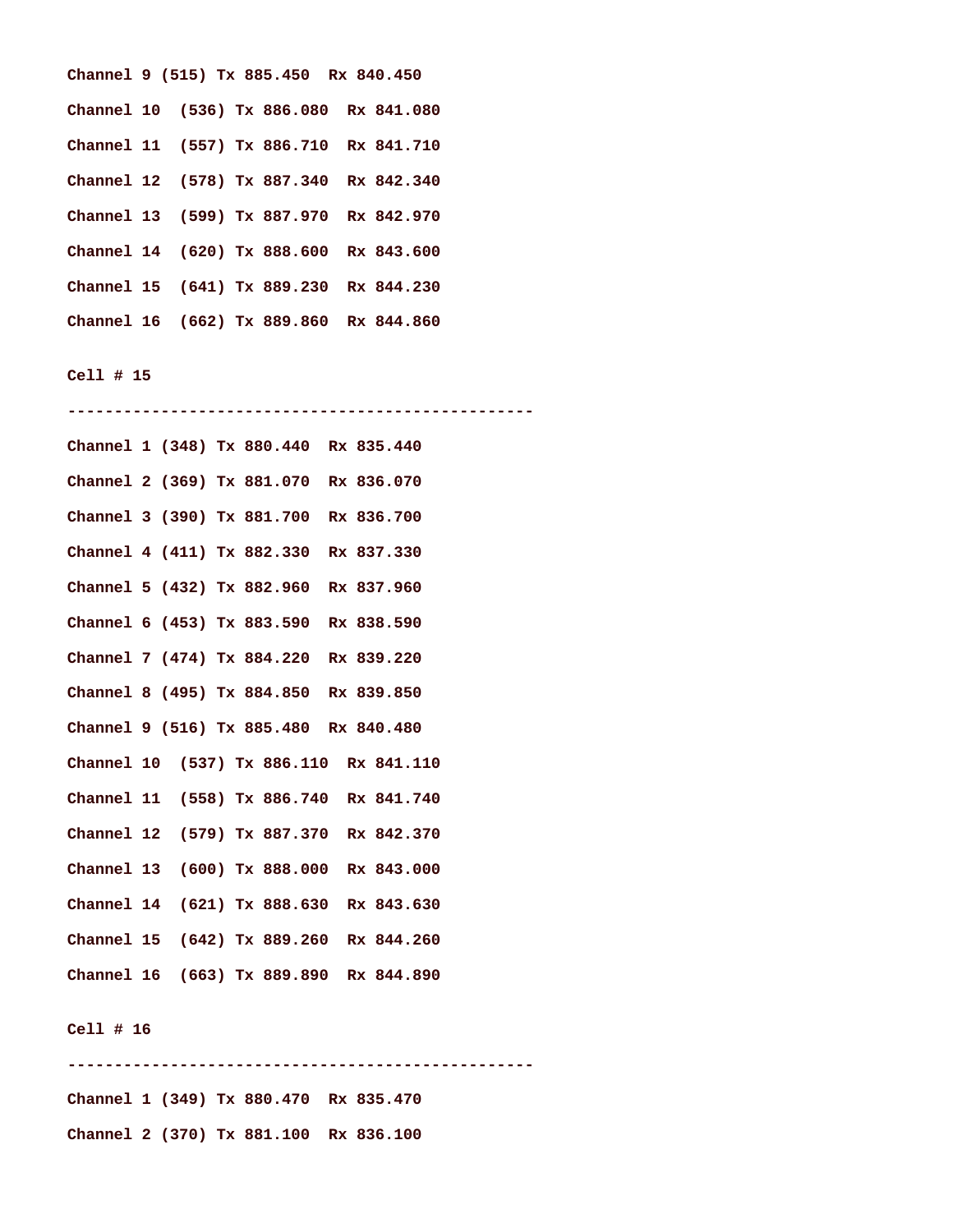| Channel 3 (391) Tx 881.730 Rx 836.730  |  |  |  |  |  |
|----------------------------------------|--|--|--|--|--|
| Channel 4 (412) Tx 882.360 Rx 837.360  |  |  |  |  |  |
| Channel 5 (433) Tx 882.990 Rx 837.990  |  |  |  |  |  |
| Channel 6 (454) Tx 883.620 Rx 838.620  |  |  |  |  |  |
| Channel 7 (475) Tx 884.250 Rx 839.250  |  |  |  |  |  |
| Channel 8 (496) Tx 884.880 Rx 839.880  |  |  |  |  |  |
| Channel 9 (517) Tx 885.510 Rx 840.510  |  |  |  |  |  |
| Channel 10 (538) Tx 886.140 Rx 841.140 |  |  |  |  |  |
| Channel 11 (559) Tx 886.770 Rx 841.770 |  |  |  |  |  |
| Channel 12 (580) Tx 887.400 Rx 842.400 |  |  |  |  |  |
| Channel 13 (601) Tx 888.030 Rx 843.030 |  |  |  |  |  |
| Channel 14 (622) Tx 888.660 Rx 843.660 |  |  |  |  |  |
| Channel 15 (643) Tx 889.290 Rx 844.290 |  |  |  |  |  |
| Channel 16 (664) Tx 889.920 Rx 844.920 |  |  |  |  |  |

| Channel 1 (350) Tx 880.500 Rx 835.500  |
|----------------------------------------|
| Channel 2 (371) Tx 881.130 Rx 836.130  |
| Channel 3 (392) Tx 881.760 Rx 836.760  |
| Channel 4 (413) Tx 882.390 Rx 837.390  |
| Channel 5 (434) Tx 883.020 Rx 838.020  |
| Channel 6 (455) Tx 883.650 Rx 838.650  |
| Channel 7 (476) Tx 884.280 Rx 839.280  |
| Channel 8 (497) Tx 884.910 Rx 839.910  |
| Channel 9 (518) Tx 885.540 Rx 840.540  |
| Channel 10 (539) Tx 886.170 Rx 841.170 |
| Channel 11 (560) Tx 886.800 Rx 841.800 |
| Channel 12 (581) Tx 887.430 Rx 842.430 |
| Channel 13 (602) Tx 888.060 Rx 843.060 |
| Channel 14 (623) Tx 888.690 Rx 843.690 |
| Channel 15 (644) Tx 889.320 Rx 844.320 |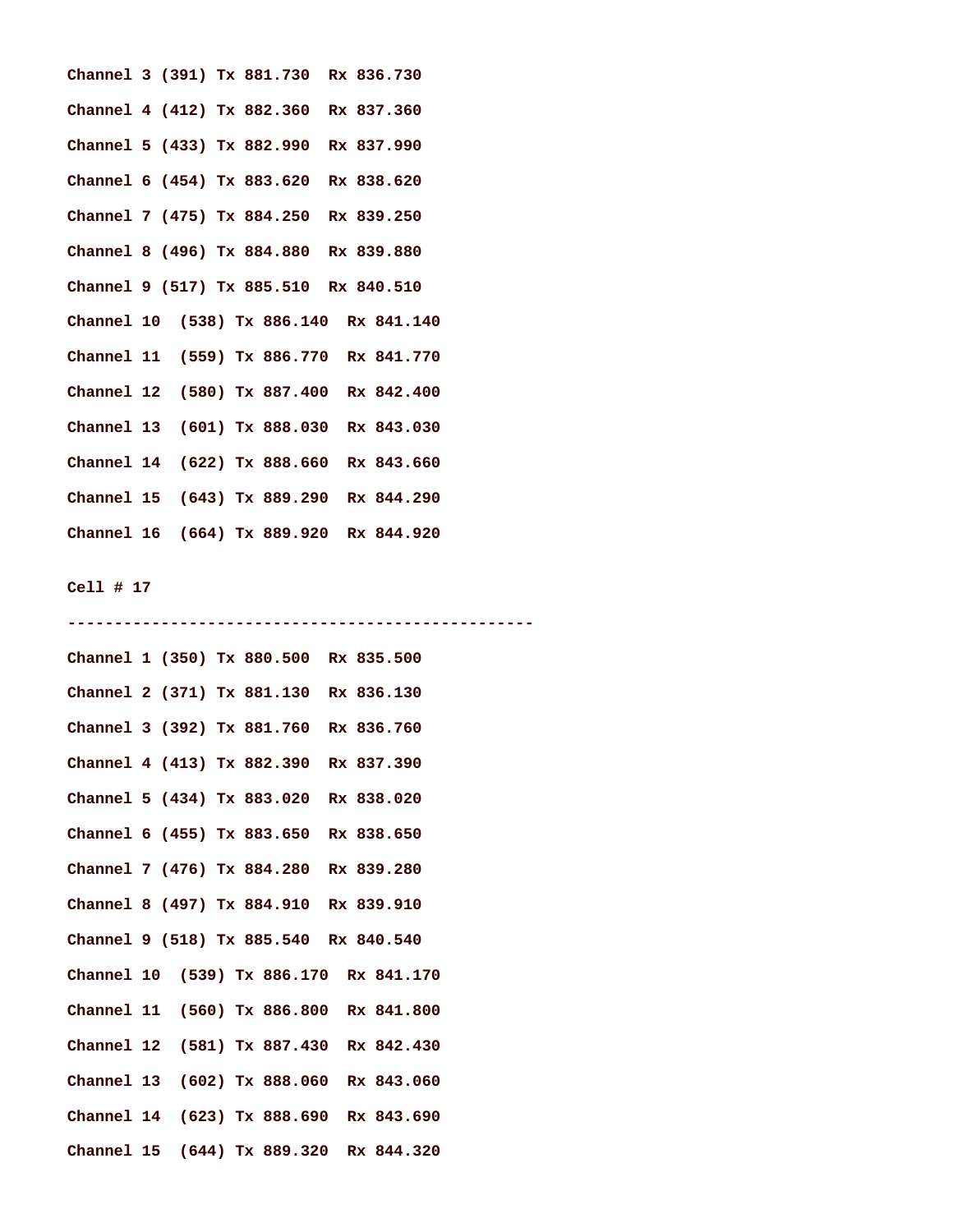**Channel 16 (665) Tx 889.950 Rx 844.950** 

#### **Cell # 18**

**--------------------------------------------------** 

| Channel 1 (351) Tx 880.530 Rx 835.530  |  |
|----------------------------------------|--|
| Channel 2 (372) Tx 881.160 Rx 836.160  |  |
| Channel 3 (393) Tx 881.790 Rx 836.790  |  |
| Channel 4 (414) Tx 882.420 Rx 837.420  |  |
| Channel 5 (435) Tx 883.050 Rx 838.050  |  |
| Channel 6 (456) Tx 883.680 Rx 838.680  |  |
| Channel 7 (477) Tx 884.310 Rx 839.310  |  |
| Channel 8 (498) Tx 884.940 Rx 839.940  |  |
| Channel 9 (519) Tx 885.570 Rx 840.570  |  |
| Channel 10 (540) Tx 886.200 Rx 841.200 |  |
| Channel 11 (561) Tx 886.830 Rx 841.830 |  |
| Channel 12 (582) Tx 887.460 Rx 842.460 |  |
| Channel 13 (603) Tx 888.090 Rx 843.090 |  |
| Channel 14 (624) Tx 888.720 Rx 843.720 |  |
| Channel 15 (645) Tx 889.350 Rx 844.350 |  |
| Channel 16 (666) Tx 889.980 Rx 844.980 |  |

#### **Cell # 19**

**-------------------------------------------------- Channel 1 (352) Tx 880.560 Rx 835.560 Channel 2 (373) Tx 881.190 Rx 836.190 Channel 3 (394) Tx 881.820 Rx 836.820 Channel 4 (415) Tx 882.450 Rx 837.450 Channel 5 (436) Tx 883.080 Rx 838.080 Channel 6 (457) Tx 883.710 Rx 838.710 Channel 7 (478) Tx 884.340 Rx 839.340 Channel 8 (499) Tx 884.970 Rx 839.970 Channel 9 (520) Tx 885.600 Rx 840.600**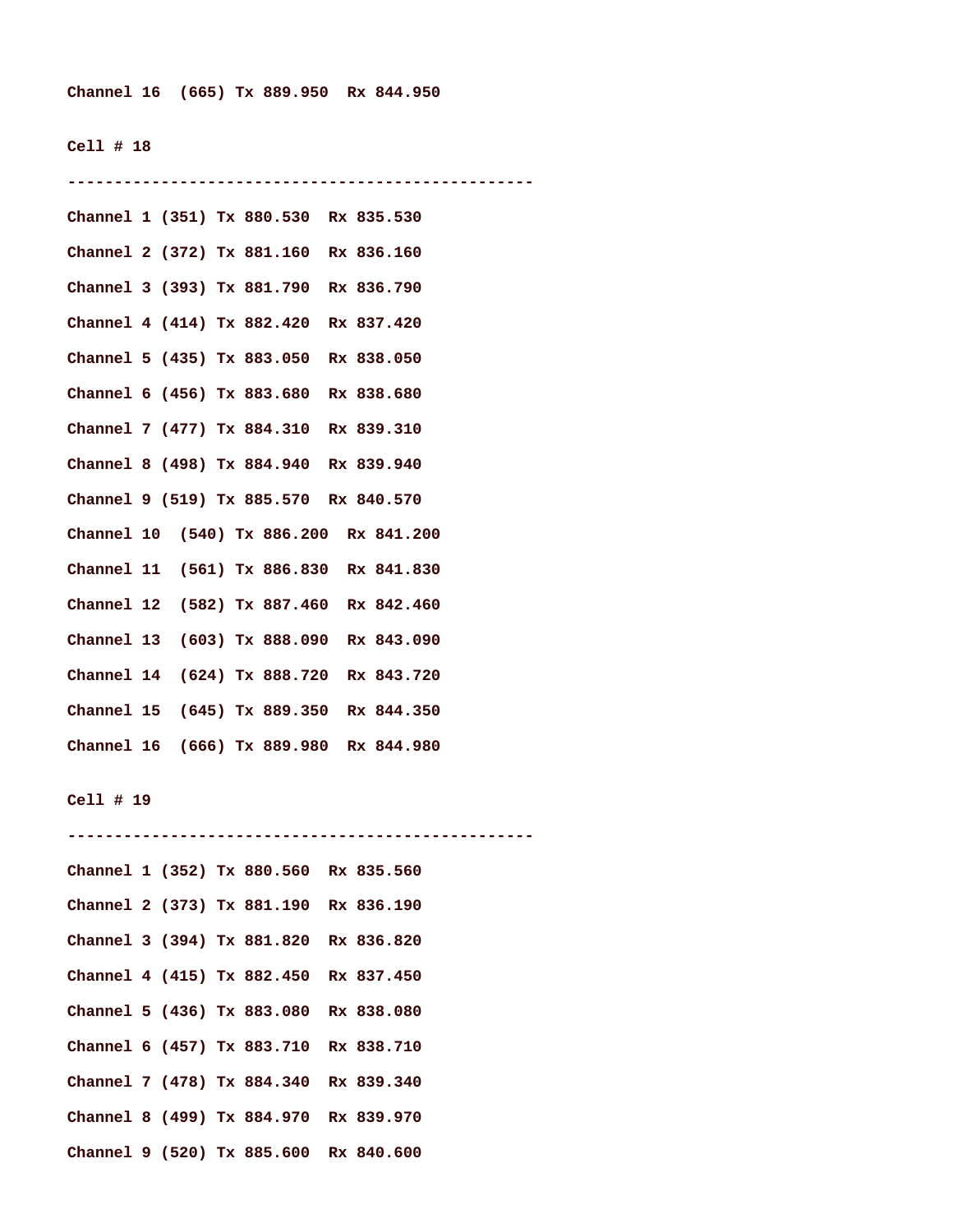|  |  | Channel 10 (541) Tx 886.230 Rx 841.230 |  |
|--|--|----------------------------------------|--|
|  |  | Channel 11 (562) Tx 886.860 Rx 841.860 |  |
|  |  | Channel 12 (583) Tx 887.490 Rx 842.490 |  |
|  |  | Channel 13 (604) Tx 888.120 Rx 843.120 |  |
|  |  | Channel 14 (625) Tx 888.750 Rx 843.750 |  |
|  |  | Channel 15 (646) Tx 889.380 Rx 844.380 |  |

**-------------------------------------------------- Channel 1 (353) Tx 880.590 Rx 835.590 Channel 2 (374) Tx 881.220 Rx 836.220 Channel 3 (395) Tx 881.850 Rx 836.850 Channel 4 (416) Tx 882.480 Rx 837.480 Channel 5 (437) Tx 883.110 Rx 838.110 Channel 6 (458) Tx 883.740 Rx 838.740 Channel 7 (479) Tx 884.370 Rx 839.370 Channel 8 (500) Tx 885.000 Rx 840.000 Channel 9 (521) Tx 885.630 Rx 840.630 Channel 10 (542) Tx 886.260 Rx 841.260 Channel 11 (563) Tx 886.890 Rx 841.890 Channel 12 (584) Tx 887.520 Rx 842.520 Channel 13 (605) Tx 888.150 Rx 843.150 Channel 14 (626) Tx 888.780 Rx 843.780 Channel 15 (647) Tx 889.410 Rx 844.410** 

## **Cell # 21**

| Channel 1 (354) Tx 880.620 |  |  | Rx 835.620 |
|----------------------------|--|--|------------|
| Channel 2 (375) Tx 881.250 |  |  | Rx 836.250 |
| Channel 3 (396) Tx 881.880 |  |  | Rx 836.880 |
| Channel 4 (417) Tx 882.510 |  |  | Rx 837.510 |
| Channel 5 (438) Tx 883.140 |  |  | Rx 838.140 |
| Channel 6 (459) Tx 883.770 |  |  | Rx 838.770 |
| Channel 7 (480) Tx 884.400 |  |  | Rx 839.400 |
| Channel 8 (501) Tx 885.030 |  |  | Rx 840.030 |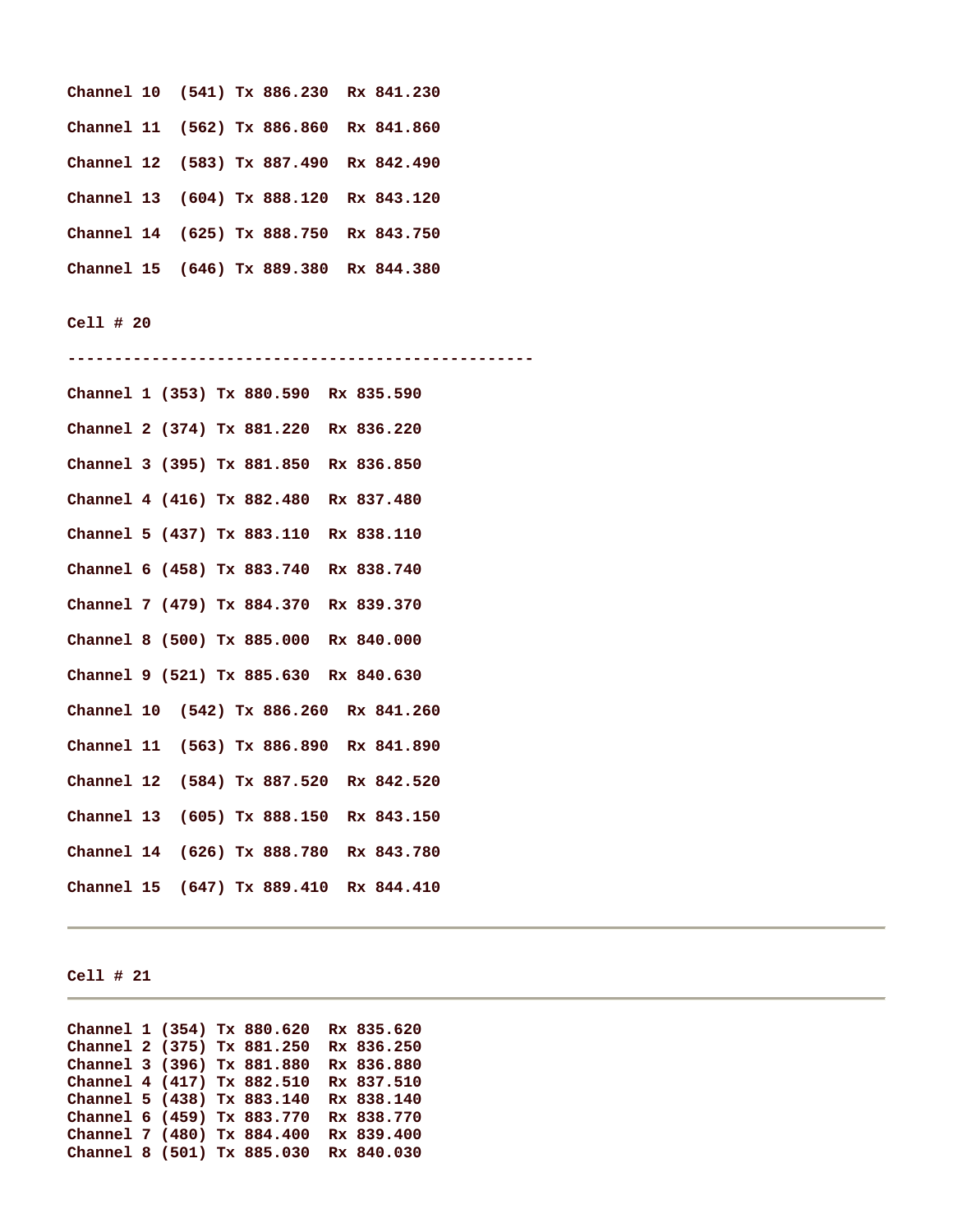| Channel 9 (522) Tx 885.660 Rx 840.660  |  |  |            |
|----------------------------------------|--|--|------------|
| Channel 10 (543) Tx 886.290 Rx 841.290 |  |  |            |
| Channel 11 (564) Tx 886.920            |  |  | Rx 841.920 |
| Channel 12 (585) Tx 887.550            |  |  | Rx 842.550 |
| Channel 13 (606) Tx 888.180            |  |  | Rx 843.180 |
| Channel 14 (627) Tx 888.810            |  |  | Rx 843.810 |
| Channel 15 (648) Tx 889.440            |  |  | Rx 844.440 |

 **Cellular System Sectorization and Site Design** 



 **This represents how a cellular system might be laid out. Cells A and B never share a common border. Neither do B and C, A and G, etc. Cells that are next to each other are never assigned adjacent frequencies. They always differ by at least 60 kiloHertz. To track a mobile phone as it changes cells, let's put the mobile in a B cell. When the mobile switches frequencies, you know that he could only go to an D, E, F or G cell because A and C have adjacent frequencies. The two tables below will help you determine which channel cells can go next to each other. You can contact your local cellular phone company and see if they have any maps of the cells available. This is not a sure thing, but it couldn't hurt to try.** 

**Cells that can go next to each other:** 

| Cell | Compatible cells |  |
|------|------------------|--|
|------|------------------|--|

- **A C, D, E, F**
- **B D, E, F, G**
- **C E, F, G, A**
- **D F, G, A, B**
- **E G, A, B, C F** A, B, C, D  **G B, C, D, E**

 **Shown below is a frequency/cell layout chart. The cell frequencies are used by the cell site towers, and the mobile frequencies are the input frequencies used by the cars.** 

 **Wireline company cell frequencies (BAND B)** 

| CELL A CELL B CELL C CELL D CELL E CELL F CELL G |  |  |  |  |  |  |  |
|--------------------------------------------------|--|--|--|--|--|--|--|
|--------------------------------------------------|--|--|--|--|--|--|--|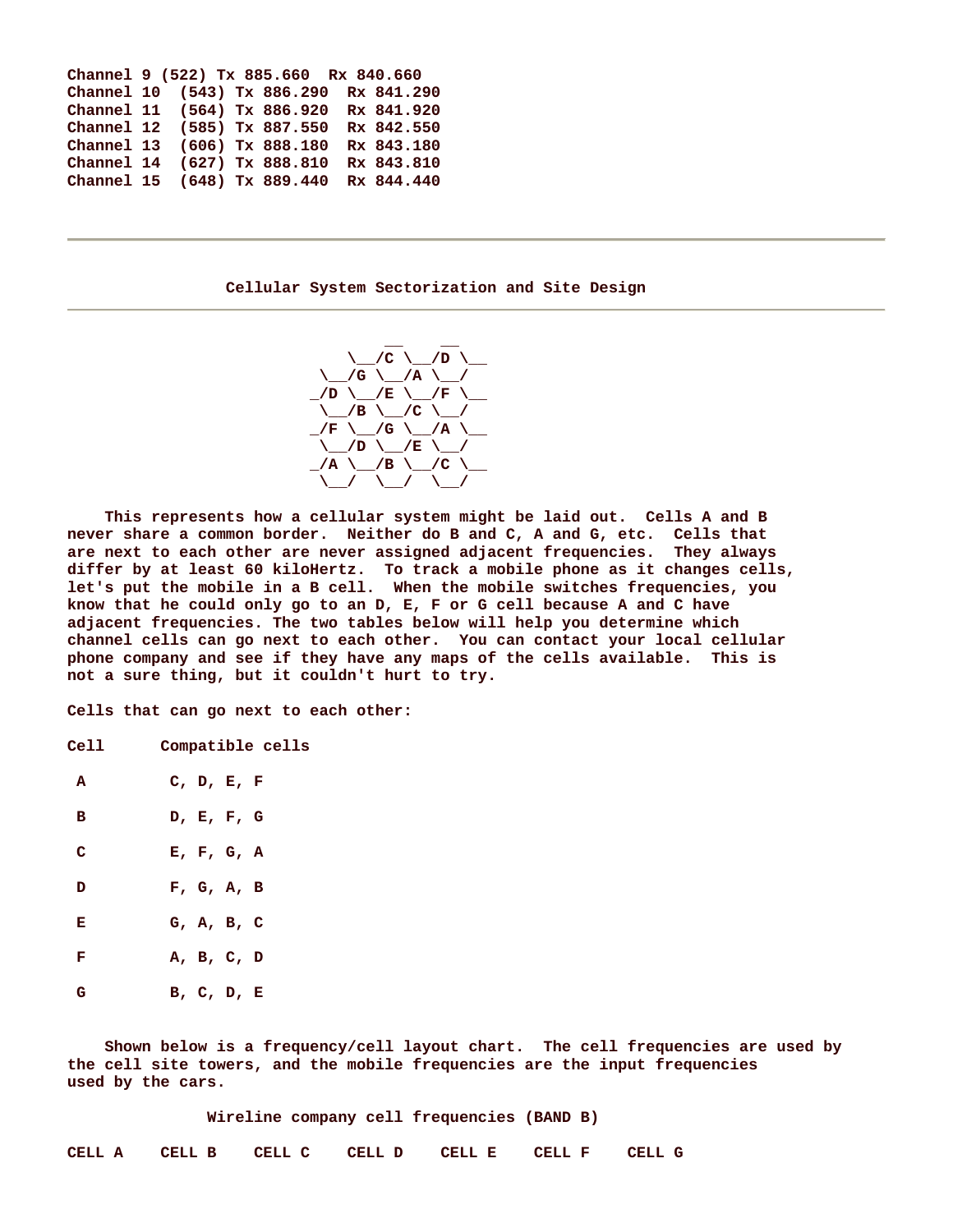| 889.890 | 889.920 | 889.950 | 889.980 |         |                 |         |           |
|---------|---------|---------|---------|---------|-----------------|---------|-----------|
| 889.680 | 889.710 | 889.740 | 889.770 | 889.800 | 889.830 889.860 |         | 3         |
| 889.470 | 889.500 | 889.530 | 889.560 | 889.590 | 889.620         | 889.650 | 3         |
| 889.260 | 889.290 | 889.320 | 889.350 | 889.380 | 889.410         | 889.440 | 3         |
| 889.050 | 889.080 | 889.110 | 889.140 | 889.170 | 889.200         | 889.230 | 3         |
| 888.840 | 888.870 | 888.900 | 888.930 | 888.960 | 888.990         | 889.020 | 3         |
| 888.630 | 888.660 | 888.690 | 888.720 | 888.750 | 888.780         | 888.810 | 3         |
| 888.420 | 888.450 | 888.480 | 888.510 | 888.540 | 888.570         | 888.600 | 3         |
| 888.210 | 888.240 | 888.270 | 888.300 | 888.330 | 888.360         | 888.390 | 3         |
| 888.000 | 888.030 | 888.060 | 888.090 | 888.120 | 888.150         | 888.180 | 3         |
| 887.790 | 887.820 | 887.850 | 887.880 | 887.910 | 887.940         | 887.970 | 3         |
| 887.580 | 887.610 | 887.640 | 887.670 | 887.700 | 887.730         | 887.760 | 3         |
| 887.370 | 887.400 | 887.430 | 887.460 | 887.490 | 887.520         | 887.550 | 3         |
| 887.160 | 887.190 | 887.220 | 887.250 | 887.280 | 887.310         | 887.340 | 3         |
| 886.950 | 886.980 | 887.010 | 887.040 | 887.070 | 887.100         | 887.130 | 3         |
| 886.740 | 886.770 | 886.800 | 886.830 | 886.860 | 886.890         | 886.920 | 3         |
| 886.530 | 886.560 | 886.590 | 886.620 | 886.650 | 886.680         | 886.710 | 3         |
| 886.320 | 886.350 | 886.380 | 886.410 | 886.440 | 886.470         | 886.500 | 3Voice    |
| 886.110 | 886.140 | 886.170 | 886.200 | 886.230 | 886.260         | 886.290 | 3         |
| 885.900 | 885.930 | 885.960 | 885.990 | 886.020 | 886.050         | 886.080 | 3         |
| 885.690 | 885.720 | 885.750 | 885.780 | 885.810 | 885.840         | 885.870 | 3         |
| 885.480 | 885.510 | 885.540 | 885.570 | 885.600 | 885.630         | 885.660 | 3         |
| 885.270 | 885.300 | 885.330 | 885.360 | 885.390 | 885.420         | 885.450 | 3         |
| 885.060 | 885.090 | 885.120 | 885.150 | 885.180 | 885.210         | 885.240 | 3         |
| 884.850 | 884.880 | 884.910 | 884.940 | 884.970 | 885.000         | 885.030 | 3         |
| 884.640 | 884.670 | 884.700 | 884.730 | 884.760 | 884.790         | 884.820 | 3         |
| 884.430 | 884.460 | 884.490 | 884.520 | 884.550 | 884.580         | 884.610 | 3         |
| 884.220 | 884.250 | 884.280 | 884.310 | 884.340 | 884.370         | 884.400 | 3         |
| 884.010 | 884.040 | 884.070 | 884.100 | 884.130 | 884.160         | 884.190 | 3Channels |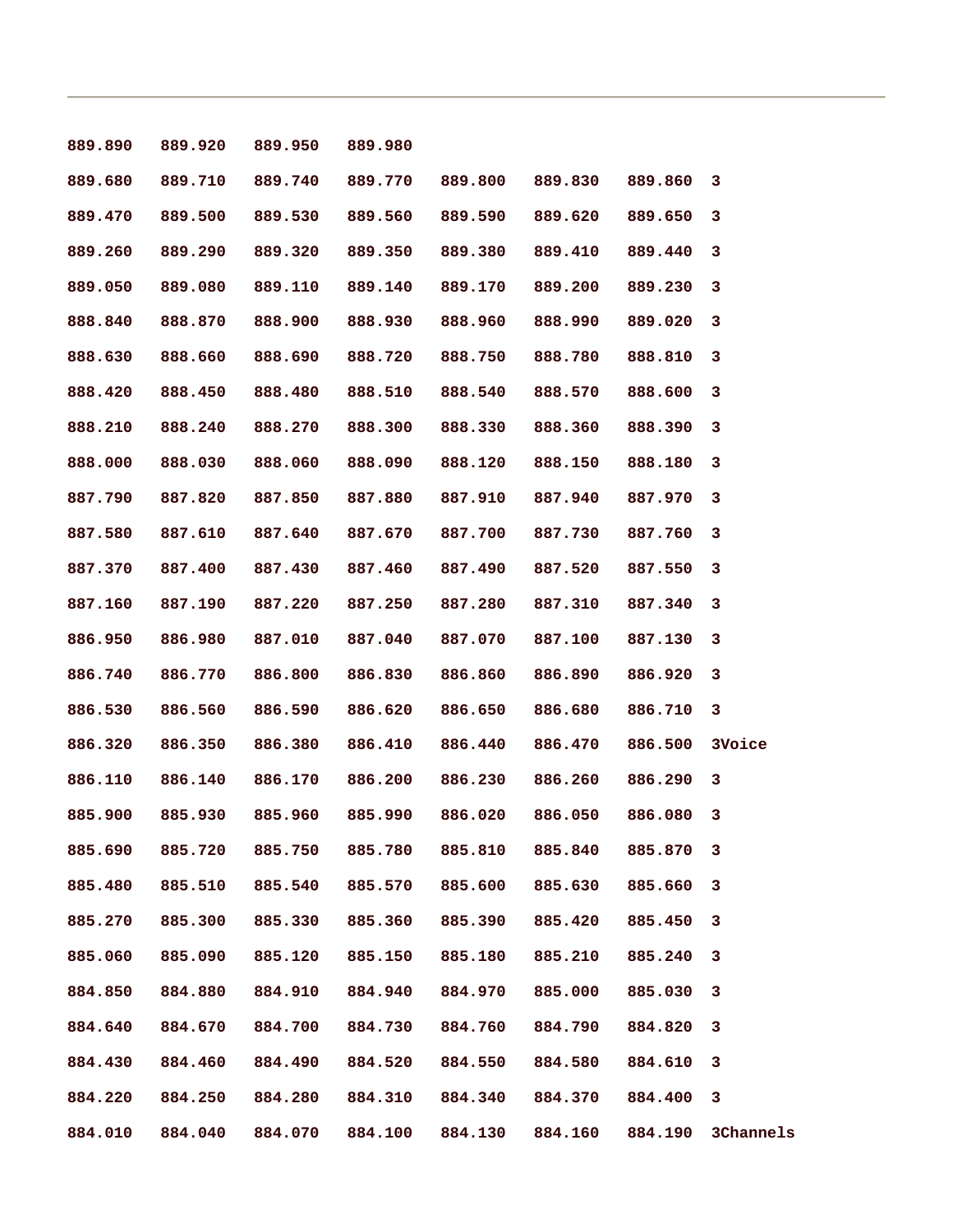| 883.800 | 883.830         | 883.860 | 883.890 | 883.920                                      | 883.950 | 883.980 3  |                                            |
|---------|-----------------|---------|---------|----------------------------------------------|---------|------------|--------------------------------------------|
| 883.590 | 883.620         | 883.650 | 883.680 | 883.710                                      | 883.740 | 883.770    | 3                                          |
| 883.380 | 883.410         | 883.440 | 883.470 | 883.500                                      | 883.530 | 883.560    | 3                                          |
| 883.170 | 883.200         | 883.230 | 883.260 | 883.290                                      | 883.320 | 883.350    | 3                                          |
| 882.960 | 882.990         | 883.020 | 883.050 | 883.080                                      | 883.110 | 883.140    | 3                                          |
| 882.750 | 882.780         | 882.810 | 882.840 | 882.870                                      | 882.900 | 882.930    | 3                                          |
| 882.540 | 882.570         | 882.600 | 882.630 | 882.660                                      | 882.690 | 882.720    | 3                                          |
| 882.330 | 882.360         | 882.390 | 882.420 | 882.450                                      | 882.480 | 882.510 3  |                                            |
| 882.120 | 882.150         | 882.180 | 882.210 | 882.240                                      | 882.270 | 882.300 3  |                                            |
| 881.910 | 881.940         | 881.970 | 882.000 | 882.030                                      | 882.060 | 882.090    | 3                                          |
| 881.700 | 881.730         | 881.760 | 881.790 | 881.820                                      | 881.850 | 881.880    | 3                                          |
| 881.490 | 881.520         | 881.550 | 881.580 | 881.610                                      | 881.640 | 881.670    | 3                                          |
| 881.280 | 881.310         | 881.340 | 881.370 | 881.400                                      | 881.430 | 881.460    | 3                                          |
| 881.070 | 881.100         | 881.130 | 881.160 | 881.190                                      | 881.220 | 881.250    | 3                                          |
| 880.860 | 880.890         | 880.920 | 880.950 | 880.980                                      | 881.010 | 881.040 3  |                                            |
| 880.650 | 880.680         | 880.710 | 880.740 | 880.770                                      | 880.800 | 880.830 DY |                                            |
|         |                 |         |         |                                              |         |            |                                            |
| 880.440 | 880.470         | 880.500 | 880.530 | 880.560                                      |         |            | 880.590 880.620 D=Digital                  |
| 880.230 | 880.260         | 880.290 | 880.320 | 880.350                                      | 880.380 |            | 880.410 3=Setup/Control                    |
| 880.020 | 880.050 880.080 |         |         |                                              |         |            | 880.110 880.140 880.170 880.200 DYChannels |
|         |                 |         |         | Wireline company mobile frequencies (BAND B) |         |            |                                            |
| CELL A  | CELL B          | CELL C  | CELL D  | CELL E                                       | CELL F  | CELL G     |                                            |
|         |                 |         |         |                                              |         |            |                                            |
| 844.890 | 844.920         | 844.950 | 844.980 |                                              |         |            |                                            |
| 844.680 | 844.710         | 844.740 | 844.770 | 844.800                                      | 844.830 | 844.860    | 3                                          |
| 844.470 | 844.500         | 844.530 | 844.560 | 844.590                                      | 844.620 | 844.650    | 3                                          |
| 844.260 | 844.290         | 844.320 | 844.350 | 844.380                                      | 844.410 | 844.440    | 3                                          |
| 844.050 | 844.080         | 844.110 | 844.140 | 844.170                                      | 844.200 | 844.230    | 3                                          |
| 843.840 | 843.870         | 843.900 | 843.930 | 843.960                                      | 843.990 | 844.020    | 3                                          |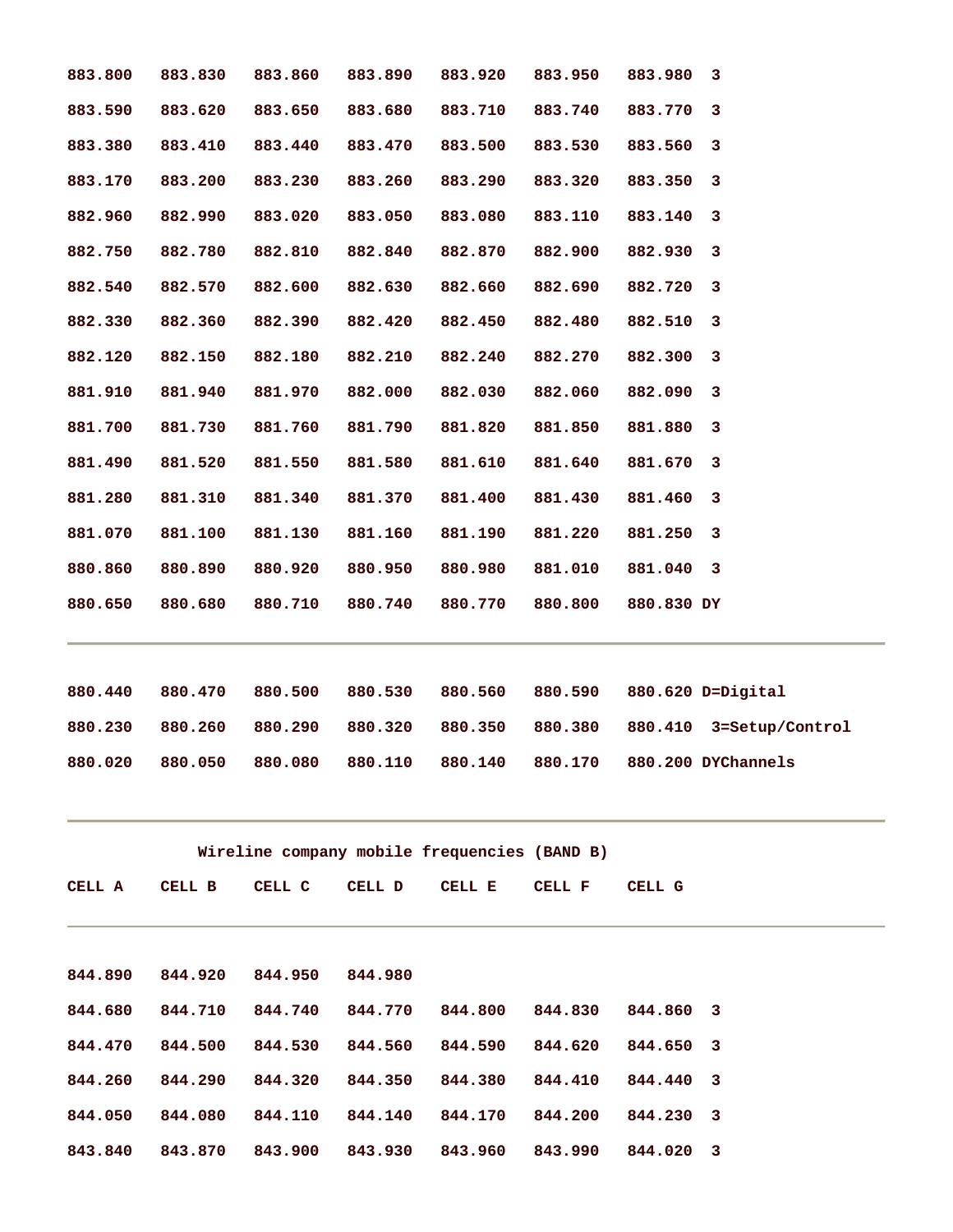| 843.630 | 843.660 | 843.690 | 843.720         | 843.750 | 843.780                         | 843.810 | 3         |
|---------|---------|---------|-----------------|---------|---------------------------------|---------|-----------|
| 843.420 | 843.450 | 843.480 | 843.510         | 843.540 | 843.570                         | 843.600 | 3         |
| 843.210 | 843.240 | 843.270 | 843.300         | 843.330 | 843.360                         | 843.390 | 3         |
| 843.000 | 843.030 | 843.060 | 843.090         | 843.120 | 843.150                         | 843.180 | 3         |
| 842.790 | 842.820 | 842.850 | 842.880         | 842.910 | 842.940                         | 842.970 | 3         |
| 842.580 | 842.610 | 842.640 | 842.670         | 842.700 | 842.730 842.760                 |         | 3         |
| 842.370 | 842.400 | 842.430 |                 |         | 842.460 842.490 842.520 842.550 |         | 3         |
| 842.160 | 842.190 | 842.220 |                 |         | 842.250 842.280 842.310 842.340 |         | 3         |
| 841.950 | 841.980 | 842.010 | 842.040         | 842.070 | 842.100                         | 842.130 | 3         |
| 841.740 | 841.770 | 841.800 | 841.830         | 841.860 | 841.890                         | 841.920 | 3         |
| 841.530 | 841.560 | 841.590 | 841.620         | 841.650 | 841.680                         | 841.710 | 3         |
| 841.320 | 841.350 | 841.380 | 841.410         | 841.440 | 841.470                         | 841.500 | 3Voice    |
| 841.110 | 841.140 | 841.170 | 841.200         | 841.230 | 841.260                         | 841.290 | 3         |
| 840.900 | 840.930 | 840.960 | 840.990         | 841.020 | 841.050                         | 841.080 | 3         |
| 840.690 | 840.720 | 840.750 | 840.780         | 840.810 | 840.840                         | 840.870 | 3         |
| 840.480 | 840.510 | 840.540 | 840.570         | 840.600 | 840.630                         | 840.660 | 3         |
| 840.270 | 840.300 | 840.330 | 840.360         | 840.390 | 840.420                         | 840.450 | 3         |
| 840.060 | 840.090 | 840.120 | 840.150         | 840.180 | 840.210                         | 840.240 | 3         |
| 839.850 | 839.880 | 839.910 | 839.940         | 839.970 | 840.000                         | 840.030 | 3         |
| 839.640 | 839.670 | 839.700 | 839.730         | 839.760 | 839.790                         | 839.820 | 3         |
| 839.430 | 839.460 | 839.490 | 839.520 839.550 |         | 839.580                         | 839.610 | 3         |
| 839.220 | 839.250 | 839.280 | 839.310         | 839.340 | 839.370 839.400                 |         | 3         |
| 839.010 | 839.040 | 839.070 | 839.100         | 839.130 | 839.160                         | 839.190 | 3Channels |
| 838.800 | 838.830 | 838.860 | 838.890         | 838.920 | 838.950                         | 838.980 | 3         |
| 838.590 | 838.620 | 838.650 | 838.680         | 838.710 | 838.740                         | 838.770 | 3         |
| 838.380 | 838.410 | 838.440 | 838.470         | 838.500 | 838.530                         | 838.560 | 3         |
| 838.170 | 838.200 | 838.230 | 838.260         | 838.290 | 838.320                         | 838.350 | 3         |
| 837.960 | 837.990 | 838.020 | 838.050         | 838.080 | 838.110                         | 838.140 | 3         |
| 837.750 | 837.780 | 837.810 | 837.840         | 837.870 | 837.900                         | 837.930 | 3         |
| 837.540 | 837.570 | 837.600 | 837.630         | 837.660 | 837.690                         | 837.720 | 3         |
| 837.330 | 837.360 | 837.390 | 837.420         | 837.450 | 837.480                         | 837.510 | 3         |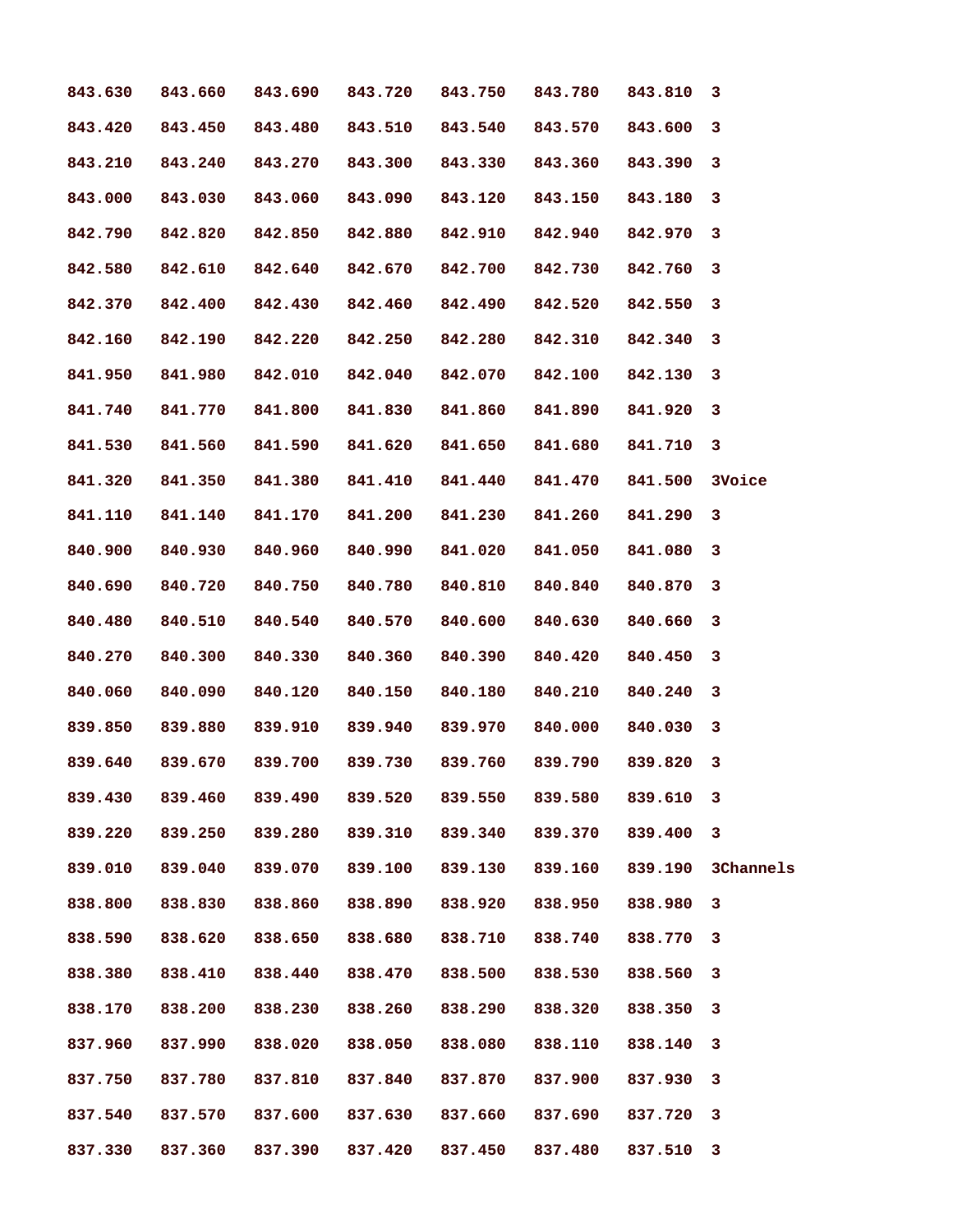| 837.120 | 837.150         | 837.180 | 837.210 | 837.240         | 837.270 | 837.300 3  |                   |
|---------|-----------------|---------|---------|-----------------|---------|------------|-------------------|
| 836.910 | 836.940         | 836.970 | 837.000 | 837.030         | 837.060 | 837.090 3  |                   |
| 836,700 | 836.730         | 836.760 | 836.790 | 836.820         | 836.850 | 836.880 3  |                   |
| 836.490 | 836.520         | 836.550 | 836.580 | 836.610         | 836.640 | 836.670 3  |                   |
| 836.280 | 836.310         | 836.340 | 836.370 | 836.400         | 836.430 | 836.460 3  |                   |
| 836.070 | 836.100         | 836.130 | 836.160 | 836.190         | 836.220 | 836.250 3  |                   |
| 835,860 | 835.890         | 835.920 | 835.950 | 835.980         | 836.010 | 836.040 3  |                   |
| 835.650 | 835.680 835.710 |         | 835.740 | 835.770 835.800 |         | 835.830 DY |                   |
|         |                 |         |         |                 |         |            |                   |
| 835.440 |                 |         |         |                 |         |            | 835.620 D=Digital |
| 835.230 | 835.260         | 835.290 | 835.320 | 835.350         | 835.380 | 835.410    | 3Control          |
| 835.020 | 835.050         | 835.080 | 835.110 | 835.140         | 835.170 | 835.200    | <b>DYChannels</b> |

 **Non-wireline company cell frequencies (BAND A)** 

|         |                                 |         | CELL A CELL B CELL C CELL D CELL E                               | CELL F CELL G |           |                                                                          |
|---------|---------------------------------|---------|------------------------------------------------------------------|---------------|-----------|--------------------------------------------------------------------------|
| 879.900 | 879.930 879.960 879.990         |         |                                                                  |               |           | D=Digital                                                                |
| 879.690 |                                 |         | 879.720 879.750 879.780 879.810 879.840 879.870 3Control         |               |           |                                                                          |
|         |                                 |         |                                                                  |               |           | 879.480  879.510  879.540  879.570  879.600  879.630  879.660  3Channels |
|         |                                 |         |                                                                  |               |           |                                                                          |
|         | 879.270 879.300 879.330 879.360 |         |                                                                  |               |           |                                                                          |
| 879.060 |                                 |         | 879.090  879.120  879.150  879.180  879.210  879.240  3          |               |           |                                                                          |
| 878.850 |                                 |         |                                                                  |               | 879.030 3 |                                                                          |
| 878.640 |                                 |         | 878.670 878.700 878.730 878.760 878.790                          |               | 878.820 3 |                                                                          |
| 878.430 | 878.460 878.490                 | 878.520 | 878.550                                                          | 878.580       | 878.610 3 |                                                                          |
| 878.220 |                                 |         |                                                                  |               |           |                                                                          |
| 878.010 |                                 |         | 878.040 878.070 878.100 878.130                                  | 878.160       | 878.190 3 |                                                                          |
| 877.800 |                                 |         | 877.830 877.860 877.890 877.920 877.950 877.980 3                |               |           |                                                                          |
|         |                                 |         | 877.590  877.620  877.650  877.680  877.710  877.740  877.770  3 |               |           |                                                                          |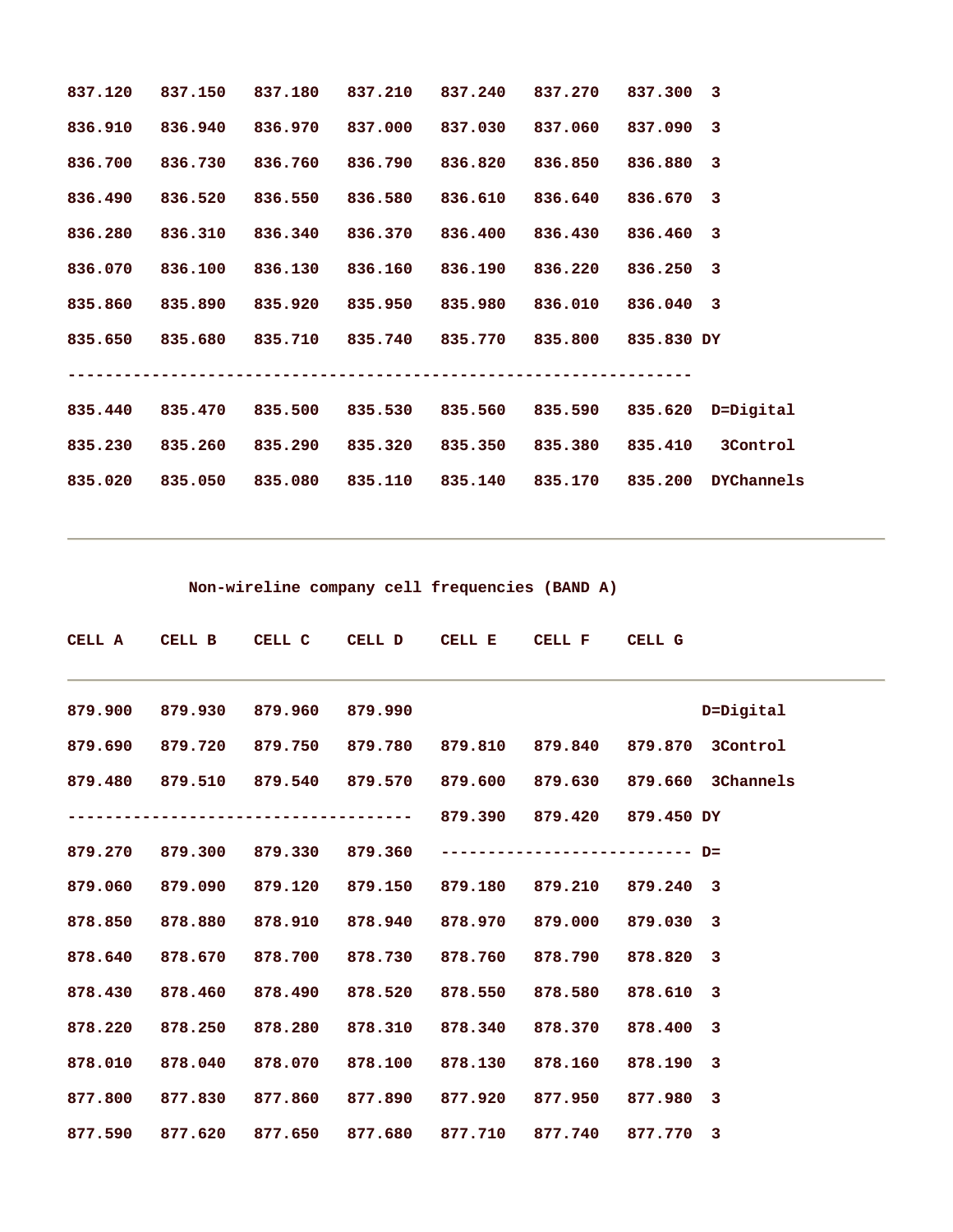| 877.380         | 877.410 | 877.440                         | 877.470         | 877.500 | 877.530                 | 877.560   | 3          |
|-----------------|---------|---------------------------------|-----------------|---------|-------------------------|-----------|------------|
| 877.170         | 877.200 | 877.230                         | 877.260         | 877.290 | 877.320                 | 877.350   | 3          |
| 876.960         | 876.990 | 877.020                         | 877.050         | 877.080 | 877.110                 | 877.140   | 3          |
| 876.750         | 876.780 | 876.810                         | 876.840         | 876.870 | 876.900                 | 876.930   | 3          |
| 876.540         | 876.570 | 876.600                         | 876.630         | 876.660 | 876.690                 | 876.720   | 3          |
| 876.330         | 876.360 | 876.390                         | 876.420         | 876.450 | 876.480                 | 876.510   | 3          |
| 876.120         | 876.150 | 876.180                         | 876.210 876.240 |         | 876.270                 | 876.300   | 3          |
| 875.910         | 875.940 | 875.970                         | 876.000         | 876.030 | 876.060                 | 876.090   | 3          |
| 875.700         | 875.730 | 875.760                         | 875.790         | 875.820 | 875.850                 | 875.880   | 3 Voice    |
| 875.490         | 875.520 | 875.550                         | 875.580         | 875.610 | 875.640                 | 875.670   | 3          |
| 875.280         | 875.310 | 875.340                         | 875.370         | 875.400 | 875.430                 | 875.460   | 3          |
| 875.070         | 875.100 | 875.130                         | 875.160         | 875.190 | 875.220                 | 875.250   | 3          |
| 874.860         | 874.890 | 874.920                         | 874.950         | 874.980 | 875.010                 | 875.040   | 3          |
| 874.650         | 874.680 | 874.710                         | 874.740         | 874.770 | 874.800                 | 874.830   | 3          |
| 874.440         | 874.470 | 874.500                         | 874.530         | 874.560 | 874.590                 | 874.620   | 3          |
| 874.230         | 874.260 | 874.290                         | 874.320         | 874.350 | 874.380                 | 874.410   | 3          |
| 874.020         | 874.050 | 874.080                         | 874.110         | 874.140 | 874.170                 | 874.200   | 3          |
| 873.810         | 873.840 | 873.870                         | 873.900         | 873.930 | 873.960                 | 873.990   | 3          |
| 873.600         | 873.630 | 873.660                         | 873.690         | 873.720 | 873.750                 | 873.780   | 3          |
| 873.390         | 873.420 | 873.450                         | 873.480         |         | 873.510 873.540 873.570 |           | 3 Channels |
| 873.180 873.210 |         | 873.240 873.270 873.300 873.330 |                 |         |                         | 873.360 3 |            |
| 872.970         | 873.000 | 873.030                         | 873.060         | 873.090 | 873.120                 | 873.150   | 3          |
| 872.760         | 872.790 | 872.820                         | 872.850         | 872.880 | 872.910                 | 872.940   | 3          |
| 872.550         | 872.580 | 872.610                         | 872.640         | 872.670 | 872.700                 | 872.730   | 3          |
| 872.340         | 872.370 | 872.400                         | 872.430         | 872.460 | 872.490                 | 872.520   | 3          |
| 872.130         | 872.160 | 872.190                         | 872.220         | 872.250 | 872.280                 | 872.310   | 3          |
| 871.920         | 871.950 | 871.980                         | 872.010         | 872.040 | 872.070                 | 872.100   | 3          |
| 871.710         | 871.740 | 871.770                         | 871.800         | 871.830 | 871.860                 | 871.890   | 3          |
| 871.500         | 871.530 | 871.560                         | 871.590         | 871.620 | 871.650                 | 871.680   | 3          |
| 871.290         | 871.320 | 871.350                         | 871.380         | 871.410 | 871.440                 | 871.470   | 3          |
| 871.080         | 871.110 | 871.140                         | 871.170         | 871.200 | 871.230                 | 871.260   | 3          |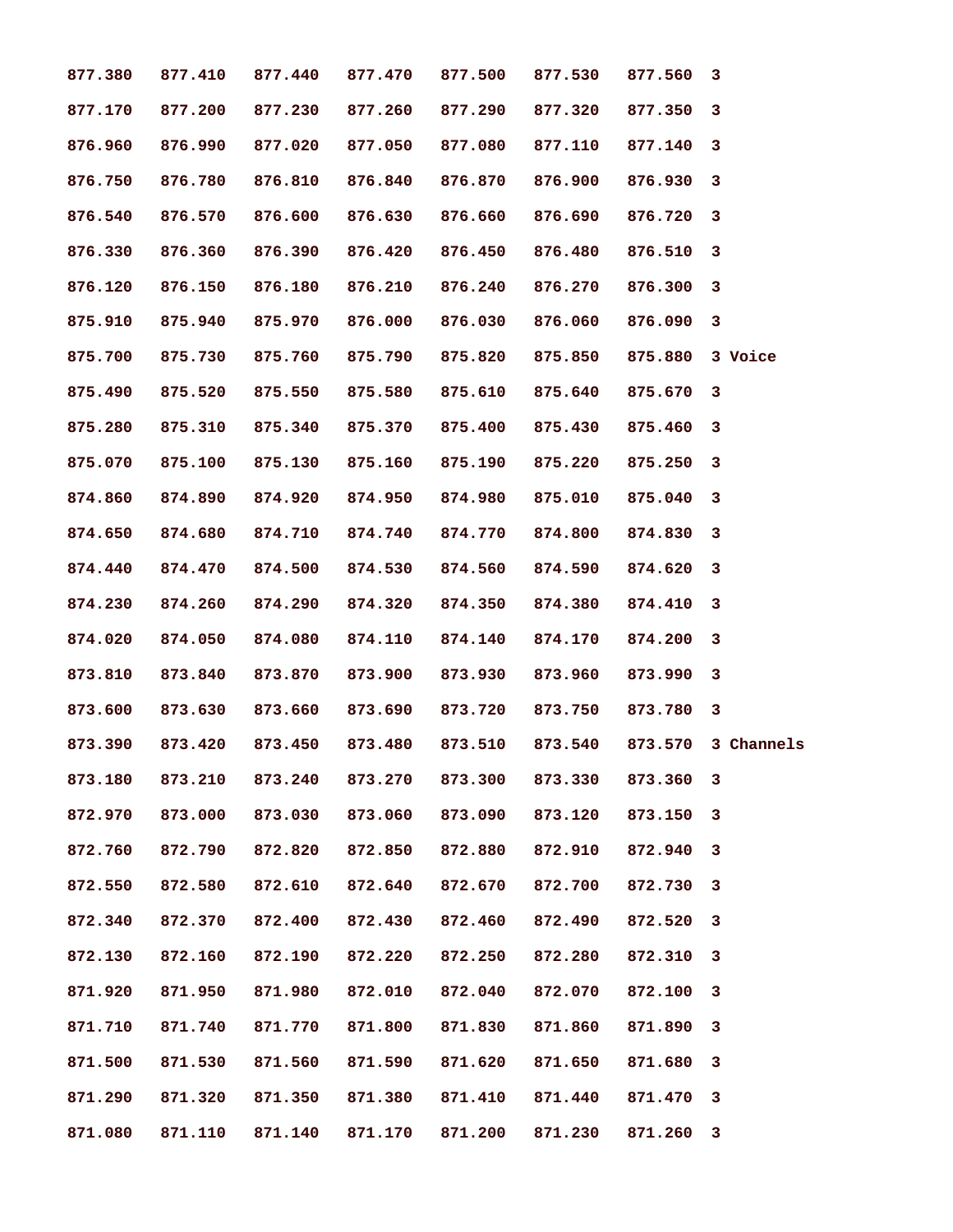| 870.870 | 870.900 | 870.930 | 870.960 | 870.990 | 871.020 | 871.050    | - 3                     |
|---------|---------|---------|---------|---------|---------|------------|-------------------------|
| 870.660 | 870.690 | 870.720 | 870.750 | 870.780 | 870.810 | 870.840    | $\overline{\mathbf{3}}$ |
| 870.450 | 870.480 | 870.510 | 870.540 | 870.570 | 870.600 | 870.630    | $\overline{\mathbf{3}}$ |
| 870.240 | 870.270 | 870,300 | 870.330 | 870.360 | 870.390 | 870.420    | $\overline{\mathbf{3}}$ |
| 870.030 | 870.060 | 870,090 | 870.120 | 870.150 | 870.180 | 870.210 DY |                         |

# **Non-wireline company mobile frequencies (BAND A)**

| CELL A  | CELL B CELL C CELL D CELL E CELL F CELL G                                |         |         |         |                                         |         |           |
|---------|--------------------------------------------------------------------------|---------|---------|---------|-----------------------------------------|---------|-----------|
|         |                                                                          |         |         |         |                                         |         |           |
| 834.900 | 834.930 834.960 834.990                                                  |         |         |         |                                         |         | D=Digital |
|         | 834.690 834.720 834.750 834.780 834.810 834.840 834.870 3Control         |         |         |         |                                         |         |           |
|         | 834.480  834.510  834.540  834.570  834.600  834.630  834.660  3Channels |         |         |         |                                         |         |           |
|         |                                                                          |         |         |         |                                         |         |           |
|         |                                                                          |         |         |         |                                         |         |           |
| 834.060 | 834.090 834.120 834.150 834.180 834.210 834.240 3                        |         |         |         |                                         |         |           |
| 833.850 | 833.880 833.910 833.940 833.970 834.000 834.030                          |         |         |         |                                         |         | 3         |
| 833.640 | 833.670 833.700 833.730 833.760 833.790 833.820                          |         |         |         |                                         |         | 3         |
| 833.430 | 833.460 833.490 833.520 833.550 833.580 833.610                          |         |         |         |                                         |         | 3         |
| 833.220 | 833.250 833.280 833.310 833.340 833.370 833.400                          |         |         |         |                                         |         | 3         |
| 833.010 | 833.040 833.070 833.100 833.130 833.160 833.190                          |         |         |         |                                         |         | 3         |
| 832.800 | 832.830 832.860                                                          |         |         |         | 832.890 832.920 832.950 832.980         |         | 3         |
| 832.590 | 832.620 832.650                                                          |         |         |         | 832.680 832.710 832.740 832.770         |         | 3         |
| 832.380 | 832.410 832.440                                                          |         |         |         | 832.470 832.500 832.530 832.560         |         | 3         |
| 832.170 | 832.200 832.230 832.260 832.290 832.320 832.350                          |         |         |         |                                         |         | 3         |
| 831.960 | 831.990                                                                  |         |         |         | 832.020 832.050 832.080 832.110 832.140 |         | 3         |
| 831.750 | 831.780 831.810 831.840 831.870 831.900 831.930 3                        |         |         |         |                                         |         |           |
|         | 831.540 831.570 831.600 831.630 831.660 831.690 831.720 3                |         |         |         |                                         |         |           |
| 831.330 | 831.360                                                                  | 831.390 | 831.420 | 831.450 | 831.480                                 | 831.510 | 3         |
| 831.120 | 831.150                                                                  | 831.180 | 831.210 | 831.240 | 831.270                                 | 831.300 | 3         |
| 830.910 | 830.940                                                                  | 830.970 | 831.000 | 831.030 | 831.060                                 | 831.090 | 3         |
| 830.700 | 830.730                                                                  | 830.760 | 830.790 | 830.820 | 830.850                                 | 830.880 | 3 Voice   |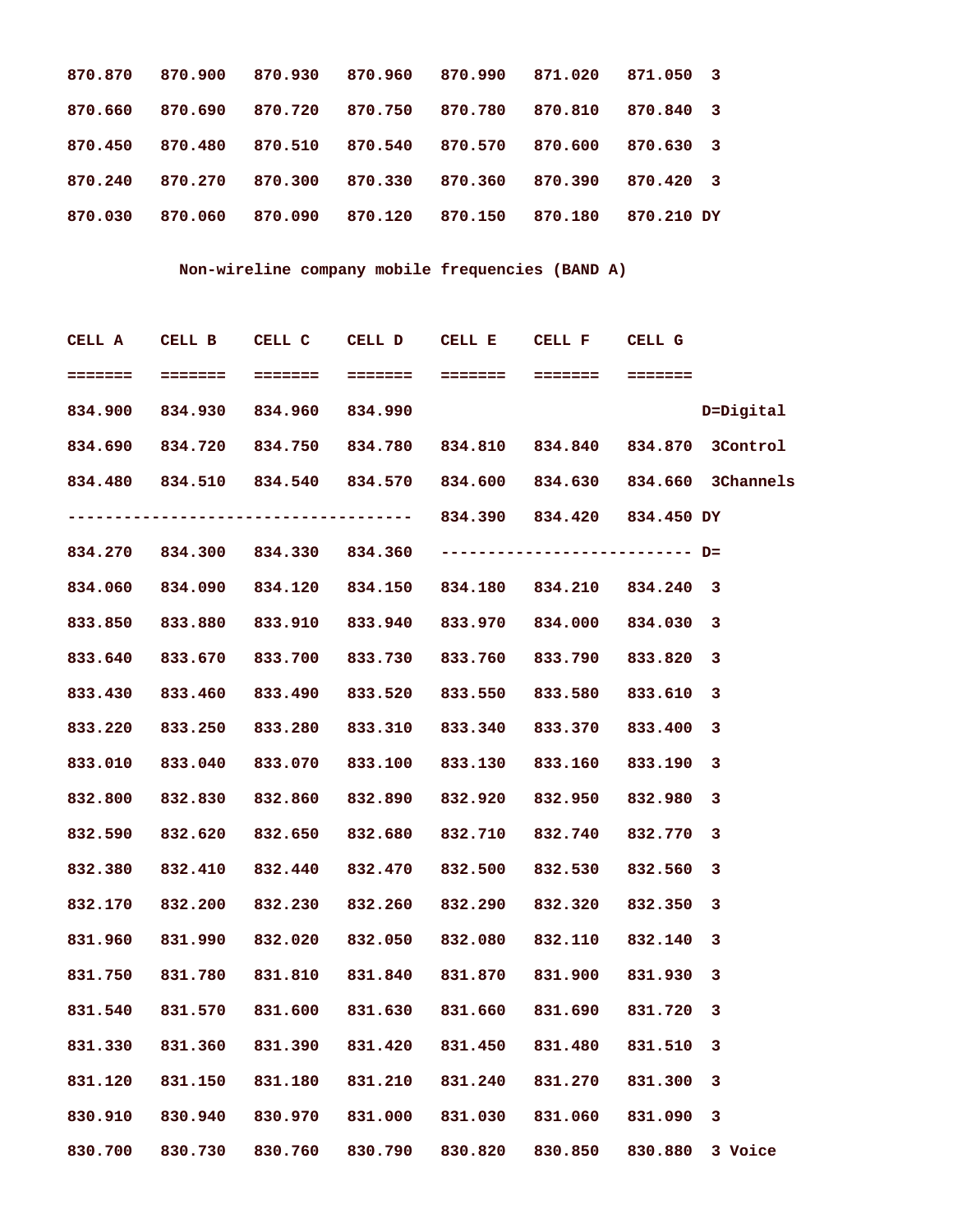| 830.490 | 830.520 | 830.550 | 830.580         | 830.610         | 830.640 | 830.670    | 3          |
|---------|---------|---------|-----------------|-----------------|---------|------------|------------|
| 830.280 | 830.310 | 830.340 | 830.370         | 830.400         | 830.430 | 830.460    | 3          |
| 830.070 | 830.100 | 830.130 | 830.160         | 830.190         | 830.220 | 830.250    | 3          |
| 829.860 | 829.890 | 829.920 | 829.950         | 829.980         | 830.010 | 830.040    | 3          |
| 829.650 | 829.680 | 829.710 | 829.740         | 829.770         | 829.800 | 829.830    | 3          |
| 829.440 | 829.470 | 829.500 | 829.530         | 829.560         | 829.590 | 829.620    | 3          |
| 829.230 | 829.260 | 829.290 | 829.320         | 829.350         | 829.380 | 829.410    | 3          |
| 829.020 | 829.050 | 829.080 | 829.110         | 829.140         | 829.170 | 829.200    | 3          |
| 828.810 | 828.840 | 828.870 | 828.900         | 828.930         | 828.960 | 828.990    | 3          |
| 828.600 | 828.630 | 828.660 | 828.690         | 828.720         | 828.750 | 828.780    | 3          |
| 828.390 | 828.420 | 828.450 | 828.480         | 828.510         | 828.540 | 828.570    | 3 Channels |
| 828.180 | 828.210 | 828.240 | 828.270         | 828.300         | 828.330 | 828.360    | 3          |
| 827.970 | 828.000 | 828.030 | 828.060         | 828.090         | 828.120 | 828.150    | 3          |
| 827.760 | 827.790 | 827.820 | 827.850         | 827.880         | 827.910 | 827.940    | 3          |
| 827.550 | 827.580 | 827.610 | 827.640         | 827.670         | 827.700 | 827.730    | 3          |
| 827.340 | 827.370 | 827.400 | 827.430         | 827.460         | 827.490 | 827.520    | 3          |
| 827.130 | 827.160 | 827.190 | 827.220         | 827.250         | 827.280 | 827.310    | 3          |
| 826.920 | 826.950 | 826.980 | 827.010         | 827.040         | 827.070 | 827.100    | 3          |
| 826.710 | 826.740 | 826.770 | 826.800         | 826.830         | 826.860 | 826.890    | 3          |
| 826.500 | 826.530 | 826.560 | 826.590         | 826.620 826.650 |         | 826.680    | 3          |
| 826.290 | 826.320 |         | 826.350 826.380 | 826.410         | 826.440 | 826.470    | 3          |
| 826.080 | 826.110 | 826.140 | 826.170         | 826.200         | 826.230 | 826.260    | 3          |
| 825.870 | 825.900 | 825.930 | 825.960         | 825.990         | 826.020 | 826.050    | 3          |
| 825.660 | 825.690 | 825.720 | 825.750         | 825.780         | 825.810 | 825.840    | 3          |
| 825.450 | 825.480 | 825.510 | 825.540         | 825.570         | 825.600 | 825.630    | 3          |
| 825.240 | 825.270 | 825.300 | 825.330         | 825.360         | 825.390 | 825.420    | 3          |
| 825.030 | 825.060 | 825.090 | 825.120         | 825.150         | 825.180 | 825.210 DY |            |

 **Monitoring of the base sites is obviously going to be easier than monitoring the mobiles. The cell base sites are towers (usually blue) with a triangle shaped "head" on top, and sporting a couple of what appear to be**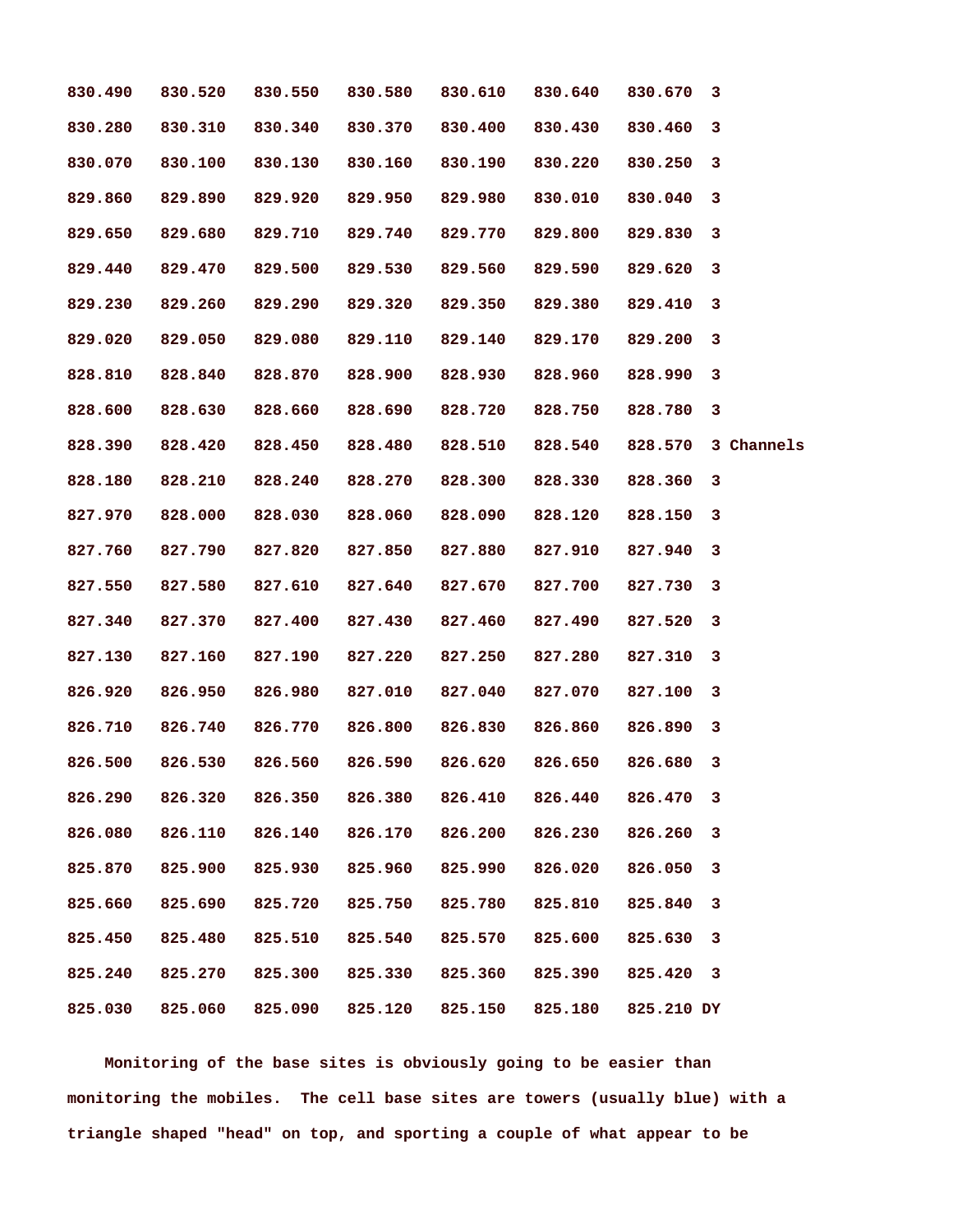**vertical antennas. These base sites have a range of 7 to 9 miles. If you take a look at the honeycomb diagram, you can see how they are laid out. The cell transmitter is in the middle of the cell. It is possible to hear many, most, or all of the cells in your city, depending on your location. The closer you live to a boundary, the greater the chances of your being able to receive more cells. Due to the nature of radio signals, the actual cell shape is more or less round. However, the hexagon shape lends itself better to show how the system is laid out. With a circular coverage area, there will be some overlapping between adjacent cells.** 



 **If, for example, you live near the asterisk (\*) in the above diagram, you will be able go easily hear the G, C, E, and A cells you're near. Since the maximum practical range of a cell is 7 to 9 miles, you'll be able to hear them a bit farther away. Due to the nature of FM transceivers at the cell sites, you should be able to hear all seven cells. Which one of each cell you hear will depend on your location and the strength of the received signal. In the above diagram, you'll most likely hear the F cell in the upper right, rather than the one on the left.** 

 **Mobile reception is almost a waste of time unless you have an outdoor antenna. And, since the mobile will be repeated on the cell site, it's better to listen to the cell frequencies. You may not be able to hear both sides of the conversation if you listen only to the mobile frequencies!!! It is useful, however, for determining which channel cell you're in. If you use the antenna that came with the scanner, mobile range will be decreased down to 1 or 2 miles. By checking the scanner readout against the cell list above (825.030-844.980 MHz), you can tell what cell the mobile is in. This is also**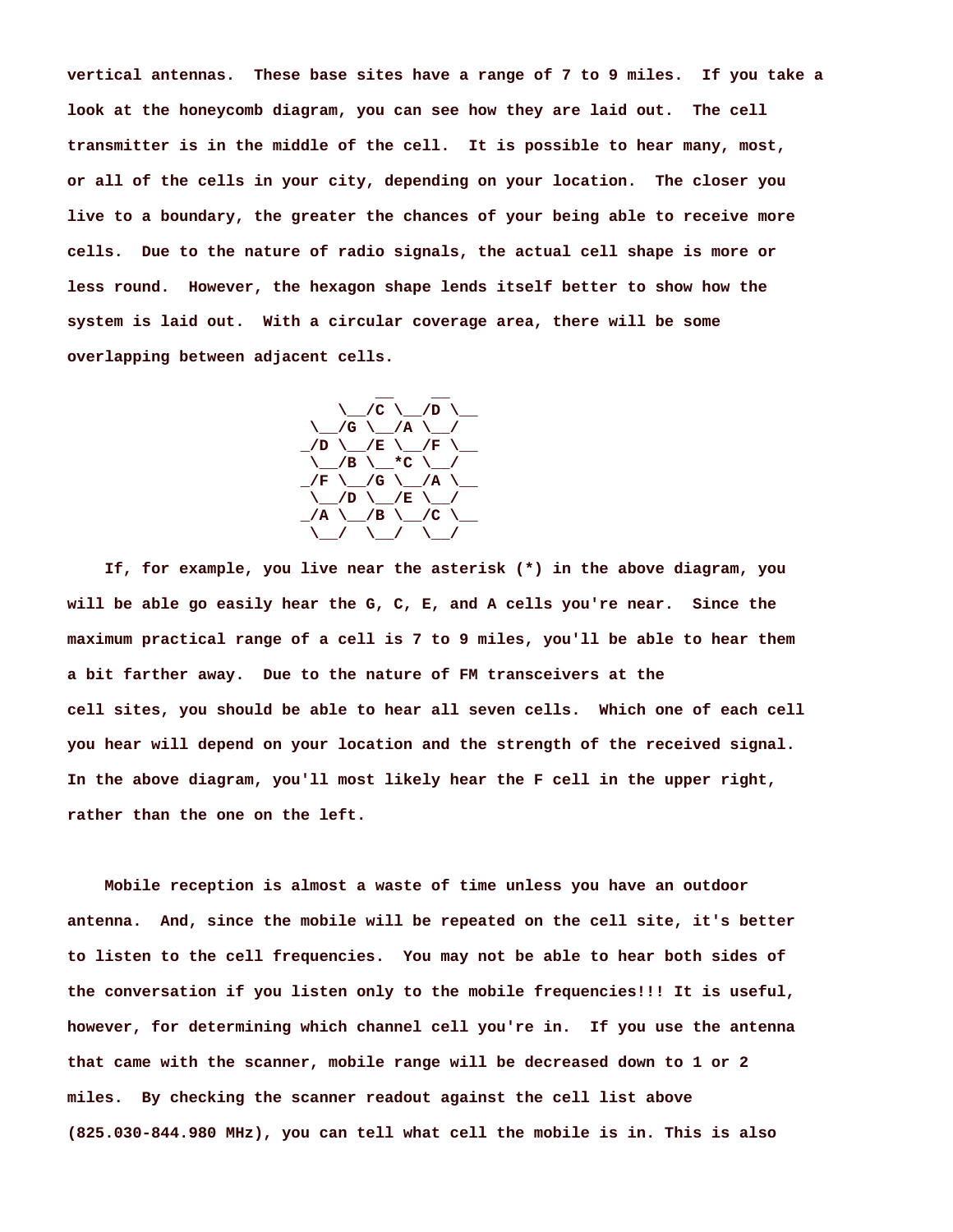**useful on the cell site frequencies. If you hear someone say, "I'm at the corner of highway FF and 37," and you know where the cell site antenna is in that area, you can check the frequency listing above and determine what cell that antenna belongs to.** 

# **FREQUENCY ALLOCATIONS FOR THE 806-960 MHz BAND**

| Frequency      |                                      | When      | Paired         | Channel     |
|----------------|--------------------------------------|-----------|----------------|-------------|
| MHZ            | Service                              | Allocated | With           | Spacing-kHz |
|                |                                      |           |                |             |
| $806 - 821$ m  | Private Land Mobile                  | 1975      | $851 - 866$ b  | 25          |
| $821 - 824$ m  | Private Land Mobile Pub. Safety 1986 |           | $866 - 869 b$  | ??          |
| $824 - 825$ m  | Public Cellular Non-Wireline         | 1986      | $869 - 870 b$  | 30          |
| $825 - 835$ m  | Public Cellular Non-Wireline         | 1975      | 870-880 b      | 30          |
| $835 - 845$ m  | Public Cellular Wireline             | 1975      | 880-890 b      | 30          |
| $845 - 846.5m$ | Public Cellular Non-Wireline         | 1986      | 890-891.5b     | 30          |
| $846.5 - 849m$ | Public Cellular Wireline             | 1986      | 891.5-894b     | 30          |
| 849-851        | Temporary Reserve                    | 1986      | 894-896        |             |
| $851 - 866$ b  | Private Land Mobile                  | 1975      | $806 - 821$ m  | 25          |
| $866 - 869$ b  | Private Land Mobile Pub. Safety 1986 |           | $821 - 824$ m  | ??          |
| 869-870 b      | Public Cellular Non-Wireline         | 1986      | $824 - 825$ m  | 30          |
| 870-880 b      | Public Cellular Non-Wireline         | 1975      | $825 - 835$ m  | 30          |
| 880-890 b      | Public Cellular Wireline             | 1975      | $835 - 845$ m  | 30          |
| 890-891.5b     | Public Cellular Non-Wireline         | 1986      | $845 - 846.5m$ | 30          |
| 891.5-894b     | Public Cellular Wireline             | 1986      | $846.5 - 849m$ | 30          |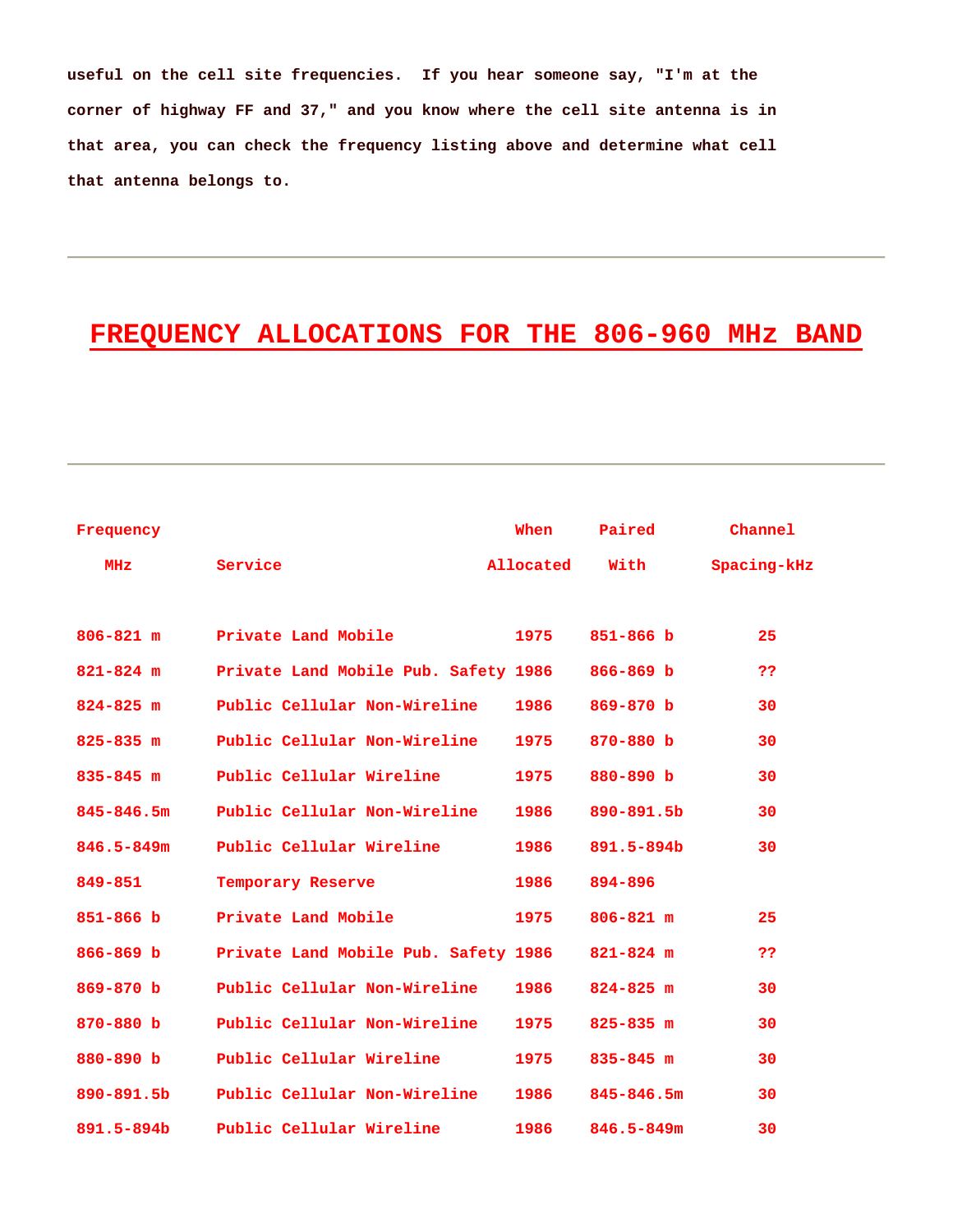| 894-896       | Temporary Reserve                   | 1986 | 849-851       |            |     |
|---------------|-------------------------------------|------|---------------|------------|-----|
| $896 - 901$ m | Private Land Mobile Non-PubSaf 1986 |      | $935 - 940 b$ | 12.5       |     |
| $901 - 902$   | General Purpose Mobile              | 1986 | $940 - 941$   | 22         |     |
| $902 - 928$   | Amateur & ISM                       |      |               |            |     |
| $928 - 929$   | Fixed Multiple Address              |      | $952 - 953$   | 25         |     |
| $929 - 930$   | Private Paging                      | 1982 |               | 25         |     |
| $930 - 931$   | Paging Reserve                      | 1982 |               |            |     |
| $931 - 932$   | Public Common Carrier Paging        | 1982 |               | 25         |     |
| $932 - 935$   | Fixed Point-to-Point                | 1985 | 941-944       | ??         |     |
| $935 - 940$ b | Private Land Mobile Non-PubSaf      | 1986 | $896 - 901$ m | 12.5       |     |
| $940 - 941$   | General Purpose Mobile              | 1986 | $901 - 902$   | ??         |     |
| 941-944       | Fixed Point-to-Point                | 1985 | $932 - 935$   | ??         |     |
| 944-952       | Broadcast Aural STL                 |      |               | $25 -$     | 300 |
| $952 - 953$   | Fixed Multiple Address              |      | $928 - 929$   | 25         |     |
| $953 - 960$   | Fixed Multiple Address              |      |               | 50,100,200 |     |

**----------------** 

 **b: base station** 

 **m: mobile** 

**----------------** 

# **For the 800 - 1300 MHz RF spectrum**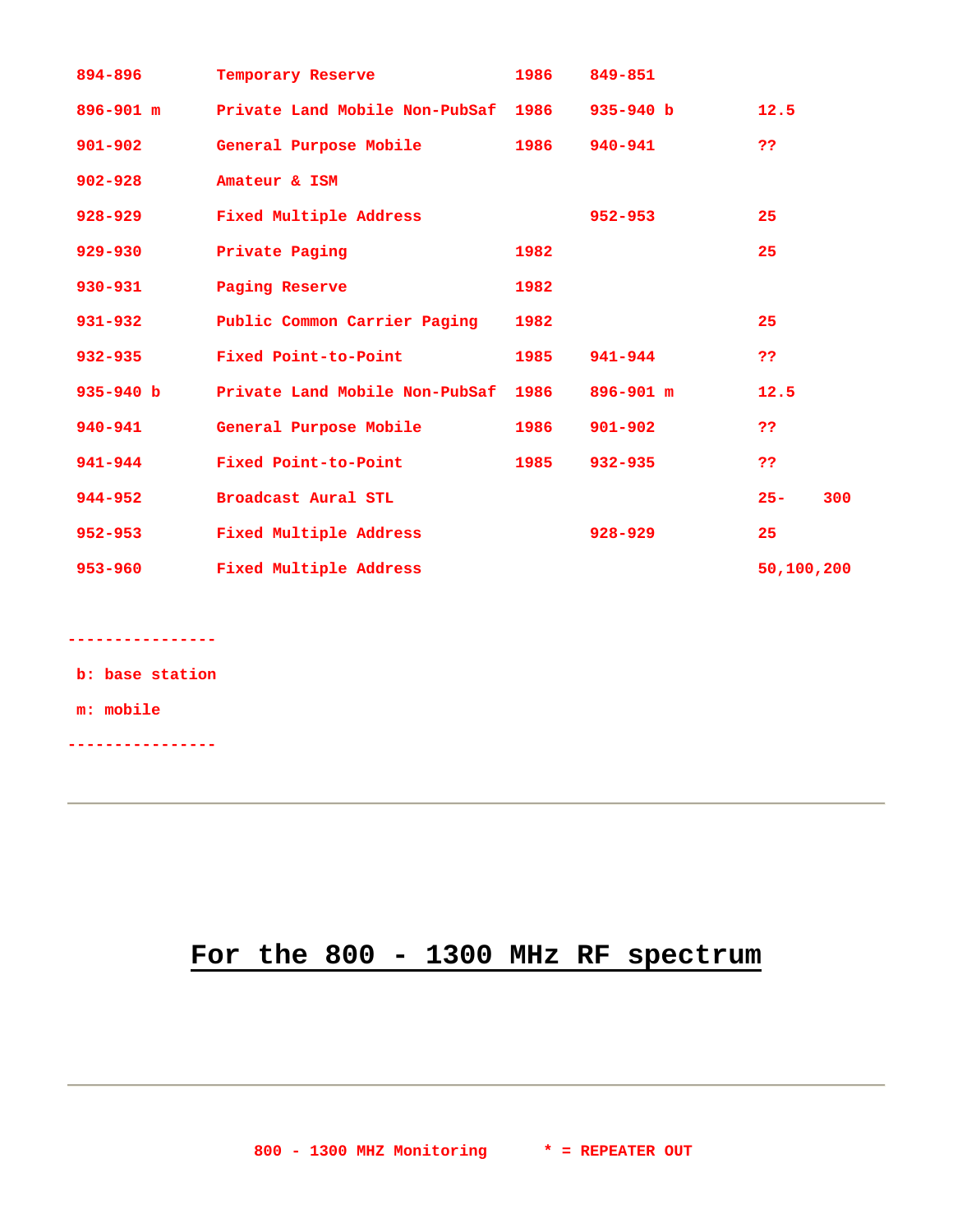| 806-810           | BUSINESS RADIO SERVICE CONVENTIONAL SYSTEMS MOBILE IN                         |
|-------------------|-------------------------------------------------------------------------------|
| 810-816           | PUBLIC SAFETY RADIO SERVICE SLOW GROWTH SYSTEMS MOBILE IN                     |
| 816-821           | BUSINESS RADIO SERVICE SMR TRUNKED SYSTEMS<br>MOBILE IN                       |
| 821-825           | LAND MOBILE SATELLITE SERVICE<br>MOBILE IN                                    |
| 825-835           | CELLULAR MOBILE TELEPHONES NONWIRELINE SYSTEMS MOBILE IN                      |
| 835-845           | CELLULAR MOBILE TELEPHONES WIRELINE SYSTEMS<br>MOBILE IN                      |
| 845-850           | <b>CELLULAR MOBILE TELEPHONES EXPANSION RESERVE</b><br>MOBILE IN              |
| 850-851           | <b>RESERVED</b>                                                               |
| 851-855           |                                                                               |
| 855-861           | * PUBLIC SAVETY RADIO SERVICE SLOW GROWTH SYSTEMS BASE OUT                    |
| 861-866           | * BUSINESS RADIO SERVICE<br>TRUNKED SYSTEMS<br><b>BASE OUT</b>                |
| 866-870           | * LAND MOBILE SATELLITE SERVICE<br><b>OUTPUT</b>                              |
| 870-890           | * CELLULAR MOBILE TELEPHONES<br>NONWIRELINE SYSTEMS<br><b>BASE OUT</b>        |
| 890-896           | * CELLULAR MOBILE TELEPHONES<br><b>BASE OUT</b><br>WIRELINE SYSTEMS           |
| 896-902           | PRIVATE LAND MOBILE RADIO SERVICE PS I T BLOCKS MOBILE IN                     |
| $902 - 928$       | AMATEUR RADIO SERVICE RESERVE                                                 |
| 928.0125-928.3375 | DOMESTIC PUBLIC RADIO SERVICE PRIVATE MULTI-ADDRESS SYSTEMS                   |
| 928.3625-928.8375 | DOMESTIC PUBLIC RADIO SERVICE RESERVED                                        |
| 928.8625-928.9875 | DOMESTIC PUBLIC RADIO SERVICE WIDE AREA PAGING                                |
| 929.0125-929.7375 | DOMESTIC PUBLIC RADIO SERVICE RESERVED                                        |
|                   | 929.7625-929.9875 DOMESTIC PUBLIC RADIO SERVICE RADIOTELEPHONE UTILITY PAGING |
| 930-931           | DOMESTIC PUBLIC RADIO SERVICE ADVANCED TECHNOLOGY PAGING                      |
| 931-932           | DOMESTIC PUBLIC RADIO SERVICE COMMON CARRIER PAGING                           |
| 932-935           | GOVERNMENT PRIVATE SHARED OPERATIONAL FIXED SYSTEMS                           |
| 935-941           | * PRIVATE LAND MOBILE RADIO SERVICE PS I T BLOCKS<br><b>BASE OUT</b>          |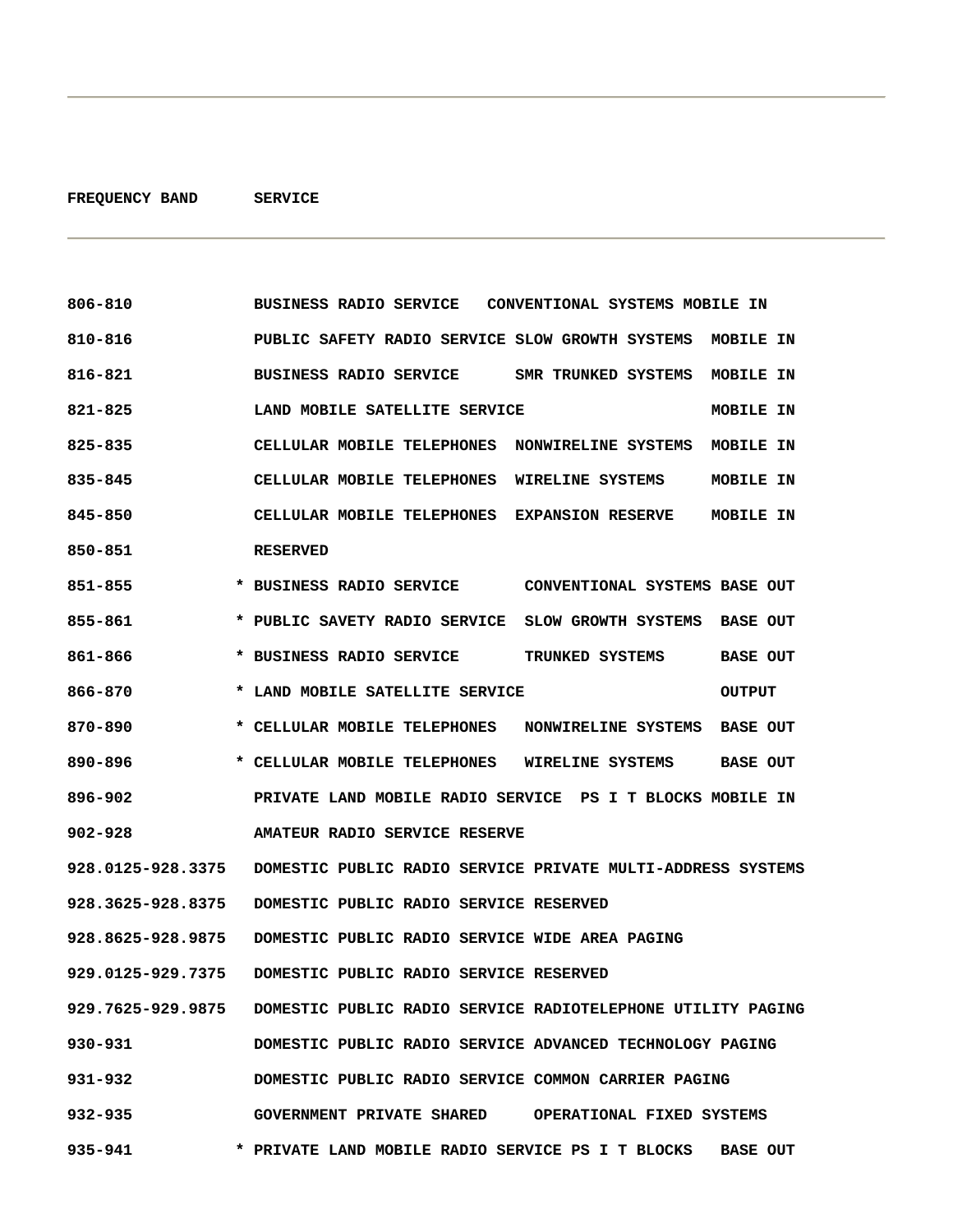| 941-944 |  | GOVERNMENT PRIVATE SHARED OPERATIONAL FIXED SYSTEMS |  |
|---------|--|-----------------------------------------------------|--|
| 944-947 |  | BROADCAST RADIO SERVICE STUDIO-TRANSMITTER LINK     |  |

 **(INTERCITY RELAY)** 

**947-952 BROADCAST RADIO SERVICE FORMERLY STL IR** 

**952.100-952.700 PRIVATE MICROWAVE SERVICE OMNIDIRECTIONAL CONTROL** 

**952.800-956.100 PRIVATE MICROWAVE SERVICE OPERATIONAL FIXED SYSTEMS** 

**956.2625-956.4375 PRIVATE FIXED SERVICE SIGNALLING AND CONTROL** 

**956.500-959.800 PRIVATE MICROWAVE SERVICE OPERATIONAL FIXED SYSTEMS** 

**959.8625-959.9875 COMMON CARRIER RADIO SERVICE WIDE AREA PAGING** 

**960-1215 AVIATION SERVICES NAVAIDS DME** 

**1215-1300 AMATEUR RADIO SERVICE SOME REPEATERS IN SERVICE** 

 **----------------------------------------------------------** 

 **25 KHZ CHANNEL SPACING (65 MILES NORTH OF MEXICAN BORDER)** 

 **----------------------------------------------------------** 

| .0125 .0375 .0625 .0875 .1125 .1375 .0125 .0125 |  |  |  |
|-------------------------------------------------|--|--|--|
| .2125 .2375 .2625 .2875 .3125 .3375 .3625 .2125 |  |  |  |
| .4125 .4375 .4625 .4875 .5125 .5375 .5625 .4375 |  |  |  |
| .7875 .7625 .7375 .6875 .6875 .6875 .6125 .6125 |  |  |  |
| .8125 .8375 .8625 .8875 .9125 .9375 .9625 .8125 |  |  |  |
|                                                 |  |  |  |

 **12.5 KHZ CHANNEL SPACING (AS PROPOSED FOR FUTURE USE) ------------------------------------------------------ .0000 .0125 .0250 .0375 .0500 .0625 .0750 .0875 .1000 .1125 .1250 .1375 .1500 .1625 .1750 .1875 .2000 .2125 .2250 .2375 .2500 .2625 .2750 .2875 .3000 .3125 .3250 .3375 .3500 .3625 .3750 .3875 .4000 .4125 .4250 .4375 .4500 .4625 .4750 .4875 .5000 .5125 .5250 .5375 .5500 >5625 .5750 .5875 .6000 .6125 .6250 .6375 .6500 .6625 .6750 .6875 .7000 .7125 .7250 .7375 .7500 .7625 .7750 .7875 .8000 .8125 .8250 .8375 .8500 .8625 .8750 .8875 .9000 .9125 .9250 .9375 .9500 .9625 .9750 .9875 --------------------------------------------------------------- MEXICAN BORDER CHANNEL SPACING (INCLUDES SAN CLEMENTE & TUCSON) --------------------------------------------------------------- .0000 .0250 .0500 .0750** 

| .0000 | .0250 | .0500 | .0750 |  |
|-------|-------|-------|-------|--|
| .1000 | .1250 | .1500 | .1750 |  |
| .2000 | .2250 | .2500 | .2750 |  |
| .3000 | .3250 | .3500 | .3750 |  |
| .4000 | .4250 | .4500 | .4750 |  |
| .5000 | .5250 | .5500 | .5750 |  |
| .6000 | .6250 | .6500 | .6750 |  |
| .7000 | .7250 | .7500 | .7750 |  |
| .8000 | .8250 | .8500 | .8750 |  |
|       |       |       |       |  |

 **.9000 .9250 .9500 .9750**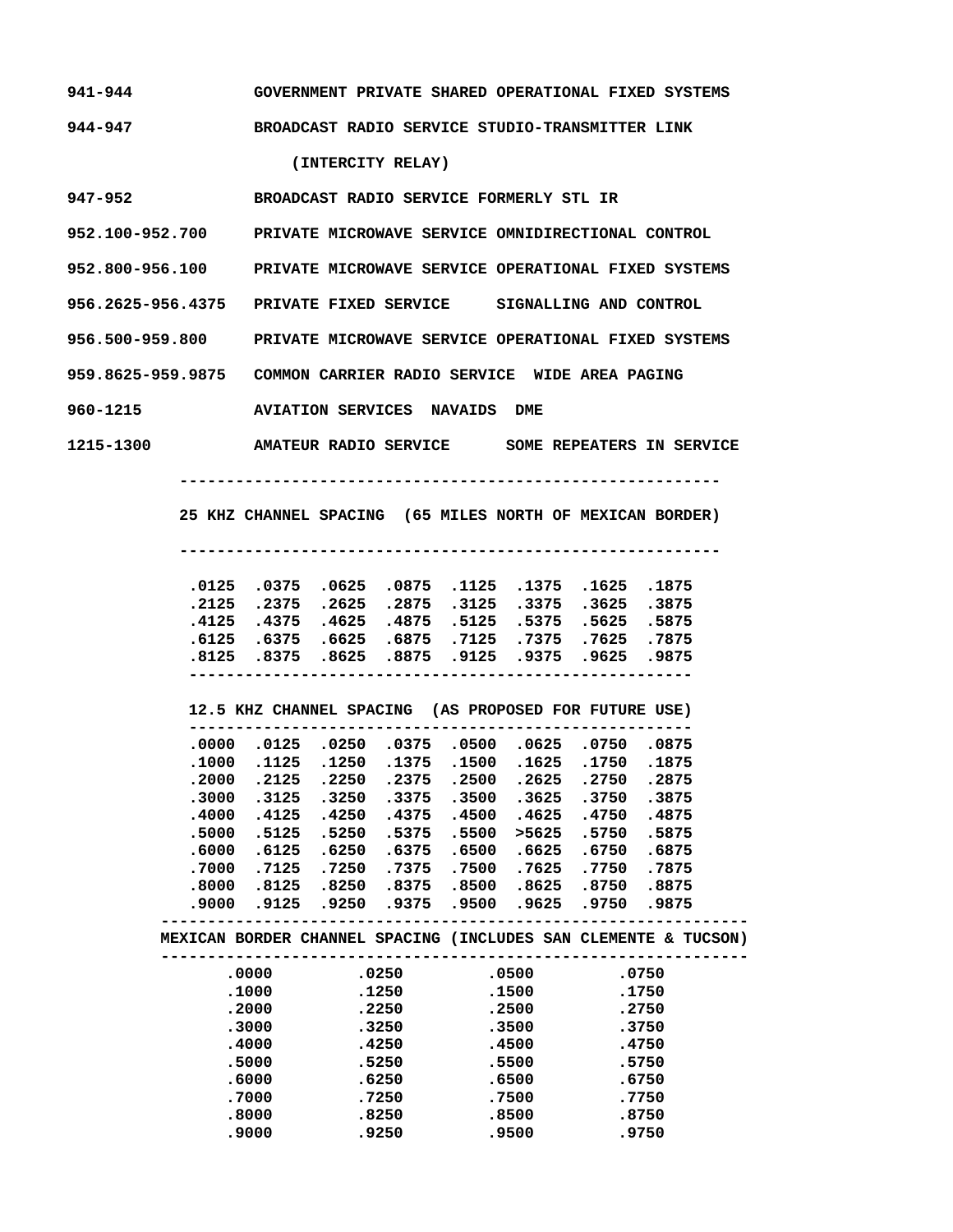**----------------------------------------------------** 

 **CELLULAR MOBILE TELEPHONES - BASE OUTPUT FREQUENCY ----------------------------------------------------** 

 **870 - 880 333 NONWIRELINE CHANNELS (RADIOTELEPHONE UTILITIES) 880 - 890 333 WIRELINE CHANNLES (TELEPHONE COMPANIES)**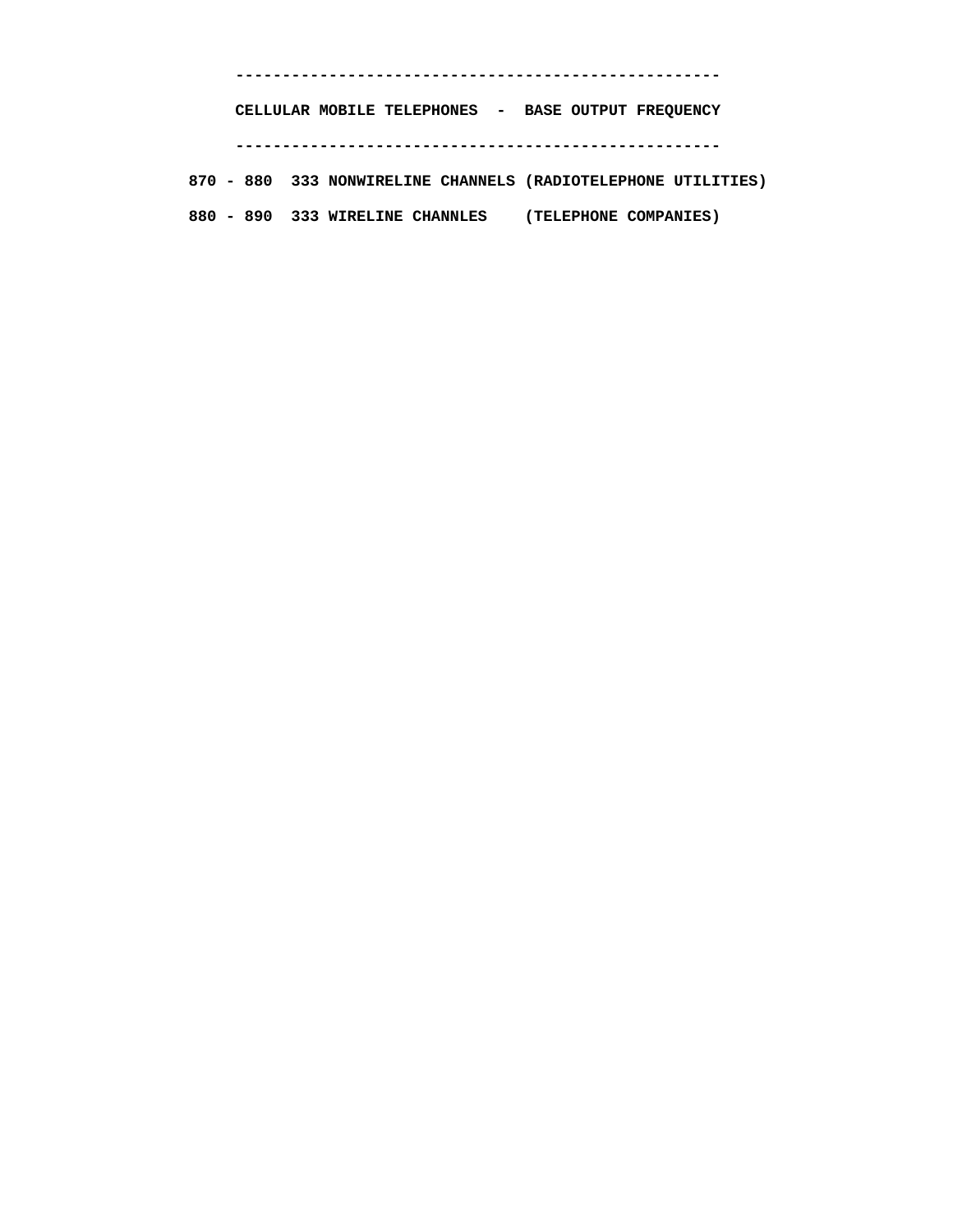#### **33 CHANNELS/MHZ**

**---------------** 

| NON WIRELINE BLOCKS | <b>WIRELINE BLOCKS</b> |  |  |  |  |
|---------------------|------------------------|--|--|--|--|
|                     |                        |  |  |  |  |
| <b>CHN</b>          | CHN                    |  |  |  |  |
| <b>FREQ</b>         | <b>FREQ</b>            |  |  |  |  |
| 870.030             | 880.020                |  |  |  |  |
| 1                   | 334                    |  |  |  |  |
| 871.020             | 367                    |  |  |  |  |
| 34                  | 881.010                |  |  |  |  |
| 67                  | 401                    |  |  |  |  |
| 872.010             | 882.030                |  |  |  |  |
| 101                 | 434                    |  |  |  |  |
| 873.030             | 883.020                |  |  |  |  |
| 134                 | 467                    |  |  |  |  |
| 874.020             | 884.010                |  |  |  |  |
| 167                 | 501                    |  |  |  |  |
| 875.010             | 885.030                |  |  |  |  |
| 876.030             | 534                    |  |  |  |  |
| 201                 | 886.020                |  |  |  |  |
| 234                 | 567                    |  |  |  |  |
| 877.020             | 887.010                |  |  |  |  |
| 267                 | 601                    |  |  |  |  |
| 878.010             | 888.030                |  |  |  |  |
| 879.030             | 889.020                |  |  |  |  |
| 301                 | 634                    |  |  |  |  |
|                     |                        |  |  |  |  |

### **30 KHZ CHANNEL SPACING**

 **----------------------** 

#### **870 873 876 879 882 885 888 MHZ**

|              |  | 300. 270. 240. 210. 180. 150. 120. 090. 050. 050. |  |  |  |  |  |  |  |
|--------------|--|---------------------------------------------------|--|--|--|--|--|--|--|
|              |  | .330 .360 .390 .420 .450 .480 .510 .540 .570 .600 |  |  |  |  |  |  |  |
|              |  | 900. 870. 840. 810. 780. 750. 720. 690. 660. 630. |  |  |  |  |  |  |  |
| .930.960.990 |  |                                                   |  |  |  |  |  |  |  |
|              |  |                                                   |  |  |  |  |  |  |  |

 **871 874 877 880 883 886 889 MHZ** 

#### **-------------------------------**

|  |  | .020 .050 .080 .110 .140 .170 .200 .230 .260 .020 |  |  |  |
|--|--|---------------------------------------------------|--|--|--|
|  |  | .320 .350 .380 .410 .440 .470 .500 .530 .560 .390 |  |  |  |
|  |  | 890. 860. 830. 800. 770. 740. 770. 650. 650. 620. |  |  |  |

 **.920 .950 .980** 

 **------------------------------------------------------------** 

 **872 875 878 881 884 887 MHZ** 

#### **---------------------------**

|  |              |  | .250 .250 .250 .130 .150 .160 .250 .250 .010 .010  |  |  |  |
|--|--------------|--|----------------------------------------------------|--|--|--|
|  |              |  | .580 .550 .550 .430 .430 .460 .490 .520 .550 .340  |  |  |  |
|  |              |  | .610. 850. 820. 790. 750. 750. 700. 640. 640. 610. |  |  |  |
|  | .910.940.970 |  |                                                    |  |  |  |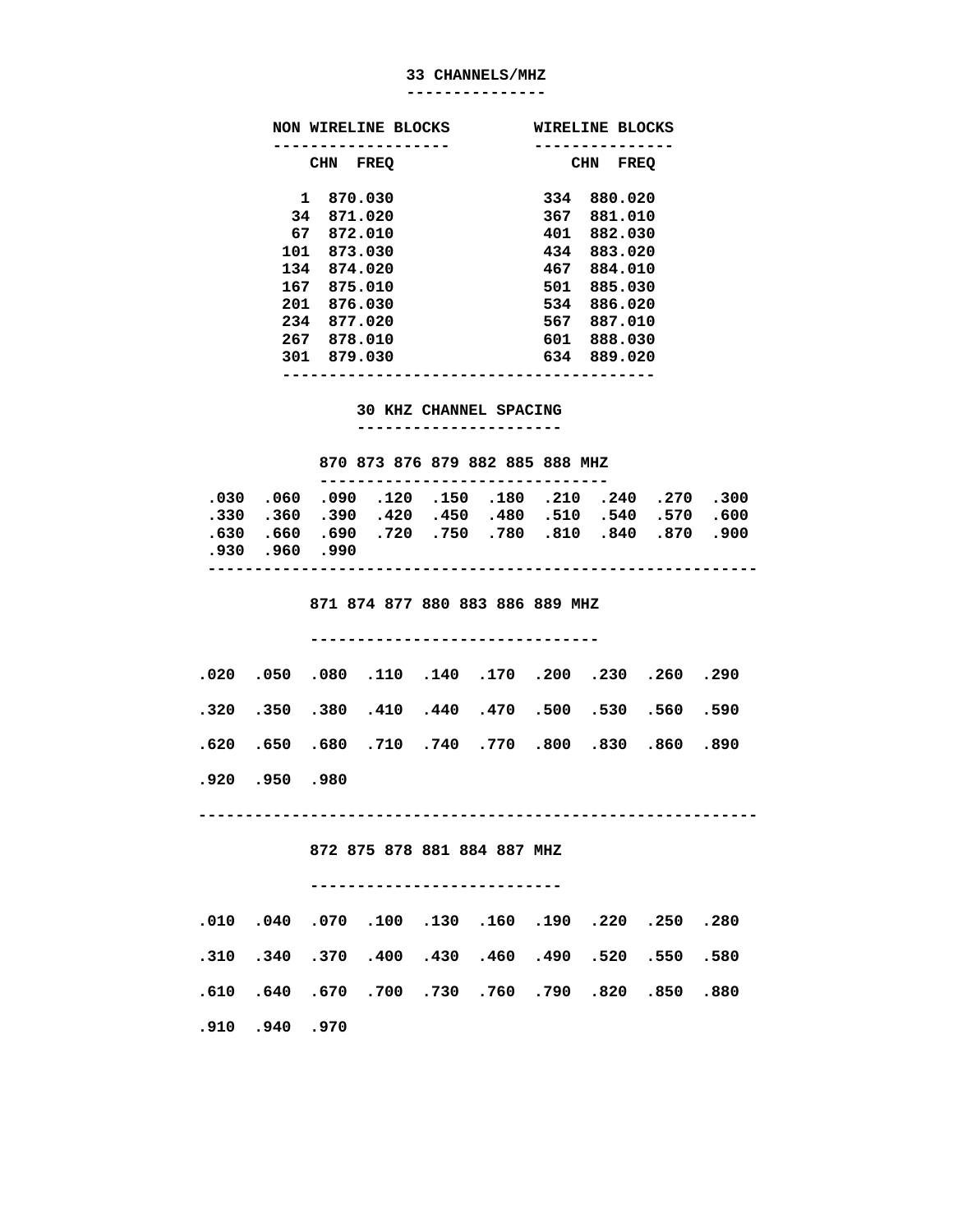# **900 MHz TELEPHONE FREQUENCY'S**

| 900 |             | MHZ CORDLESS TELEPHONE FREQUENCIES - - 902 - 928 MHZ NFM |    |             |                |    |             |                |
|-----|-------------|----------------------------------------------------------|----|-------------|----------------|----|-------------|----------------|
| CH  | <b>BASE</b> | <b>HANDSET</b>                                           | CH | <b>BASE</b> | <b>HANDSET</b> | CH | <b>BASE</b> | <b>HANDSET</b> |
|     |             |                                                          |    |             |                |    |             |                |
|     |             |                                                          |    |             |                |    |             |                |
| 01  | 902.100     | 926.100                                                  | 11 | 902,400     | 926.400        | 21 | 902.700     | 926.700        |
| 02  | 902.130     | 926.130                                                  | 12 | 902,430     | 926.430        | 22 | 902.730     | 926.730        |
| 03  | 902.160     | 926.160                                                  | 13 | 902.460     | 926.460        | 23 | 902.760     | 926.760        |
| 04  | 902.490     | 926.490                                                  | 14 | 902.490     | 926.490        | 24 | 902.790     | 926.790        |
| 05  | 902.220     | 926.220                                                  | 15 | 902.520     | 926.520        | 25 | 902.820     | 926.820        |
| 06  | 902.250     | 926.250                                                  | 16 | 902.550     | 926.550        | 26 | 902.850     | 926.850        |
| 07  | 902.280     | 926.280                                                  | 17 | 902.580     | 926.580        | 27 | 902.880     | 926.880        |
| 08  | 902.310     | 926.310                                                  | 18 | 902.610     | 926.610        | 28 | 902.910     | 926.910        |
| 09  | 902.340     | 926.340                                                  | 19 | 902.640     | 926.640        | 29 | 902.940     | 926.940        |
| 10  | 902.370     | 926.370                                                  | 20 | 902.670     | 926.670        | 30 | 902.970     | 926.970        |
| --  |             | -------                                                  | -- |             | -------        | -- |             |                |
| CH  | <b>BASE</b> | <b>HANDSET</b>                                           | CH | <b>BASE</b> | <b>HANDSET</b> | CH | <b>BASE</b> | <b>HANDSET</b> |
| --  |             |                                                          | -- |             |                | -- |             |                |
| 31  | 903.000     | 927.000                                                  | 41 | 903.300     | 927.300        | 51 | 903.600     | 927.600        |
| 32  | 903.030     | 927.030                                                  | 42 | 903.330     | 927.330        | 52 | 903.630     | 927.630        |
| 33  | 903.060     | 927.060                                                  | 43 | 903.360     | 927.360        | 53 | 903.660     | 927.660        |
| 34  | 903.090     | 927.090                                                  | 44 | 903.390     | 927.390        | 54 | 903.690     | 927.690        |
| 35  | 903.120     | 927.120                                                  | 45 | 903.420     | 927.420        | 55 | 903.720     | 927.720        |
| 36  | 903.150     | 927.150                                                  | 46 | 903.450     | 927.450        | 56 | 903.750     | 927.750        |
| 37  | 927.180     | 927.180                                                  | 47 | 903.480     | 927.480        | 57 | 903.780     | 927.780        |
| 38  | 903.210     | 927.210                                                  | 48 | 903.510     | 927.510        | 58 | 903.810     | 927.810        |
| 39  | 903.240     | 927.240                                                  | 49 | 903.540     | 927.540        | 59 | 903.840     | 927.840        |
| 40  | 903.270     | 927.270                                                  | 50 | 903.570     | 927.570        | 60 | 903.870     | 927.870        |

# **WEFAX FREQUENCY'S AND STATION'S**

| STATION STATION NODE DD MM YY GMT                                                    |  |  |  |  |
|--------------------------------------------------------------------------------------|--|--|--|--|
| 2.3740 GYA UK FAX 2 4 95 715<br>METEO RN                                             |  |  |  |  |
| BRACKNELL METEO 2.6185 GFE25 UK FAX 6 4 95 2031                                      |  |  |  |  |
| USN CUTLER METEO 00-12Z 3.3570 NAA USA FAX 7 5 95 344                                |  |  |  |  |
| 3.3600 RPN71 RUSSIA FAX 5 5 95 2208<br>KIEV METEO                                    |  |  |  |  |
| ANKARA WEFAX                             3.3770 YMA20 TURKEY       FAX 17 10 95 2004 |  |  |  |  |
| 3.6520 GYA UK FAX 12 4 95 446<br>METEO RN                                            |  |  |  |  |
| MINSK METEO 3.8100 RST75 BELARUS FAX 17 10 95 1723                                   |  |  |  |  |
| 3.8550 DDH 3 GERMANY FAX 2 4 95 735<br><b>HAMBURG METEO</b>                          |  |  |  |  |
| 4.2710 CFH CANADA FAX 18 4 95 451<br><b>HALIFAX METEO</b>                            |  |  |  |  |
| 4.3070 GYA UK FAX 12 5 95 1137<br><b>METEO RN</b>                                    |  |  |  |  |
| $4.5260$ SUU36 EGYPT FAX $4$ 4 95 2007<br><b>CAIRO WEFAX</b>                         |  |  |  |  |
| ANKARA WEFAX <b>4.5600 YMA35 TURKEY</b> FAX 11 4 95 440                              |  |  |  |  |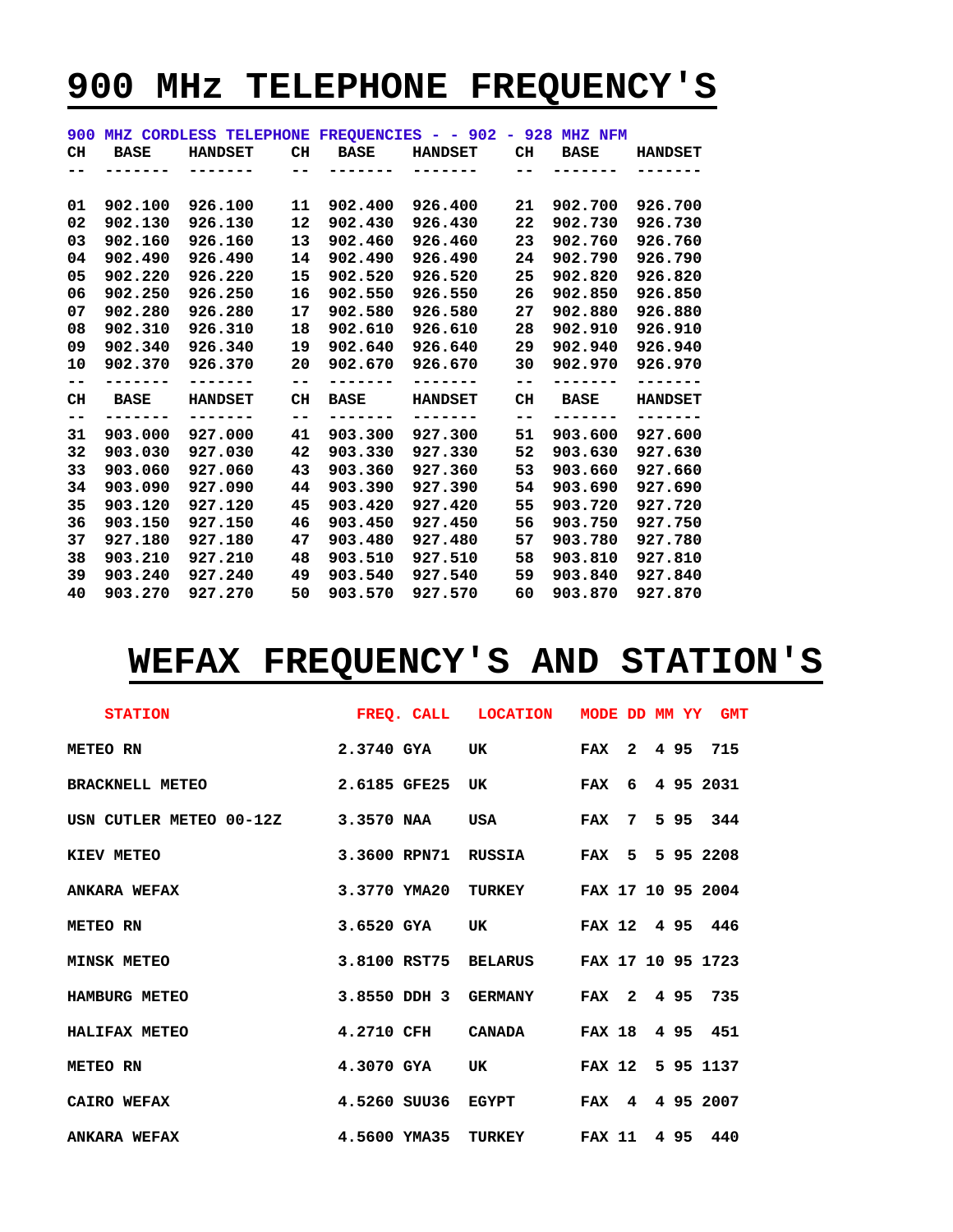| <b>BRACKNELL METEO</b>                                        | 4.6100 GFA22                            | <b>UK</b>                            | <b>FAX 30</b>     | 3 95 1400        |
|---------------------------------------------------------------|-----------------------------------------|--------------------------------------|-------------------|------------------|
| USN ROTA 1800-0600                                            | 4.6230 AOK SPAIN FAX 2                  |                                      |                   | 4 95 2050        |
| ROME METEO                                                    |                                         | 4.7775 IMB31 ITALY FAX 14            |                   | 4 95 1736        |
| PEARL HARBOR, HI. 24H 4.8550 NPM                              |                                         | USA FAX 15 4 95 636                  |                   |                  |
| <b>CANBERRA METEO</b>                                         | 5.1000 AXM32 AUSTRALIA FAX 18 7 95 1817 |                                      |                   |                  |
| <b>MOSCOW METEO</b>                                           | 5.1500 RVO73 RUSSIA FAX 10 4 95 1835    |                                      |                   |                  |
| <b>TASHKENT 2 METEO</b>                                       | 5.2850 RBX71 UZBEKISTAN FAX 11 4 95 447 |                                      |                   |                  |
| <b>MOSCOW METEO</b>                                           |                                         | 5.3250 RND79 RUSSIA FAX 19 5 95 1717 |                   |                  |
| <b>MOSCOW 1 METEO</b>                                         | 5.3550 RND77 RUSSIA FAX 10 4 95 1838    |                                      |                   |                  |
| <b>BEIJING METEO</b>                                          | 5.5270 BAF 6 CHINA FAX 22 4 95 1838     |                                      |                   |                  |
| DARWIN METEO 1100-2300 5.7550 AXI32 AUSTRALIA FAX 2 7 95 1809 |                                         |                                      |                   |                  |
| USN ROTA 24H                                                  | 5.8645 AOK SPAIN FAX 16                 |                                      |                   | 5 95 2124        |
| METEO RN                                                      | $6.4530$ GYA                            | UK                                   |                   | FAX 15 5 95 1644 |
| <b>HALIFAX METEO</b>                                          | 6.4964 CFH CANADA                       |                                      | FAX 23 4 95       | 540              |
| <b>ANKARA METEO</b>                                           | 6.7900 YMA22 TURKEY                     |                                      | <b>FAX</b><br>- 6 | 595<br>447       |
| <b>MOSCOW METEO</b>                                           | 6.8800 RAN77 RUSSIA                     |                                      | FAX 3             | 4 95 1742        |
| <b>MADRID WEFAX</b>                                           | 6.9185 ECA 7 SPAIN FAX                  |                                      | $3^{\circ}$       | 4 95 1741        |
| KIEV METEO                                                    | 6.9500 RKJ78 UKRAINE FAX 3 4 95 1740    |                                      |                   |                  |
| DARWIN METEO 1100-2300 7.5350 AXI33 AUSTRALIA FAX 2 7 95 1803 |                                         |                                      |                   |                  |
| <b>MOSCOW METEO</b>                                           | 7.6700 RCC76 RUSSIA FAX 16 4 95 2125    |                                      |                   |                  |
| MOSCOW 1 METEO                                                | 7.7500 RAW78 RUSSIA FAX 3 4 95 1749     |                                      |                   |                  |
| ARKHANGELSK METEO<br>7.7620 RGH77 ARMENIA FAX 19 5 95 445     |                                         |                                      |                   |                  |
| COMMSTA                                                       | 7.8700 ? USA FAX 19 5 95 605            |                                      |                   |                  |
| <b>HAMBURG METEO</b>                                          | 7.8800 DDK 3 GERMANY FAX 30 3 95 1410   |                                      |                   |                  |
| BRACKNELL METEO 6.0400 GFA23 UK FAX 7 4 95 1618               |                                         |                                      |                   |                  |
| USN CUTLER METEO ON CALL 8.0800 NAA USA FAX 16 4 95 2147      |                                         |                                      |                   |                  |
| BEIJING METEO                                                 | 8.1220 BAF36 CHINA FAX 22 4 95 1839     |                                      |                   |                  |
| <b>ROME METEO</b>                                             | 8.1466 IMB54 ITALY FAX 14 4 95 1734     |                                      |                   |                  |
| <b>METEO RN</b>                                               | 8.3310 GYA UK FAX 12 5 95 1140          |                                      |                   |                  |
| TOKYO 4                                                       | 8.4675 JJC JAPAN FAX 22 4 95 1658       |                                      |                   |                  |
| <b>NAIROBI METEO</b>                                          | 9.0430 5YE KENYA FAX 27 4 95 1820       |                                      |                   |                  |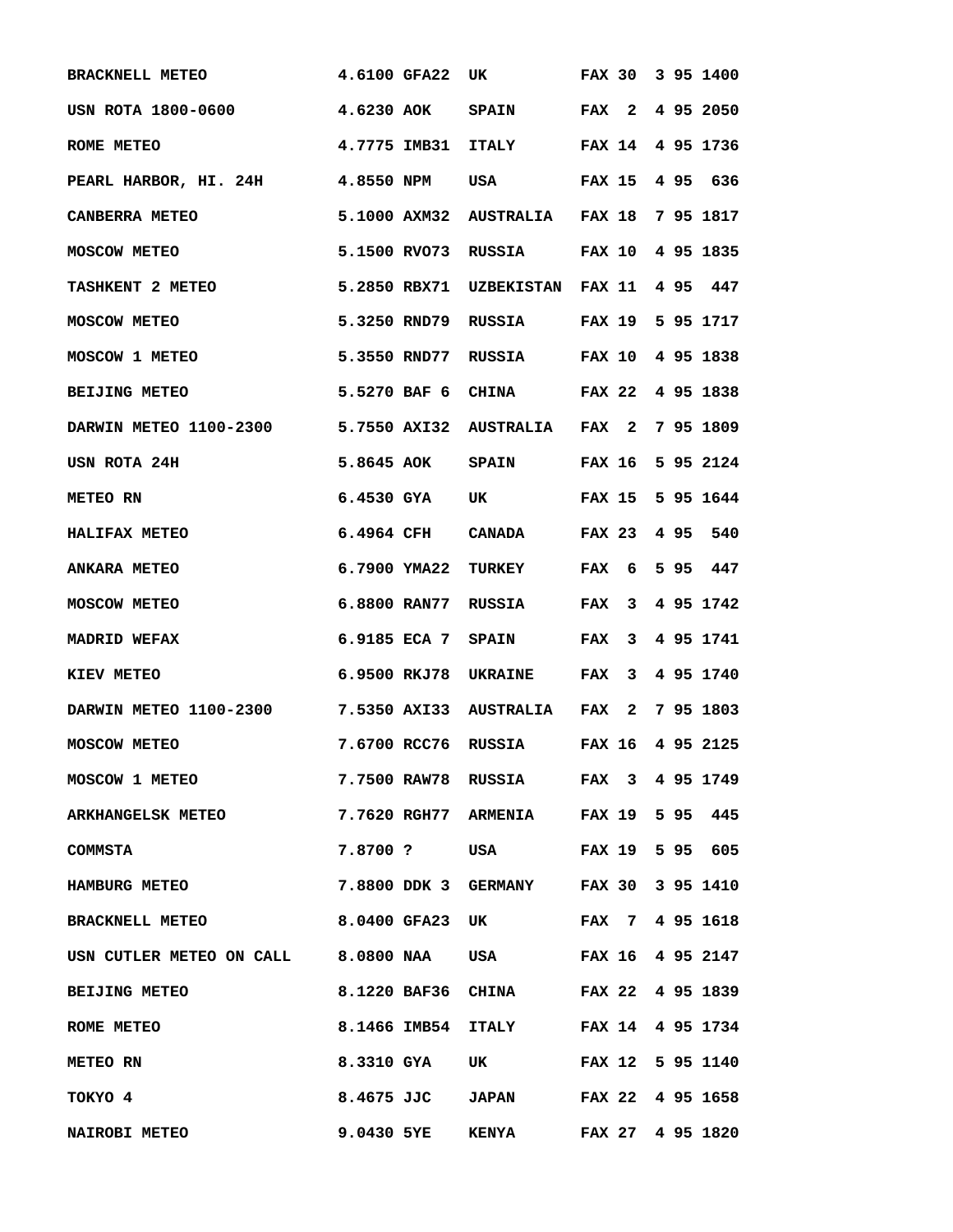| TASHKENT 2 METEO                                                 | 9.1500 RCH73        | <b>UZBEKISTAN</b>                       | <b>FAX 12</b>              | 4 95 1757        |
|------------------------------------------------------------------|---------------------|-----------------------------------------|----------------------------|------------------|
| <b>NOVOSIBIRSK 1 METEO</b>                                       |                     | 9.2200 RTB26 RUSSIA FAX                 | $\mathbf{1}$               | 5 95 1752        |
| <b>KABAROVSK METEO</b>                                           | 9.2300 RXO70        | RUSSIA                                  | <b>FAX</b><br>$\mathbf{1}$ | 5 95 1815        |
| KEFLAVIK USN 24H                                                 | 9.3180 NRK          | ICELAND FAX 16 5 95 1356                |                            |                  |
| <b>TASHKENT 1 METEO</b>                                          | 9.3400 RCH72        | UZBEKISTAN FAX 12 4 95 541              |                            |                  |
| <b>BEIJING METEO</b>                                             | 10.1170 BAF 4       | <b>CHINA</b>                            |                            | FAX 22 4 95 1840 |
| CAIRO WEFAX                                                      | 10.1230 SUU 2 EGYPT |                                         | FAX 3                      | 4 95 1831        |
| MADRID (VICALV) METEO 10.2500 ECA 7 SPAIN FAX 9 5 95 1748        |                     |                                         |                            |                  |
| HALIFAX METEO                                                    |                     | 10.5350 CFH CANADA FAX 17 4 95 1948     |                            |                  |
| DARWIN METEO                                                     |                     | 10.5550 AXI34 AUSTRALIA FAX 22 4 95 711 |                            |                  |
| USN CUTLER METEO 12-00Z 10.8650 NAA USA                          |                     |                                         | FAX 9                      | 5 95 2200        |
| <b>MOSCOW 1 METEO</b>                                            | 10.9800 RDD79       | RUSSIA                                  | FAX 3                      | 4 95 1823        |
| CANBERRA METEO                                                   |                     | 11.0300 AXM34 AUSTRALIA FAX 22          |                            | 495<br>724       |
| USN ROTA 0600-1800                                               | <b>11.4850 AOK</b>  | <b>SPAIN</b>                            | FAX 3                      | 4 95 1842        |
| USN ROTA 0600-1800                                               | 11.5290 AOK         | <b>SPAIN</b>                            | FAX 29                     | 7 95 1418        |
| <b>MOSCOW METEO</b>                                              |                     | 12.1650 RKB78 RUSSIA FAX 30 3 95 1450   |                            |                  |
| COMMSTA BOSTON                                                   | 12.7500 NIK         | USA FAX 22 4 95 2123                    |                            |                  |
| USN DIEGO GARCIA 24H NPN 12.8040 NKW CHAGOS IS. FAX 18 7 95 1635 |                     |                                         |                            |                  |
| <b>METEO RN</b>                                                  | 12.8450 GYA         | UK                                      |                            | FAX 12 5 95 1141 |
| <b>MOSCOW METEO</b>                                              |                     | 13.4700 RKU71 RUSSIA FAX 14 4 95 836    |                            |                  |
| HALIFAX METEO                                                    |                     | 13.5100 CFH CANADA FAX 17 4 95 1710     |                            |                  |
| <b>ROME METEO</b>                                                |                     | 13.5980 IMB56 ITALY FAX 14 4 95 1735    |                            |                  |
| <b>HAMBURG METEO</b>                                             |                     | 13.8825 DDK 6 GERMANY FAX 13 5 95 1005  |                            |                  |
| PEKING METEO 1500 SCHED 13.9000 BMP CHINA FAX 1 5 95 1528        |                     |                                         |                            |                  |
| CANBERRA METEO 13.9200 AXM35 AUSTRALIA FAX 22 4 95 725           |                     |                                         |                            |                  |
| TASHKENT METEO 13.9470 ROM 5 UZBEKISTAN FAX 23 4 95 511          |                     |                                         |                            |                  |
| BRACKNELL METEO 14.4360 GFE23 UK FAX 24 6 95 2034                |                     |                                         |                            |                  |
| USUI (TOKYO) METEO 14.6925 JMJ 4 JAPAN FAX 22 4 95 1010          |                     |                                         |                            |                  |
| TASHKENT 1 METEO 14.9820 RVB76 UZBEKISTAN FAX 19 4 95 1606       |                     |                                         |                            |                  |
| COMMSTA                                                          |                     | 15.7810 ? USA FAX 26 4 95 2130          |                            |                  |
| MOSCOW 1 METEO 15.9500 RBI77 RUSSIA FAX 15 4 95 1349             |                     |                                         |                            |                  |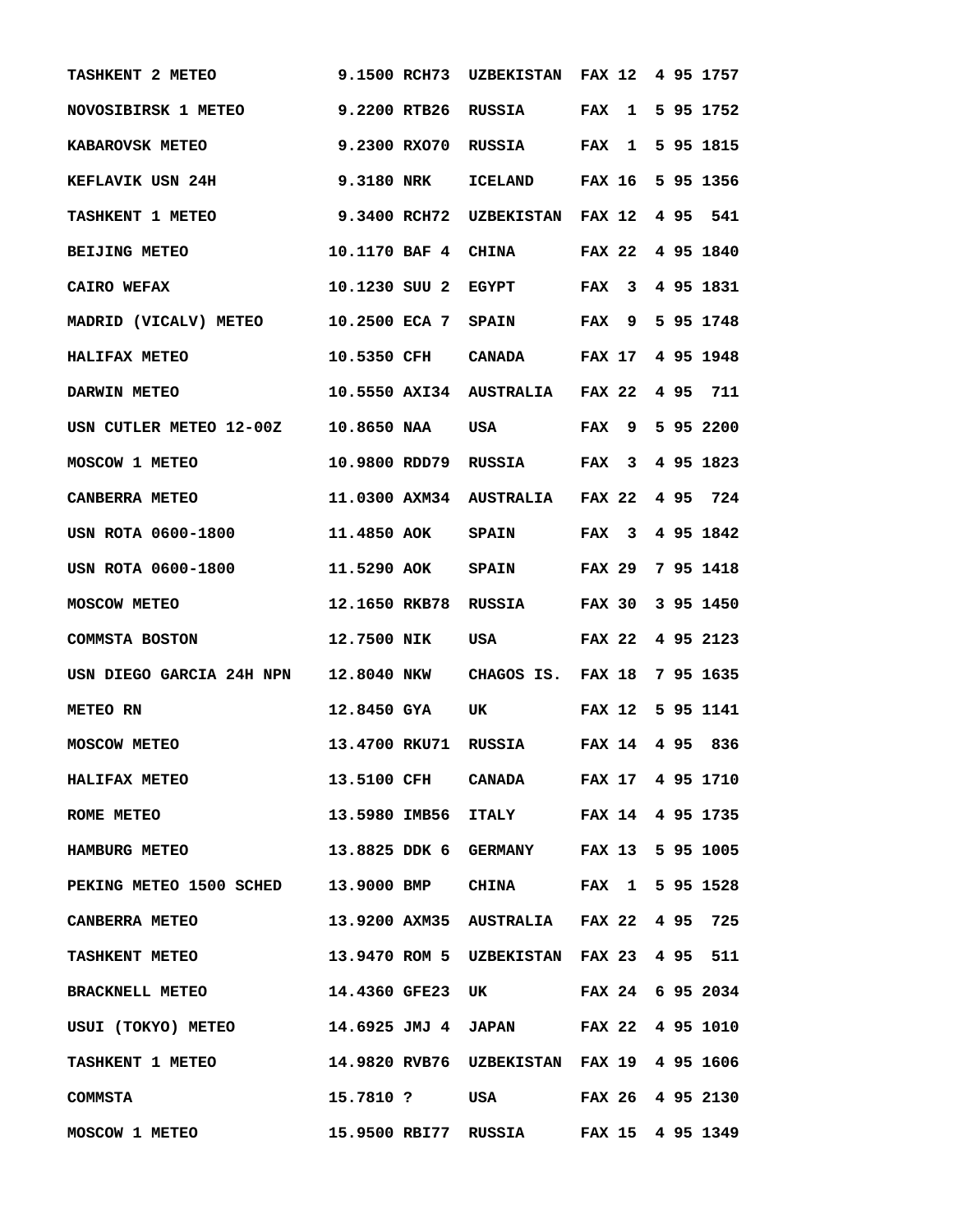| <b>BEIJING METEO</b>                                                 |           | 16.0250 BAF 9 CHINA FAX 13 5 95 533       |  |  |                 |
|----------------------------------------------------------------------|-----------|-------------------------------------------|--|--|-----------------|
| <b>NAIROBI METEO</b>                                                 |           | 16.1870 5YE KENYA FAX 5 6 95 1730         |  |  |                 |
| KYODO NX JJ                                                          |           | 16.2700 9VF207 SINGAPORE FAX 31 5 95 1749 |  |  |                 |
| METEO RN                                                             |           | 16.9120 GYA UK FAX 22 5 95 1806           |  |  |                 |
| 16.9710 JJC<br>TOKYO RADIO                                           |           | JAPAN FAX 22 4 95 1130                    |  |  |                 |
| 17.0696 JJC JAPAN FAX 4 7 95 2056<br>TOKYO RADIO                     |           |                                           |  |  |                 |
| NAIROBI METEO 17.4450 5YE                                            |           | KENYA FAX 12 5 95 1855                    |  |  |                 |
| DARWIN METEO 2300-1100 18.0600 AXI36 AUSTRALIA FAX 22 4 95 710       |           |                                           |  |  |                 |
| 18.2200 JMH 5 JAPAN FAX 22 4 95 1010<br>TOKYO METEO                  |           |                                           |  |  |                 |
| BRACKNELL METEO 18.2610 GFE24                                        |           | UK FAX 15 4 95 1227                       |  |  |                 |
| USUI (TOKYO) METEO 18.4412 JMJ 5 JAPAN FAX 28 10 95 841              |           |                                           |  |  |                 |
| BUENOS AIRES METEO 18.6220 LRO84 ARGENTINA FAX 18 4 95 2100          |           |                                           |  |  |                 |
| COMMSTA                                                              | 19.3630 ? | <b>USA</b>                                |  |  | FAX 9 6 95 2209 |
| NX JJ                                                                |           | 19.6800 J?? JAPAN FAX 22 4 95 940         |  |  |                 |
| DAKAR METEO 19.7520 6VU                                              |           | SENEGAL FAX 12 6 95 2110                  |  |  |                 |
| USN DIEGO GARCIA 0100-1430  20.3020 NKW  CHAGOS IS. FAX 19 7 95 1554 |           |                                           |  |  |                 |

# **Fast Food Drive Through Windows**

ż,

|                                                                                   | <b>Arbys</b> |                    |  |  |
|-----------------------------------------------------------------------------------|--------------|--------------------|--|--|
|                                                                                   |              | 31.0000 457.550    |  |  |
|                                                                                   |              |                    |  |  |
|                                                                                   |              | <b>Burger King</b> |  |  |
| $ 30.8400 $ $ 31.0000 $ $ 170.3050 $ 457.5625 154.5700 457.6000 467.8250 467.7875 |              |                    |  |  |
| 461.2875 466.2875                                                                 |              |                    |  |  |

|          | Carl Karcher Ent. (Carl's Jr.)                                                        |  |  |  |  |  |  |  |  |
|----------|---------------------------------------------------------------------------------------|--|--|--|--|--|--|--|--|
| 30.8400  | $  806.0000  817.5875  819.2375  154.5700  816.1375  817.6375  819.3375  $            |  |  |  |  |  |  |  |  |
|          | 457.5375   816.2375   817.7375   819.5875   460.8875   816.3375   818.1375   819.6375 |  |  |  |  |  |  |  |  |
|          | 461.0875  816.5875  818.2375  819.7375  465.8875  816.6375  818.3375  820.1375        |  |  |  |  |  |  |  |  |
|          | 466.0875 816.7375 818.5875 820.2375 468.3875 817.1375 818.6375 820.3375               |  |  |  |  |  |  |  |  |
|          | 806.0000   817.2375   818.7375   820.5875   806.0000   817.3375   819.1375   820.6375 |  |  |  |  |  |  |  |  |
| 820.7375 |                                                                                       |  |  |  |  |  |  |  |  |